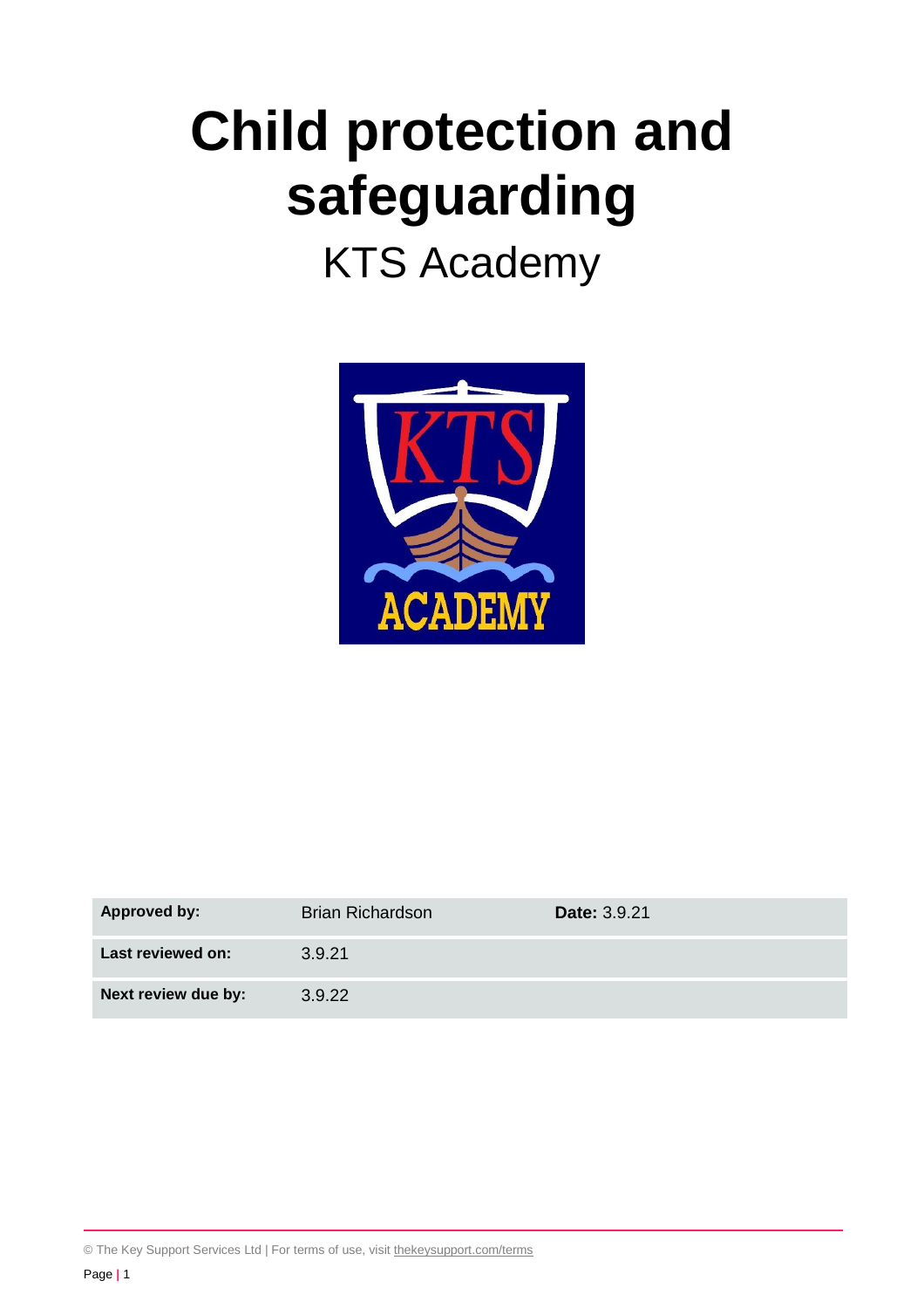## **Contents**

## <span id="page-1-0"></span>**Important contacts**

| ROLE/ORGANISATION                            | <b>NAME</b>                            | <b>CONTACT DETAILS</b> |
|----------------------------------------------|----------------------------------------|------------------------|
| Designated safeguarding lead<br>(DSL)        | Brian Richardson                       | 01287677265            |
| Deputy DSL                                   | Sarah Gunn                             | 01287677265            |
| Local authority designated<br>officer (LADO) | RedcarLADO@redcar-<br>cleveland.gov.uk | 01642 130700           |
| Chair of governors                           | lan Bowman                             | Via 01287677265        |
| Safeguarding governor                        | Maggie Hadland                         | Via 01287677265        |

<sup>©</sup> The Key Support Services Ltd | thekeysupport.com/terms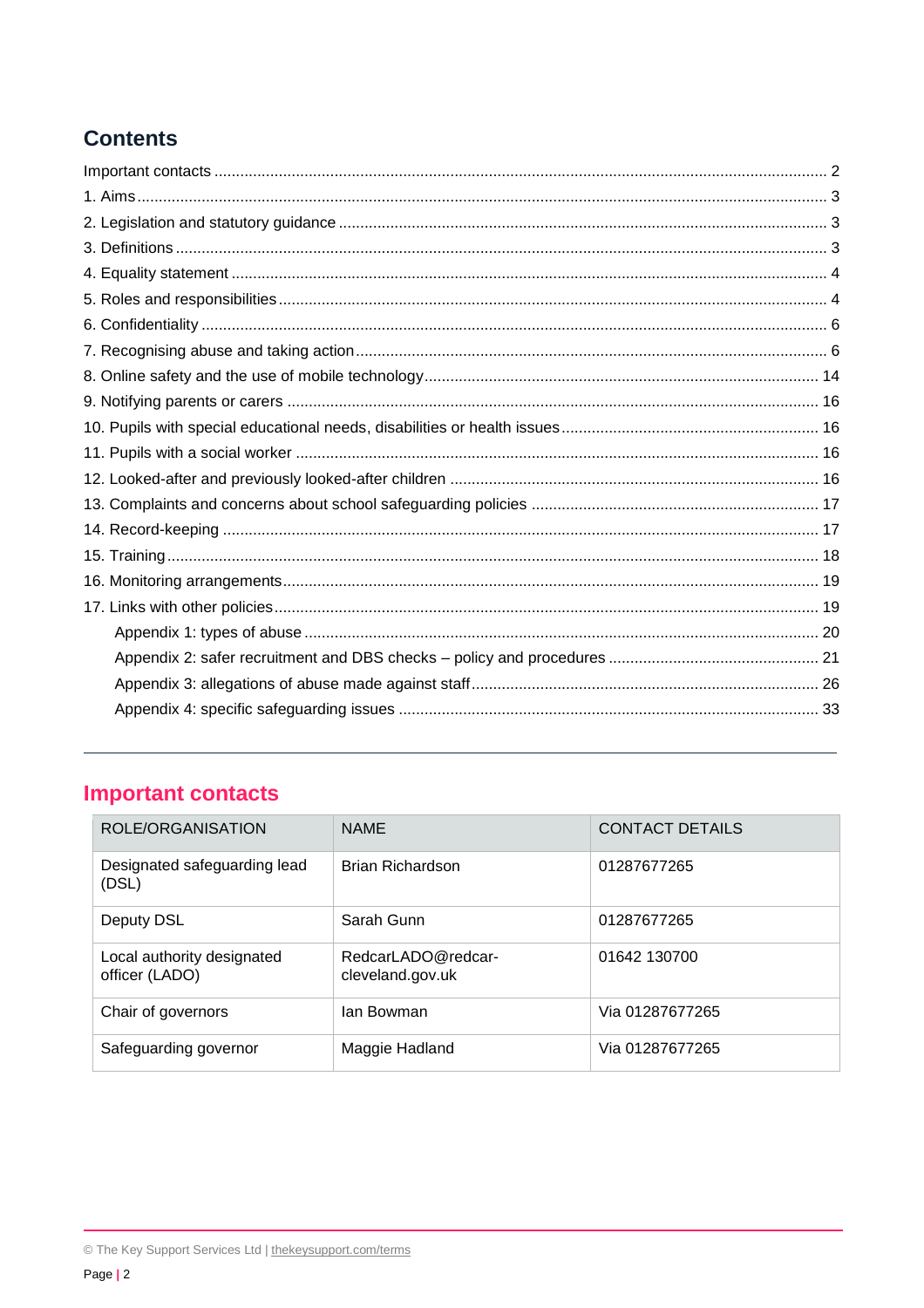## <span id="page-2-0"></span>**1. Aims**

The school aims to ensure that:

- Appropriate action is taken in a timely manner to safeguard and promote children's welfare
- All staff are aware of their statutory responsibilities with respect to safeguarding
- Staff are properly training in recognising and reporting safeguarding issues

## <span id="page-2-1"></span>**2. Legislation and statutory guidance**

This policy is based on the Department for Education's statutory guidance [Keeping Children Safe in Education](https://www.gov.uk/government/publications/keeping-children-safe-in-education--2)  [\(2021\)](https://www.gov.uk/government/publications/keeping-children-safe-in-education--2) and [Working Together to Safeguard Children \(2018\),](https://www.gov.uk/government/publications/working-together-to-safeguard-children--2) and the [Governance Handbook.](https://www.gov.uk/government/publications/governance-handbook) We comply with this guidance and the arrangements agreed and published by our 3 local safeguarding partners.

This policy is also based on the following legislation:

- Part 3 of the schedule to the [Education \(Independent School Standards\) Regulations 2014,](http://www.legislation.gov.uk/uksi/2014/3283/schedule/part/3/made) which places a duty on academies and independent schools to safeguard and promote the welfare of pupils at the school
- [The Children Act 1989](http://www.legislation.gov.uk/ukpga/1989/41) (and [2004 amendment\)](http://www.legislation.gov.uk/ukpga/2004/31/contents), which provides a framework for the care and protection of children
- Section 5B(11) of the Female Genital Mutilation Act 2003, as inserted by section 74 of the Serious Crime [Act 2015,](http://www.legislation.gov.uk/ukpga/2015/9/part/5/crossheading/female-genital-mutilation) which places a statutory duty on teachers to report to the police where they discover that female genital mutilation (FGM) appears to have been carried out on a girl under 18
- > [Statutory guidance on FGM,](https://www.gov.uk/government/publications/multi-agency-statutory-guidance-on-female-genital-mutilation) which sets out responsibilities with regards to safeguarding and supporting girls affected by FGM
- [The Rehabilitation of Offenders Act 1974,](http://www.legislation.gov.uk/ukpga/1974/53) which outlines when people with criminal convictions can work with children
- Schedule 4 of the [Safeguarding Vulnerable Groups Act 2006,](http://www.legislation.gov.uk/ukpga/2006/47/schedule/4) which defines what 'regulated activity' is in relation to children
- [Statutory guidance on the Prevent duty,](https://www.gov.uk/government/publications/prevent-duty-guidance) which explains schools' duties under the Counter-Terrorism and Security Act 2015 with respect to protecting people from the risk of radicalisation and extremism
- The [Childcare \(Disqualification\) and Childcare \(Early Years Provision Free of Charge\) \(Extended](http://www.legislation.gov.uk/uksi/2018/794/contents/made)  [Entitlement\) \(Amendment\) Regulations 2018](http://www.legislation.gov.uk/uksi/2018/794/contents/made) (referred to in this policy as the "2018 Childcare Disqualification Regulations") and [Childcare Act 2006,](http://www.legislation.gov.uk/ukpga/2006/21/contents) which set out who is disqualified from working with children

This policy also complies with our funding agreement and articles of association.

## <span id="page-2-2"></span>**3. Definitions**

#### **Safeguarding and promoting the welfare of children** means:

- > Protecting children from maltreatment
- Preventing impairment of children's mental and physical health or development
- Ensuring that children grow up in circumstances consistent with the provision of safe and effective care
- Taking action to enable all children to have the best outcomes

**Child protection** is part of this definition and refers to activities undertaken to prevent children suffering, or being likely to suffer, significant harm.

**Abuse** is a form of maltreatment of a child, and may involve inflicting harm or failing to act to prevent harm. Appendix 1 explains the different types of abuse.

<sup>©</sup> The Key Support Services Ltd | [thekeysupport.com/terms](https://thekeysupport.com/terms-of-use)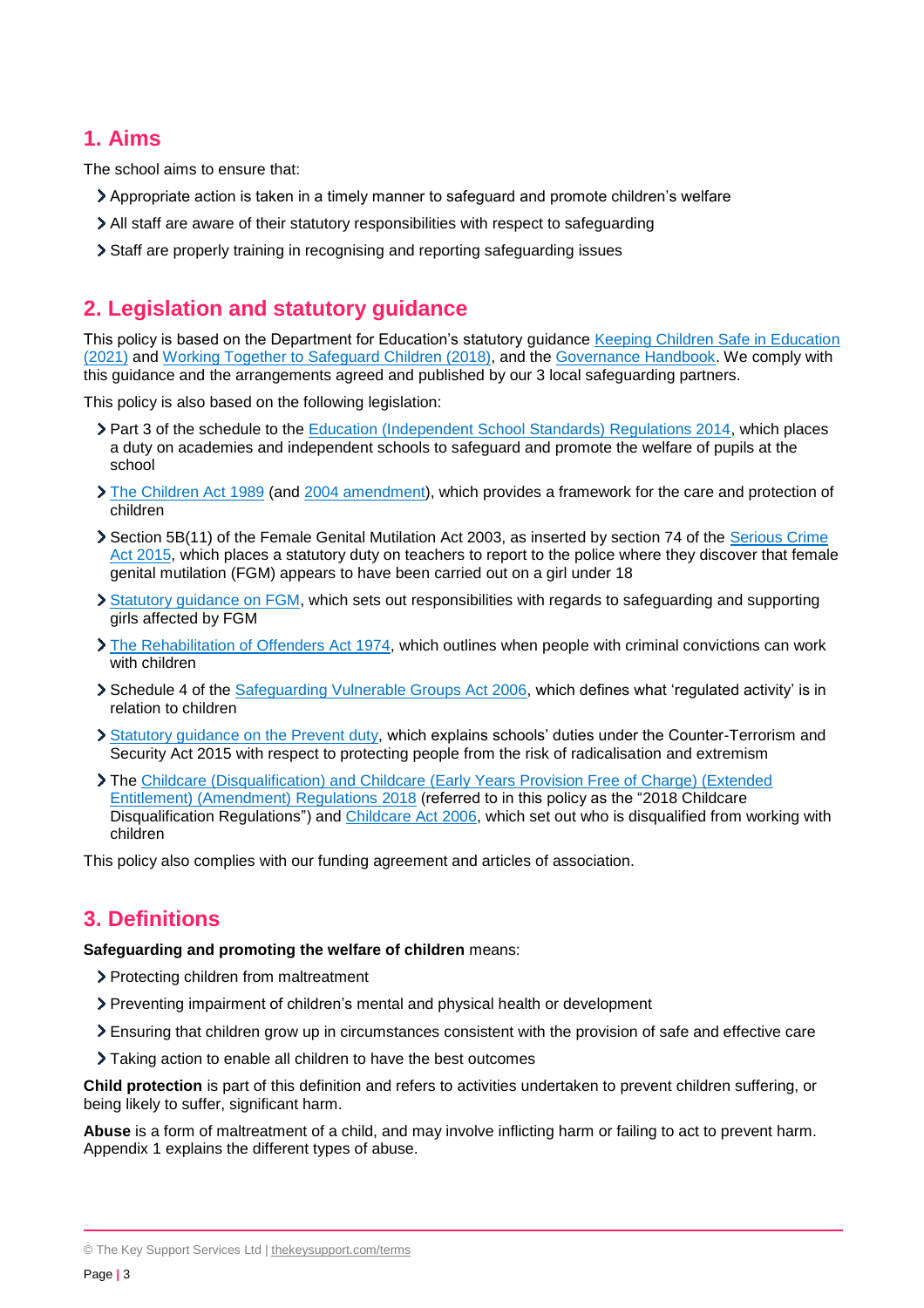**Neglect** is a form of abuse and is the persistent failure to meet a child's basic physical and/or psychological needs, likely to result in the serious impairment of the child's health or development. Appendix 1 defines neglect in more detail.

**Sharing of nudes and semi-nudes** (also known as sexting or youth produced sexual imagery) is where children share nude or semi-nude images, videos or live streams.

**Children** includes everyone under the age of 18.

The following 3 **safeguarding partners** are identified in Keeping Children Safe in Education (and defined in the Children Act 2004, as amended by chapter 2 of the Children and Social Work Act 2017). They will make arrangements to work together to safeguard and promote the welfare of local children, including identifying and responding to their needs:

- > The local authority (LA)
- > A clinical commissioning group for an area within the LA
- The chief officer of police for a police area in the LA area

## <span id="page-3-0"></span>**4. Equality statement**

Some children have an increased risk of abuse, and additional barriers can exist for some children with respect to recognising or disclosing it. We are committed to anti-discriminatory practice and recognise children's diverse circumstances. We ensure that all children have the same protection, regardless of any barriers they may face.

We give special consideration to children who:

- Have special educational needs (SEN) or disabilities or health conditions (see section 10)
- > Are young carers
- May experience discrimination due to their race, ethnicity, religion, gender identification or sexuality
- > Have English as an additional language
- Are known to be living in difficult situations for example, temporary accommodation or where there are issues such as substance abuse or domestic violence
- Are at risk of FGM, sexual exploitation, forced marriage, or radicalisation
- > Are asylum seekers
- Are at risk due to either their own or a family member's mental health needs
- Are looked after or previously looked after (see section 12)
- > Are missing from education
- Whose parent/carer has expressed an intention to remove them from school to be home educated

## <span id="page-3-1"></span>**5. Roles and responsibilities**

Safeguarding and child protection is **everyone's** responsibility. This policy applies to all staff, volunteers and governors in the school and is consistent with the procedures of the 3 safeguarding partners. Our policy and procedures also apply to extended school and off-site activities.

#### **5.1 All staff**

All staff will read and understand part 1 and annex B of the Department for Education's statutory safeguarding guidance, [Keeping Children Safe in Education,](https://www.gov.uk/government/publications/keeping-children-safe-in-education--2) and review this guidance at least annually.

All staff will sign a declaration at the beginning of each academic year to say that they have reviewed the guidance.

<sup>©</sup> The Key Support Services Ltd | [thekeysupport.com/terms](https://thekeysupport.com/terms-of-use)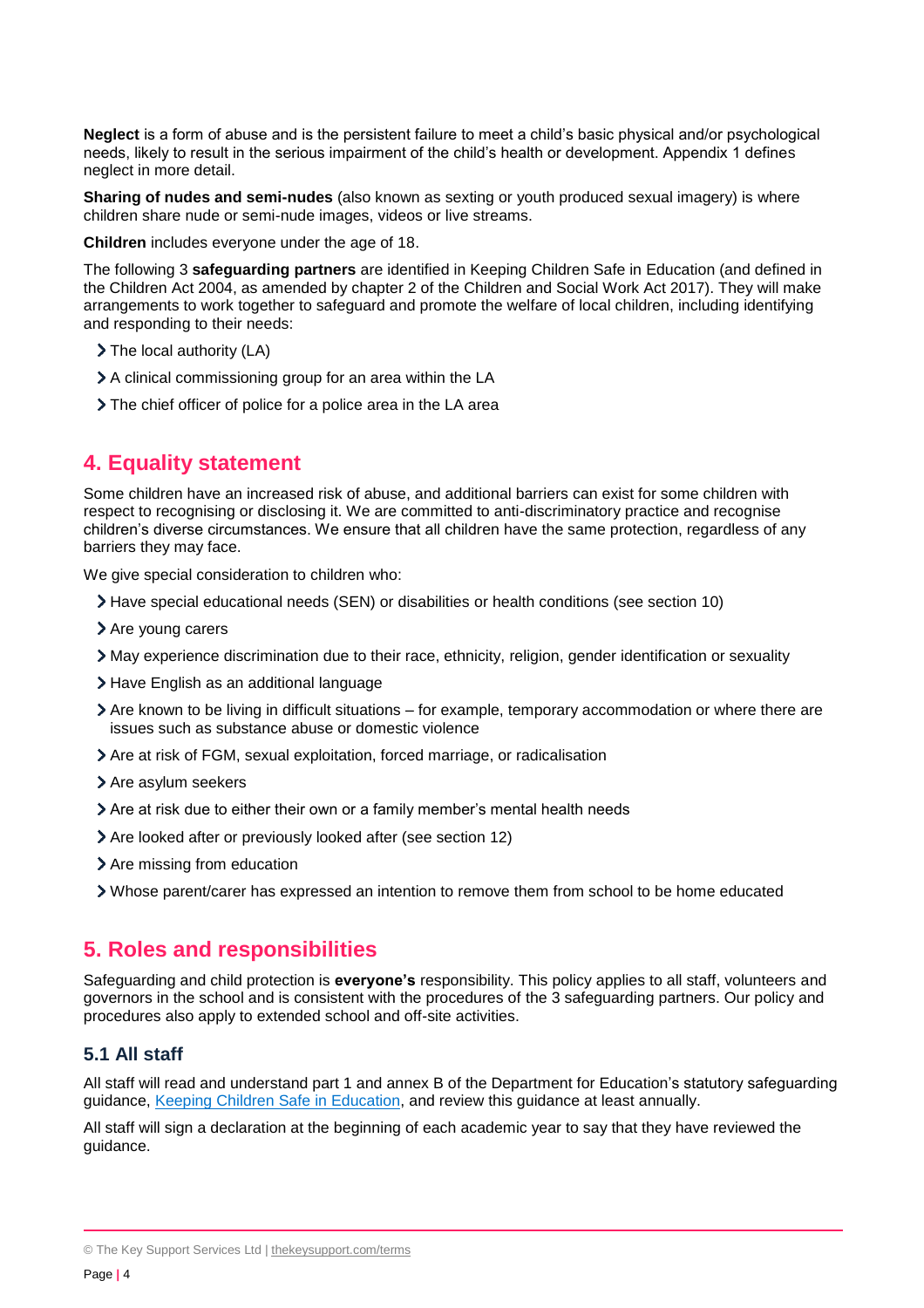All staff will be aware of:

- Our systems which support safeguarding, including this child protection and safeguarding policy, the staff code of conduct, the role and identity of the designated safeguarding lead (DSL) and deputy, the behaviour policy, the online safety policy and the safeguarding response to children who go missing from education
- The early help process (sometimes known as the common assessment framework) and their role in it, including identifying emerging problems, liaising with the DSL, and sharing information with other professionals to support early identification and assessment
- The process for making referrals to local authority children's social care and for statutory assessments that may follow a referral, including the role they might be expected to play
- What to do if they identify a safeguarding issue or a child tells them they are being abused or neglected, including specific issues such as FGM, and how to maintain an appropriate level of confidentiality while liaising with relevant professionals
- The signs of different types of abuse and neglect, as well as specific safeguarding issues, such as peeron-peer abuse, child sexual exploitation (CSE), child criminal exploitation (CCE), indicators of being at risk from or involved with serious violent crime, FGM and radicalisation
- The importance of reassuring victims that they are being taken seriously and that they will be supported and kept safe

Section 15 and appendix 4 of this policy outline in more detail how staff are supported to do this.

## **5.2 The designated safeguarding lead (DSL)**

The DSL is a member of the senior leadership team. Our DSL is Brian Richardson – head teacher. The DSL takes lead responsibility for child protection and wider safeguarding in the school.

During term time, the DSL will be available during school hours for staff to discuss any safeguarding concerns.

Out of school hours the DSL can be contacted via the school website or the school mobile on 07840184189.

When the DSL is absent, the deputy – Sarah Gunn, deputy head – will act as cover.

If the DSL and deputy are not available, Claire Smith and Alexis Gardner – assistant heads - will act as cover (for example, during out-of-hours/out-of-term activities).

The DSL will be given the time, funding, training, resources and support to:

- Provide advice and support to other staff on child welfare and child protection matters
- Take part in strategy discussions and inter-agency meetings and/or support other staff to do so
- Contribute to the assessment of children
- Refer suspected cases, as appropriate, to the relevant body (local authority children's social care, Channel programme, Disclosure and Barring Service, and/or police), and support staff who make such referrals directly

The DSL will also keep the headteacher informed of any issues, and liaise with local authority case managers and designated officers for child protection concerns as appropriate.

The full responsibilities of the DSL and deputy are set out in their job description.

## **5.3 The governing board**

The governing board will:

- Facilitate a whole-school approach to safeguarding, ensuring that safeguarding and child protection are at the forefront and underpin all relevant aspects of process and policy development
- Evaluate and approve this policy at each review, ensuring it complies with the law, and hold the headteacher to account for its implementation

<sup>©</sup> The Key Support Services Ltd | [thekeysupport.com/terms](https://thekeysupport.com/terms-of-use)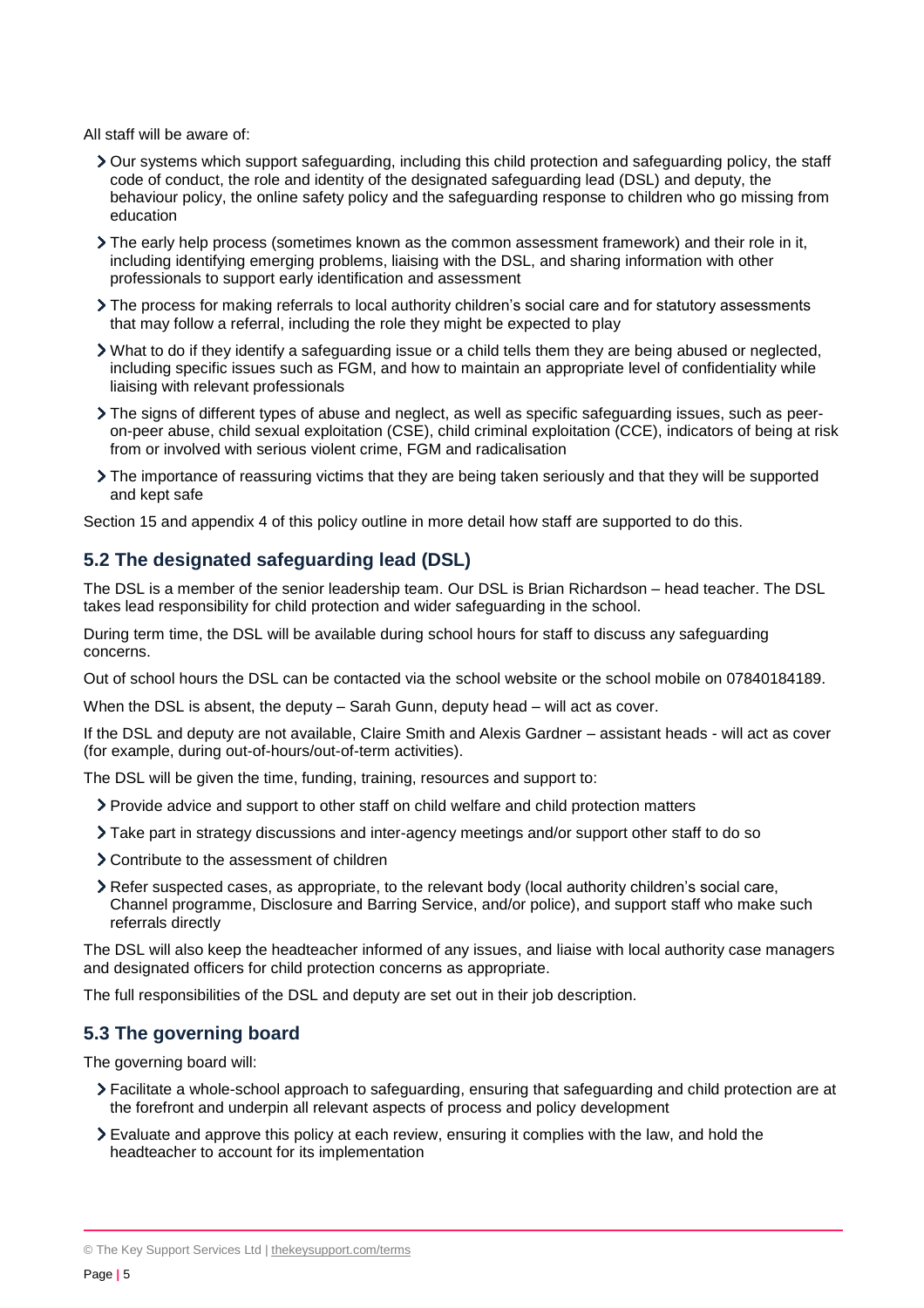Appoint a link governor to monitor the effectiveness of this policy in conjunction with the full governing board. This is always a different person from the DSL.

The chair of governors will act as the 'case manager' in the event that an allegation of abuse is made against the headteacher, where appropriate (see appendix 3).

All governors will read Keeping Children Safe in Education in its entirety.

Section 15 of this policy has information on how governors are supported to fulfil their role.

#### **5.4 The headteacher**

The headteacher is responsible for the implementation of this policy, including:

- Ensuring that staff (including temporary staff) and volunteers:
	- $\circ$  Are informed of our systems which support safeguarding, including this policy, as part of their induction
	- $\circ$  Understand and follow the procedures included in this policy, particularly those concerning referrals of cases of suspected abuse and neglect
- Communicating this policy to parents/carers when their child joins the school and via the school website
- Ensuring that the DSL has appropriate time, funding, training and resources, and that there is always adequate cover if the DSL is absent
- Ensuring that all staff undertake appropriate safeguarding and child protection training, and updating the content of the training regularly
- Acting as the 'case manager' in the event of an allegation of abuse made against another member of staff or volunteer, where appropriate (see appendix 3)

## <span id="page-5-0"></span>**6. Confidentiality**

- Timely information sharing is essential to effective safeguarding
- Fears about sharing information must not be allowed to stand in the way of the need to promote the welfare, and protect the safety, of children
- The Data Protection Act (DPA) 2018 and GDPR do not prevent, or limit, the sharing of information for the purposes of keeping children safe
- If staff need to share 'special category personal data', the DPA 2018 contains 'safeguarding of children and individuals at risk' as a processing condition that allows practitioners to share information without consent if it is not possible to gain consent, it cannot be reasonably expected that a practitioner gains consent, or if to gain consent would place a child at risk
- Staff should never promise a child that they will not tell anyone about a report of abuse, as this may not be in the child's best interests
- The government's [information sharing advice for safeguarding practitioners](https://www.gov.uk/government/publications/safeguarding-practitioners-information-sharing-advice) includes 7 'golden rules' for sharing information, and will support staff who have to make decisions about sharing information
- If staff are in any doubt about sharing information, they should speak to the designated safeguarding lead (or deputy)
- Confidentiality is also addressed in this policy with respect to record-keeping in section 14, and allegations of abuse against staff in appendix 3

## <span id="page-5-1"></span>**7. Recognising abuse and taking action**

Staff, volunteers and governors must follow the procedures set out below in the event of a safeguarding issue.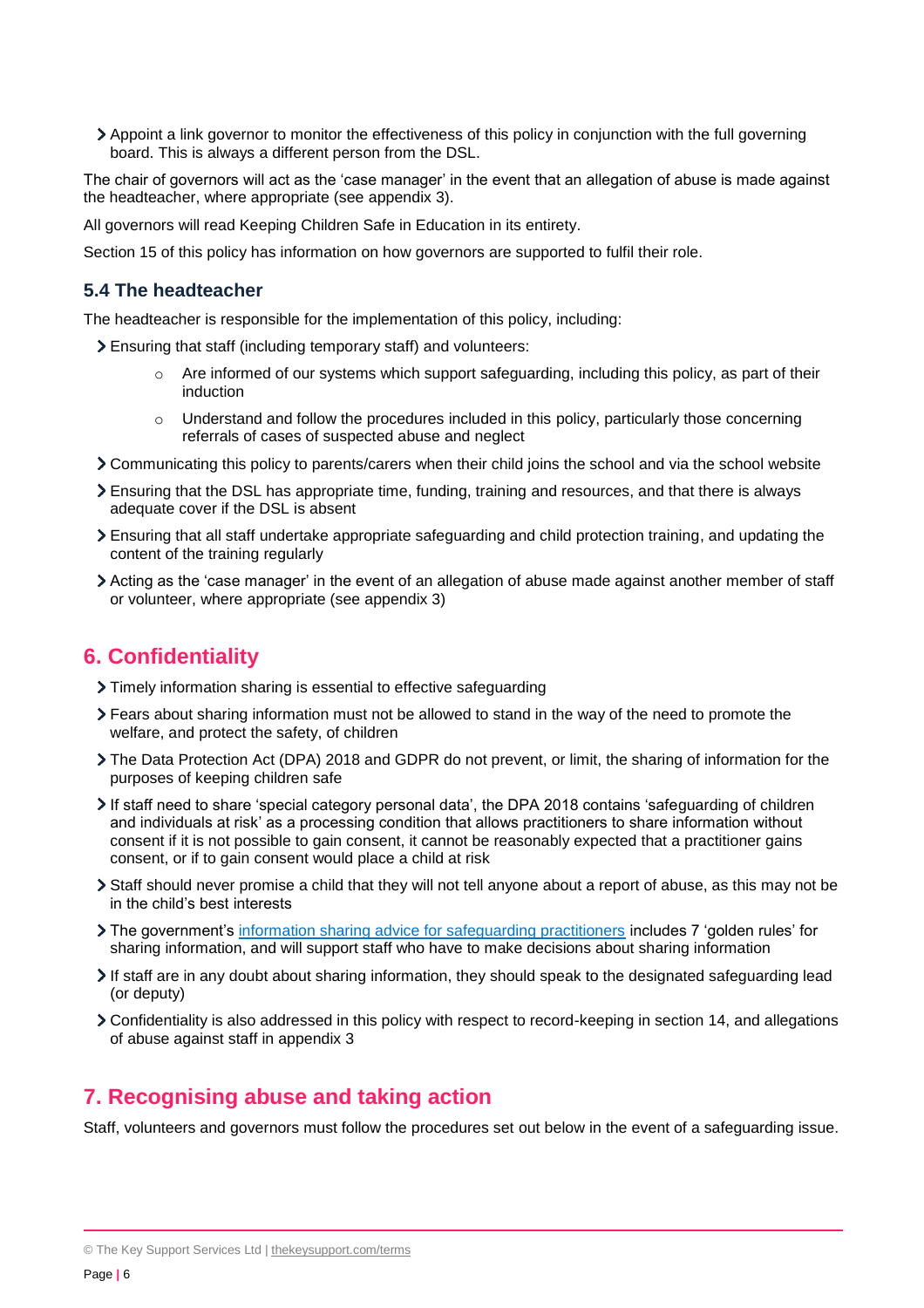Please note – in this and subsequent sections, you should take any references to the DSL to mean "the DSL (or deputy DSL)".

#### **7.1 If a child is suffering or likely to suffer harm, or in immediate danger**

Make a referral to children's social care and/or the police **immediately** if you believe a child is suffering or likely to suffer from harm, or in immediate danger. **Anyone can make a referral.**

Tell the DSL (see section 5.2) as soon as possible if you make a referral directly.

A Safer referral can be made which is then shared amongst the 3 safeguarding partners. The referral is sent to: [RedcarMACH@redcar-cleveland.gov.uk,](mailto:RedcarMACH@redcar-cleveland.gov.uk) contact number 01642 130700 or 01642 524552 out of hours.

The following link to the GOV.UK webpage can be used for reporting child abuse to your local council:

<https://www.gov.uk/report-child-abuse-to-local-council>

#### **7.2 If a child makes a disclosure to you**

If a child discloses a safeguarding issue to you, you should:

- Listen to and believe them. Allow them time to talk freely and do not ask leading questions
- Stay calm and do not show that you are shocked or upset
- Tell the child they have done the right thing in telling you. Do not tell them they should have told you sooner
- Explain what will happen next and that you will have to pass this information on. Do not promise to keep it a secret
- Write up your conversation as soon as possible in the child's own words. Stick to the facts, and do not put your own judgement on it
- Sign and date the write-up and pass it on to the DSL. Alternatively, if appropriate, make a referral to children's social care and/or the police directly (see 7.1), and tell the DSL as soon as possible that you have done so. Aside from these people, do not disclose the information to anyone else unless told to do so by a relevant authority involved in the safeguarding process

#### **7.3 If you discover that FGM has taken place or a pupil is at risk of FGM**

Keeping Children Safe in Education explains that FGM comprises "all procedures involving partial or total removal of the external female genitalia, or other injury to the female genital organs".

FGM is illegal in the UK and a form of child abuse with long-lasting, harmful consequences. It is also known as 'female genital cutting', 'circumcision' or 'initiation'.

Possible indicators that a pupil has already been subjected to FGM, and factors that suggest a pupil may be at risk, are set out in appendix 4 of this policy.

**Any teacher** who either:

- Is informed by a girl under 18 that an act of FGM has been carried out on her; or
- Observes physical signs which appear to show that an act of FGM has been carried out on a girl under 18 and they have no reason to believe that the act was necessary for the girl's physical or mental health or for purposes connected with labour or birth

Must immediately report this to the police, personally. This is a mandatory statutory duty, and teachers will face disciplinary sanctions for failing to meet it.

Unless they have been specifically told not to disclose, they should also discuss the case with the DSL and involve children's social care as appropriate.

**Any other member of staff** who discovers that an act of FGM appears to have been carried out on a **pupil under 18** must speak to the DSL and follow our local safeguarding procedures.

<sup>©</sup> The Key Support Services Ltd | [thekeysupport.com/terms](https://thekeysupport.com/terms-of-use)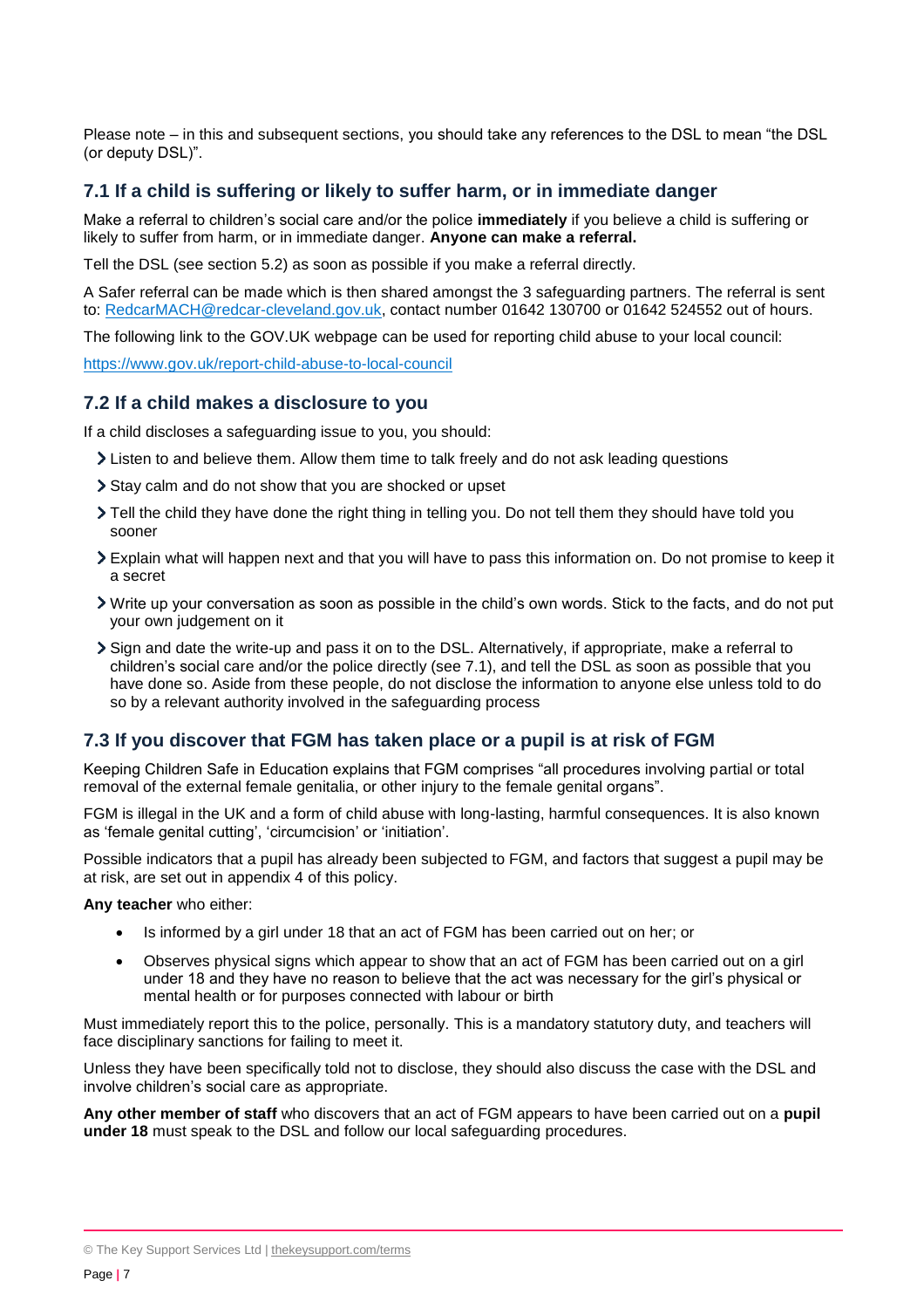The duty for teachers mentioned above does not apply in cases where a pupil is *at risk* of FGM or FGM is suspected but is not known to have been carried out. Staff should not examine pupils.

**Any member of staff** who suspects a pupil is *at risk* of FGM or suspects that FGM has been carried out or discovers that a pupil **aged 18 or over** appears to have been a victim of FGM must speak to the DSL and follow our local safeguarding procedures.

#### **7.4 If you have concerns about a child (as opposed to believing a child is suffering or likely to suffer from harm, or is in immediate danger)**

Figure 1 below, before section 7.7, illustrates the procedure to follow if you have any concerns about a child's welfare.

Where possible, speak to the DSL first to agree a course of action.

If in exceptional circumstances the DSL is not available, this should not delay appropriate action being taken. Speak to a member of the senior leadership team and/or take advice from local authority children's social care. You can also seek advice at any time from the NSPCC helpline on 0808 800 5000. Share details of any actions you take with the DSL as soon as practically possible.

Make a referral to local authority children's social care directly, if appropriate (see 'Referral' below). Share any action taken with the DSL as soon as possible.

#### **Early help**

If early help is appropriate, the DSL will generally lead on liaising with other agencies and setting up an interagency assessment as appropriate. Staff may be required to support other agencies and professionals in an early help assessment, in some cases acting as the lead practitioner.

The DSL will keep the case under constant review and the school will consider a referral to local authority children's social care if the situation does not seem to be improving. Timelines of interventions will be monitored and reviewed.

Early help can be accessed via the Safer referral tool.

#### **Referral**

If it is appropriate to refer the case to local authority children's social care or the police, the DSL will make the referral or support you to do so.

If you make a referral directly (see section 7.1), you must tell the DSL as soon as possible.

The local authority will make a decision within 1 working day of a referral about what course of action to take and will let the person who made the referral know the outcome. The DSL or person who made the referral must follow up with the local authority if this information is not made available, and ensure outcomes are properly recorded.

If the child's situation does not seem to be improving after the referral, the DSL or person who made the referral must follow local escalation procedures to ensure their concerns have been addressed and that the child's situation improves.

#### **7.5 If you have concerns about extremism**

If a child is not suffering or likely to suffer from harm, or in immediate danger, where possible speak to the DSL first to agree a course of action.

If in exceptional circumstances the DSL is not available, this should not delay appropriate action being taken. Speak to a member of the senior leadership team and/or seek advice from local authority children's social care. Make a referral to local authority children's social care directly, if appropriate (see 'Referral' above). Inform the DSL or deputy as soon as practically possible after the referral.

Where there is a concern, the DSL will consider the level of risk and decide which agency to make a referral to. This could include [Channel,](https://www.gov.uk/government/publications/channel-guidance) the government's programme for identifying and supporting individuals at risk of being drawn into terrorism, or the local authority children's social care team.

<sup>©</sup> The Key Support Services Ltd | [thekeysupport.com/terms](https://thekeysupport.com/terms-of-use)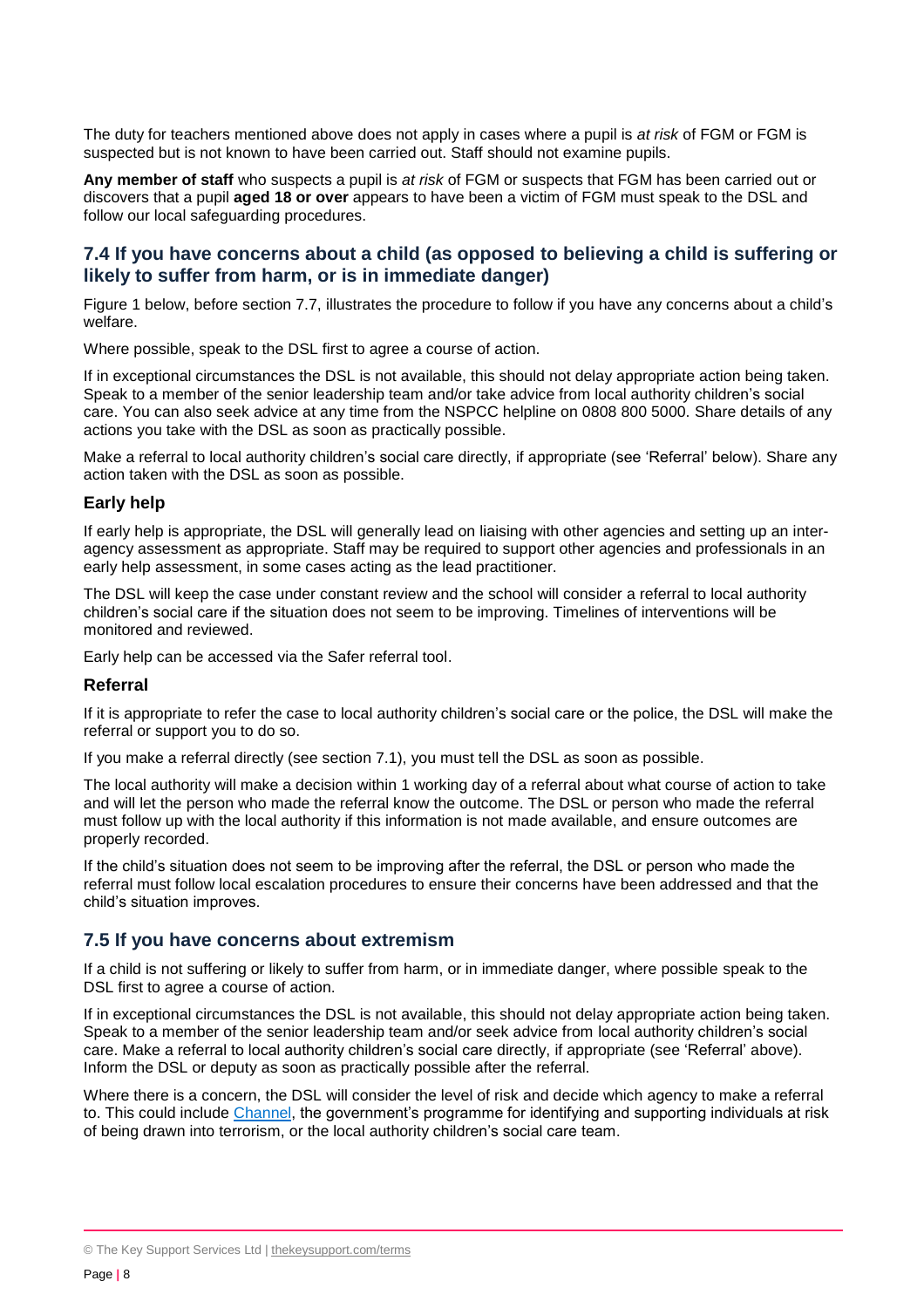The Department for Education also has a dedicated telephone helpline, 020 7340 7264, which school staff and governors can call to raise concerns about extremism with respect to a pupil. You can also email [counter.extremism@education.gov.uk.](mailto:counter.extremism@education.gov.uk) Note that this is not for use in emergency situations.

In an emergency, call 999 or the confidential anti-terrorist hotline on 0800 789 321 if you:

- > Think someone is in immediate danger
- Think someone may be planning to travel to join an extremist group
- > See or hear something that may be terrorist-related

#### **7.6 If you have a mental health concern**

Mental health problems can, in some cases, be an indicator that a child has suffered or is at risk of suffering abuse, neglect or exploitation.

Staff will be alert to behavioural signs that suggest a child may be experiencing a mental health problem or be at risk of developing one.

If you have a mental health concern about a child that is also a safeguarding concern, take immediate action by following the steps in section 7.4.

If you have a mental health concern that is **not** also a safeguarding concern, speak to the DSL to agree a course of action.

Refer to the Department for Education guidance on [mental health and behaviour in schools](https://www.gov.uk/government/publications/mental-health-and-behaviour-in-schools--2) for more information.

<sup>©</sup> The Key Support Services Ltd | [thekeysupport.com/terms](https://thekeysupport.com/terms-of-use)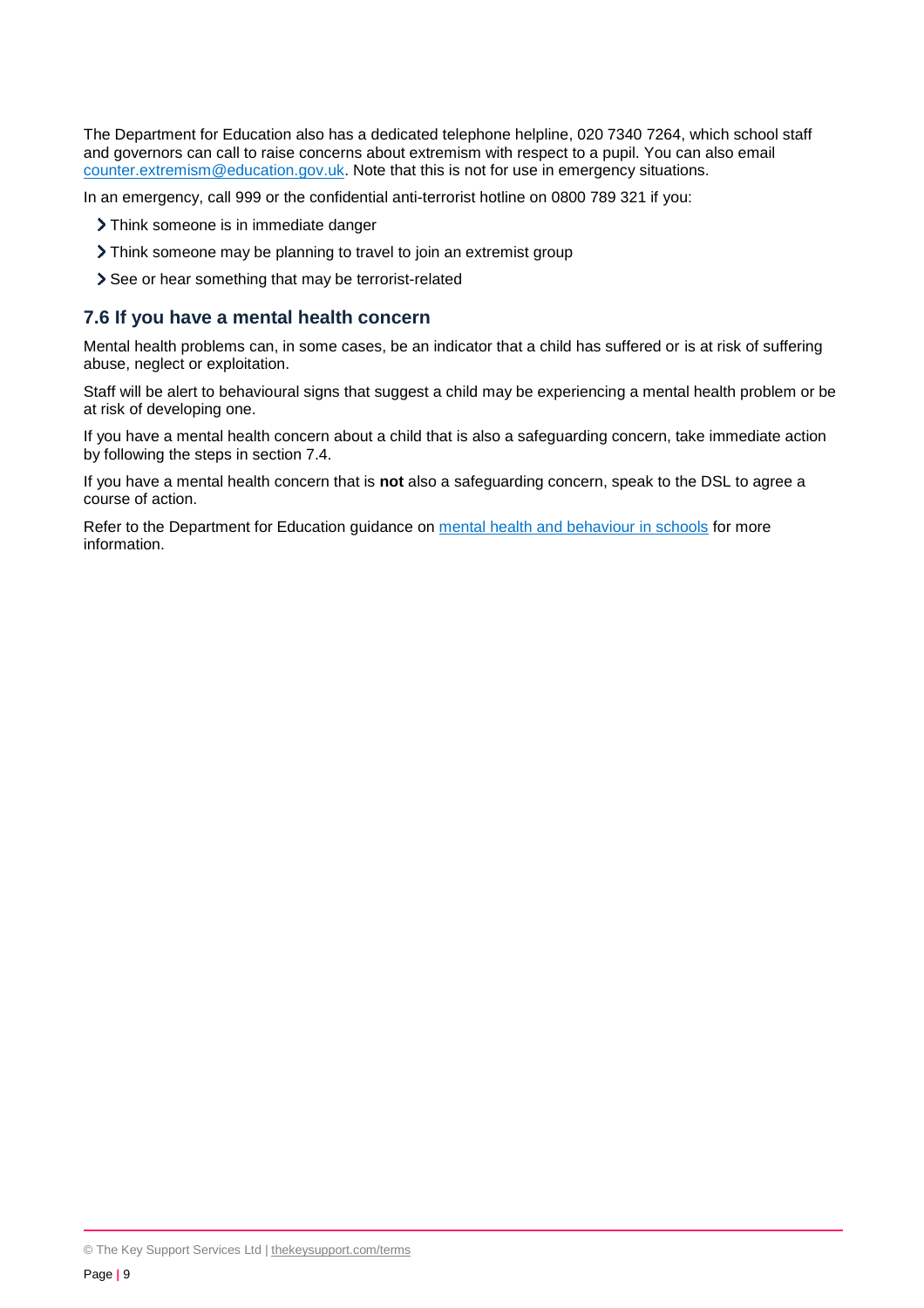#### **Figure 1: procedure if you have concerns about a child's welfare (as opposed to believing a child is suffering or likely to suffer from harm, or in immediate danger)**

(Note – if the DSL is unavailable, this should not delay action. See section 7.4 for what to do.)



<sup>©</sup> The Key Support Services Ltd | [thekeysupport.com/terms](https://thekeysupport.com/terms-of-use)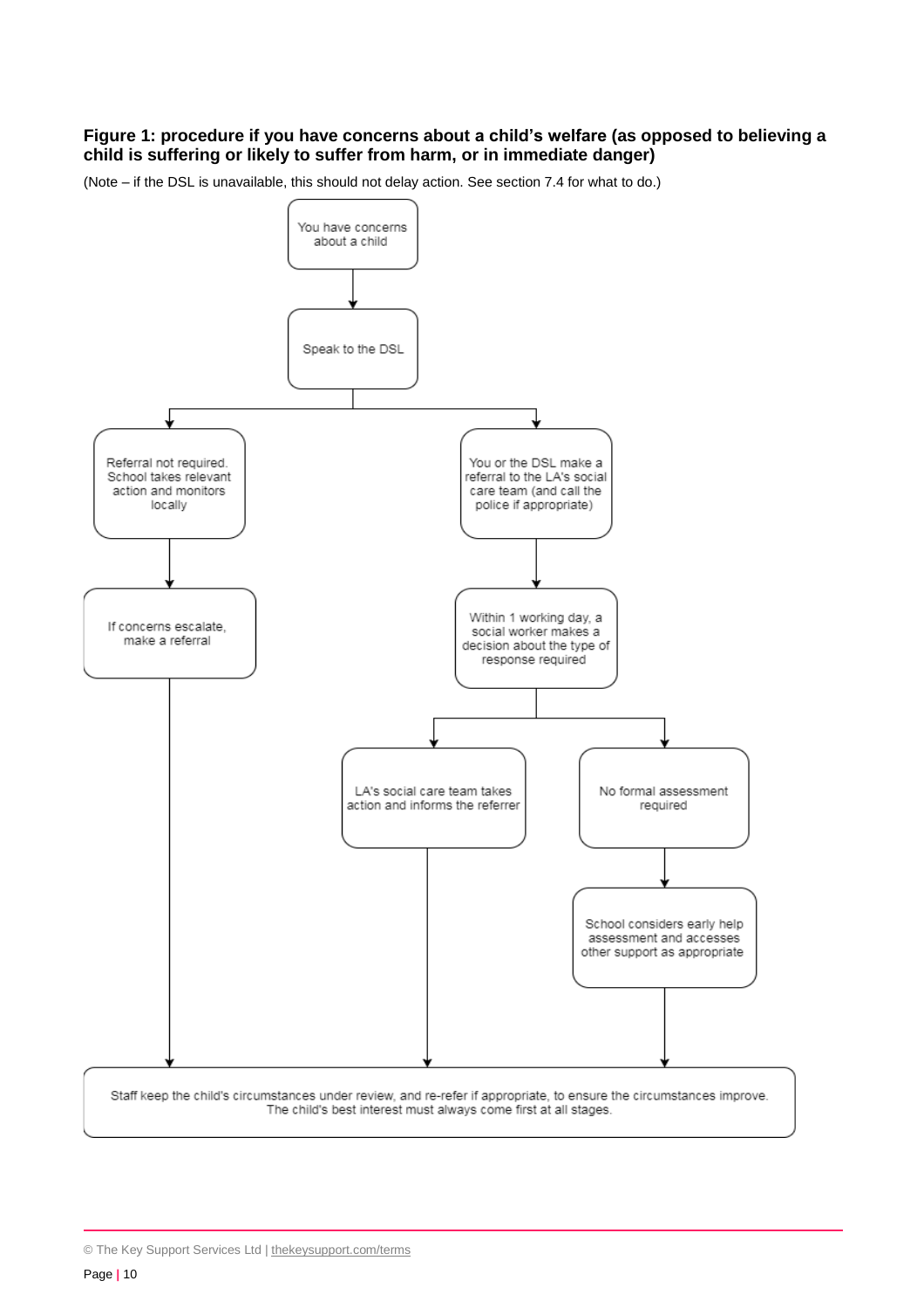#### **7.7 Concerns about a staff member, supply teacher, volunteer or contractor**

If you have concerns about a member of staff (including a supply teacher, volunteer or contractor), or an allegation is made about a member of staff (including a supply teacher, volunteer or contractor) posing a risk of harm to children, speak to the headteacher as soon as possible. If the concerns/allegations are about the headteacher, speak to the chair of governors.

The headteacher/chair of governors will then follow the procedures set out in appendix 3, if appropriate.

Where you believe there is a conflict of interest in reporting a concern or allegation about a member of staff (including a supply teacher, volunteer or contractor) to the headteacher, report it directly to the local authority designated officer (LADO).

#### **7.8 Allegations of abuse made against other pupils**

We recognise that children are capable of abusing their peers. Abuse will never be tolerated or passed off as "banter", "just having a laugh" or "part of growing up", as this can lead to a culture of unacceptable behaviours and an unsafe environment for pupils.

We also recognise the gendered nature of peer-on-peer abuse. However, all peer-on-peer abuse is unacceptable and will be taken seriously.

Most cases of pupils hurting other pupils will be dealt with under our school's behaviour policy, but this child protection and safeguarding policy will apply to any allegations that raise safeguarding concerns. This might include where the alleged behaviour:

- It is serious, and potentially a criminal offence
- Could put pupils in the school at risk
- > Is violent
- Involves pupils being forced to use drugs or alcohol
- Involves sexual exploitation, sexual abuse or sexual harassment, such as indecent exposure, sexual assault, upskirting or sexually inappropriate pictures or videos (including the sharing of nudes and seminudes)

See appendix 4 for more information about peer-on-peer abuse.

#### **Procedures for dealing with allegations of peer-on-peer abuse**

If a pupil makes an allegation of abuse against another pupil:

- You must record the allegation and tell the DSL, but do not investigate it
- The DSL will contact the local authority children's social care team and follow its advice, as well as the police if the allegation involves a potential criminal offence
- The DSL will put a risk assessment and support plan into place for all children involved (including the victim(s), the child(ren) against whom the allegation has been made and any others affected) with a named person they can talk to if needed
- The DSL will contact the children and adolescent mental health services (CAMHS), if appropriate

We will minimise the risk of peer-on-peer abuse by:

- Challenging any form of derogatory or sexualised language or behaviour, including requesting or sending sexual images
- Being vigilant to issues that particularly affect different genders for example, sexualised or aggressive touching or grabbing towards female pupils, and initiation or hazing type violence with respect to boys
- Ensuring our curriculum helps to educate pupils about appropriate behaviour and consent
- Ensuring pupils know they can talk to staff confidentially
- Ensuring staff are trained to understand that a pupil harming a peer could be a sign that the child is being abused themselves, and that this would fall under the scope of this policy

© The Key Support Services Ltd | [thekeysupport.com/terms](https://thekeysupport.com/terms-of-use)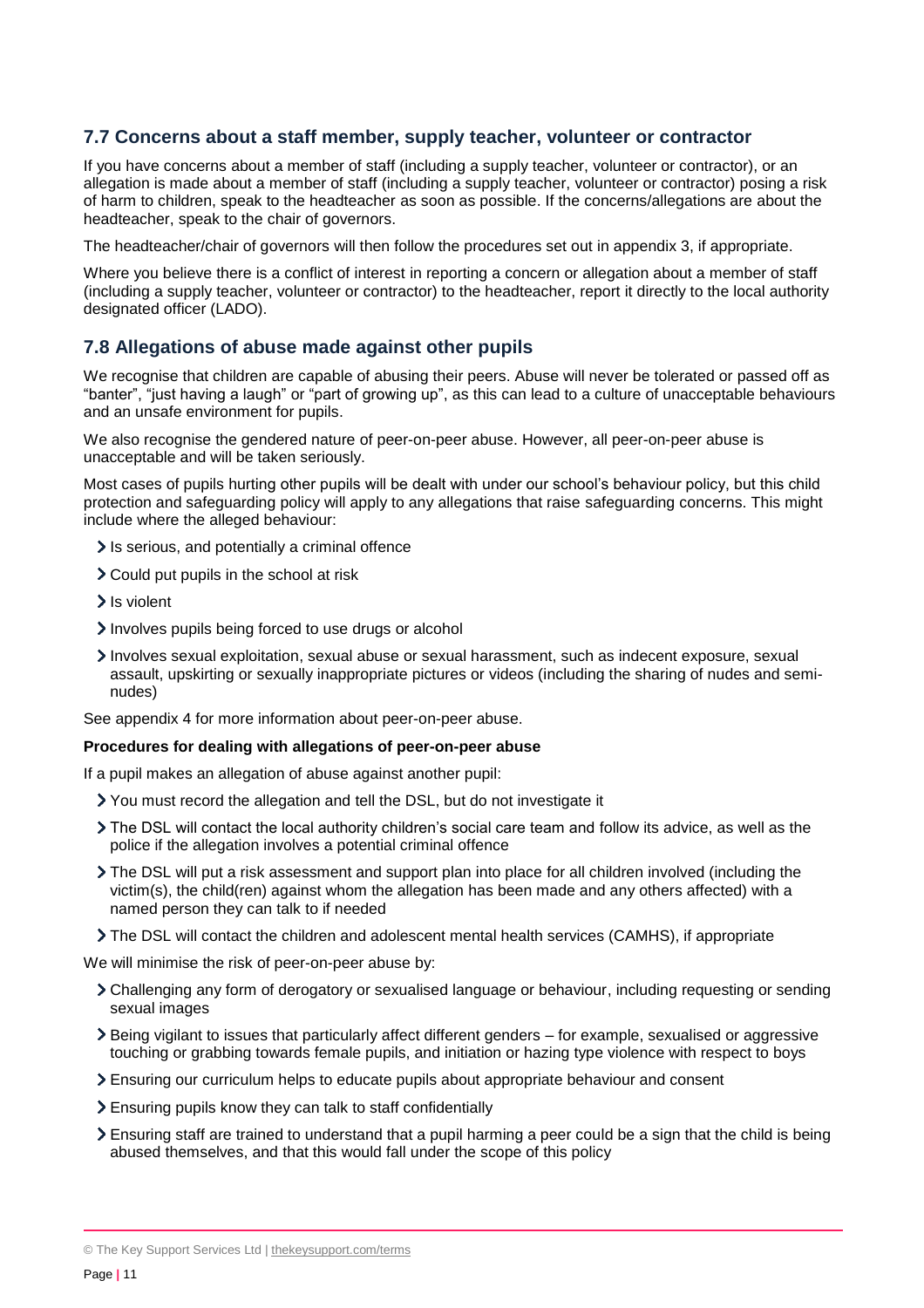#### **Creating a supportive environment in school and minimising the risk of peer-on-peer abuse**

We recognise the importance of taking proactive action to minimise the risk of peer-on-peer abuse, and of creating a supportive environment where victims feel confident in reporting incidents.

To achieve this, we will:

- Challenge any form of derogatory or sexualised language or inappropriate behaviour between peers, including requesting or sending sexual images
- Be vigilant to issues that particularly affect different genders for example, sexualised or aggressive touching or grabbing towards female pupils, and initiation or hazing type violence with respect to boys
- Ensure our curriculum helps to educate pupils about appropriate behaviour and consent
- Ensure pupils are able to easily and confidently report abuse using our reporting systems (as described in section 7.10 below)
- Ensure staff reassure victims that they are being taken seriously
- Ensure staff are trained to understand:
	- o How to recognise the indicators and signs of peer-on-peer abuse, and know how to identify it and respond to reports
	- $\circ$  That even if there are no reports of peer-on-peer abuse in school, it does not mean it is not happening – staff should maintain an attitude of "it could happen here"
	- $\circ$  That if they have any concerns about a child's welfare, they should act on them immediately rather than wait to be told, and that victims may not always make a direct report. For example:
		- Children can show signs or act in ways they hope adults will notice and react to
		- A friend may make a report
		- A member of staff may overhear a conversation
		- A child's behaviour might indicate that something is wrong
	- o That certain children may face additional barriers to telling someone because of their vulnerability, disability, gender, ethnicity and/or sexual orientation
	- $\circ$  That a pupil harming a peer could be a sign that the child is being abused themselves, and that this would fall under the scope of this policy
	- $\circ$  The important role they have to play in preventing peer-on-peer abuse and responding where they believe a child may be at risk from it
	- o That they should speak to the DSL if they have any concerns

#### **7.9 Sharing of nudes and semi-nudes ('sexting')**

#### **Your responsibilities when responding to an incident**

If you are made aware of an incident involving the consensual or non-consensual sharing of nude or seminude images/videos (also known as 'sexting' or 'youth produced sexual imagery'), you must report it to the DSL immediately.

You must **not**:

- View, copy, print, share, store or save the imagery yourself, or ask a pupil to share or download it (if you have already viewed the imagery by accident, you must report this to the DSL)
- Delete the imagery or ask the pupil to delete it
- Ask the pupil(s) who are involved in the incident to disclose information regarding the imagery (this is the DSL's responsibility)
- Share information about the incident with other members of staff, the pupil(s) it involves or their, or other, parents and/or carers

© The Key Support Services Ltd | [thekeysupport.com/terms](https://thekeysupport.com/terms-of-use)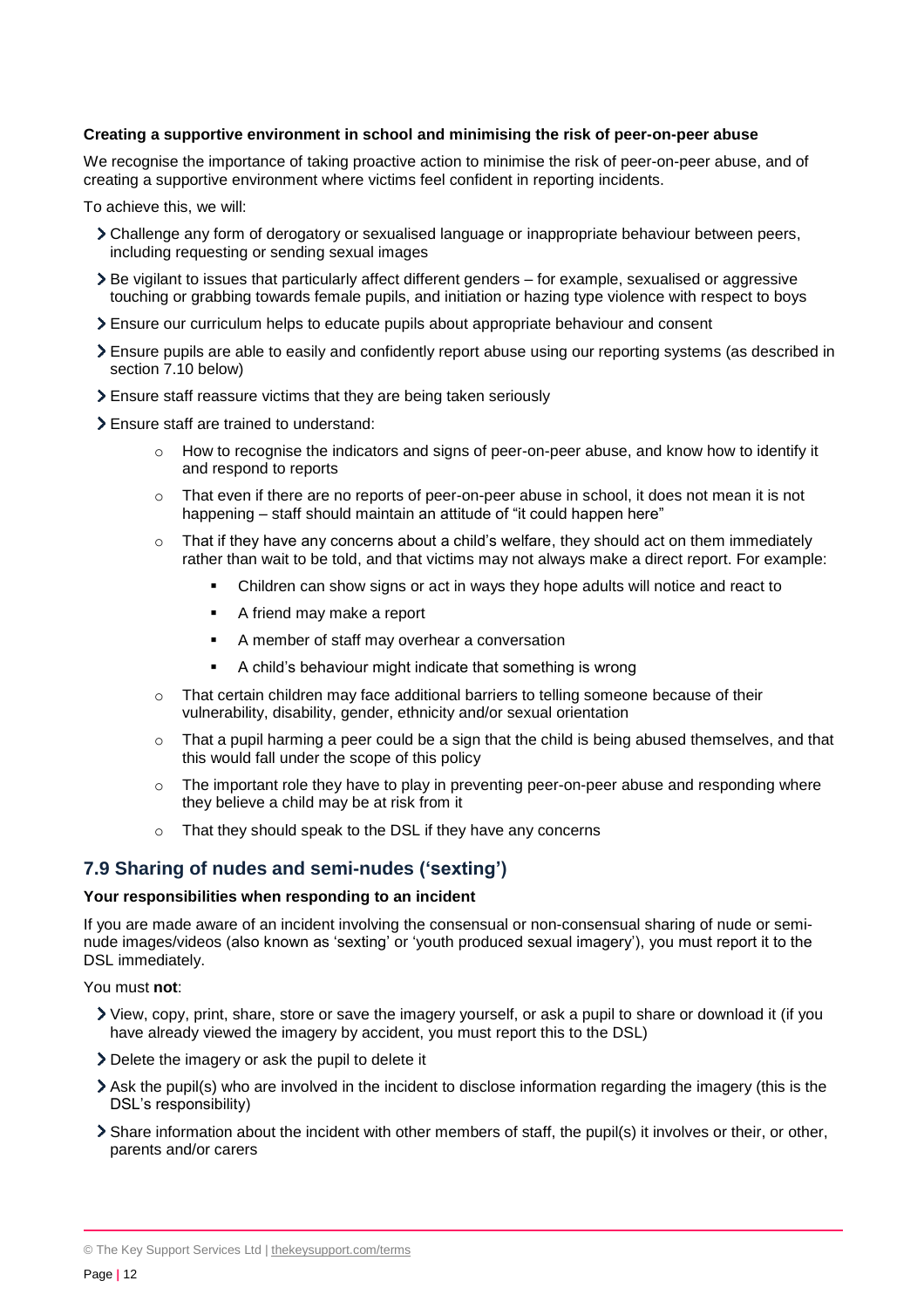Say or do anything to blame or shame any young people involved

You should explain that you need to report the incident, and reassure the pupil(s) that they will receive support and help from the DSL.

#### **Initial review meeting**

Following a report of an incident, the DSL will hold an initial review meeting with appropriate school staff – this may include the staff member who reported the incident and the safeguarding or leadership team that deals with safeguarding concerns. This meeting will consider the initial evidence and aim to determine:

- Whether there is an immediate risk to pupil(s)
- If a referral needs to be made to the police and/or children's social care
- $\geq$  If it is necessary to view the image(s) in order to safeguard the young person (in most cases, images or videos should not be viewed)
- What further information is required to decide on the best response
- Whether the image(s) has been shared widely and via what services and/or platforms (this may be unknown)
- Whether immediate action should be taken to delete or remove images or videos from devices or online services
- Any relevant facts about the pupils involved which would influence risk assessment
- If there is a need to contact another school, college, setting or individual
- Whether to contact parents or carers of the pupils involved (in most cases parents/carers should be involved)

The DSL will make an immediate referral to police and/or children's social care if:

- > The incident involves an adult
- There is reason to believe that a young person has been coerced, blackmailed or groomed, or if there are concerns about their capacity to consent (for example owing to special educational needs)
- What the DSL knows about the images or videos suggests the content depicts sexual acts which are unusual for the young person's developmental stage, or are violent
- The imagery involves sexual acts and any pupil in the images or videos is under 13
- The DSL has reason to believe a pupil is at immediate risk of harm owing to the sharing of nudes and semi-nudes (for example, the young person is presenting as suicidal or self-harming)

If none of the above apply then the DSL, in consultation with the headteacher and other members of staff as appropriate, may decide to respond to the incident without involving the police or children's social care. The decision will be made and recorded in line with the procedures set out in this policy.

#### **Further review by the DSL**

If at the initial review stage a decision has been made not to refer to police and/or children's social care, the DSL will conduct a further review to establish the facts and assess the risks.

They will hold interviews with the pupils involved (if appropriate).

If at any point in the process there is a concern that a pupil has been harmed or is at risk of harm, a referral will be made to children's social care and/or the police immediately.

#### **Informing parents/carers**

The DSL will inform parents/carers at an early stage and keep them involved in the process, unless there is a good reason to believe that involving them would put the pupil at risk of harm.

#### **Referring to the police**

If it is necessary to refer an incident to the police, this will be done through a police community support officer, local neighbourhood police, or dialling 101.

<sup>©</sup> The Key Support Services Ltd | [thekeysupport.com/terms](https://thekeysupport.com/terms-of-use)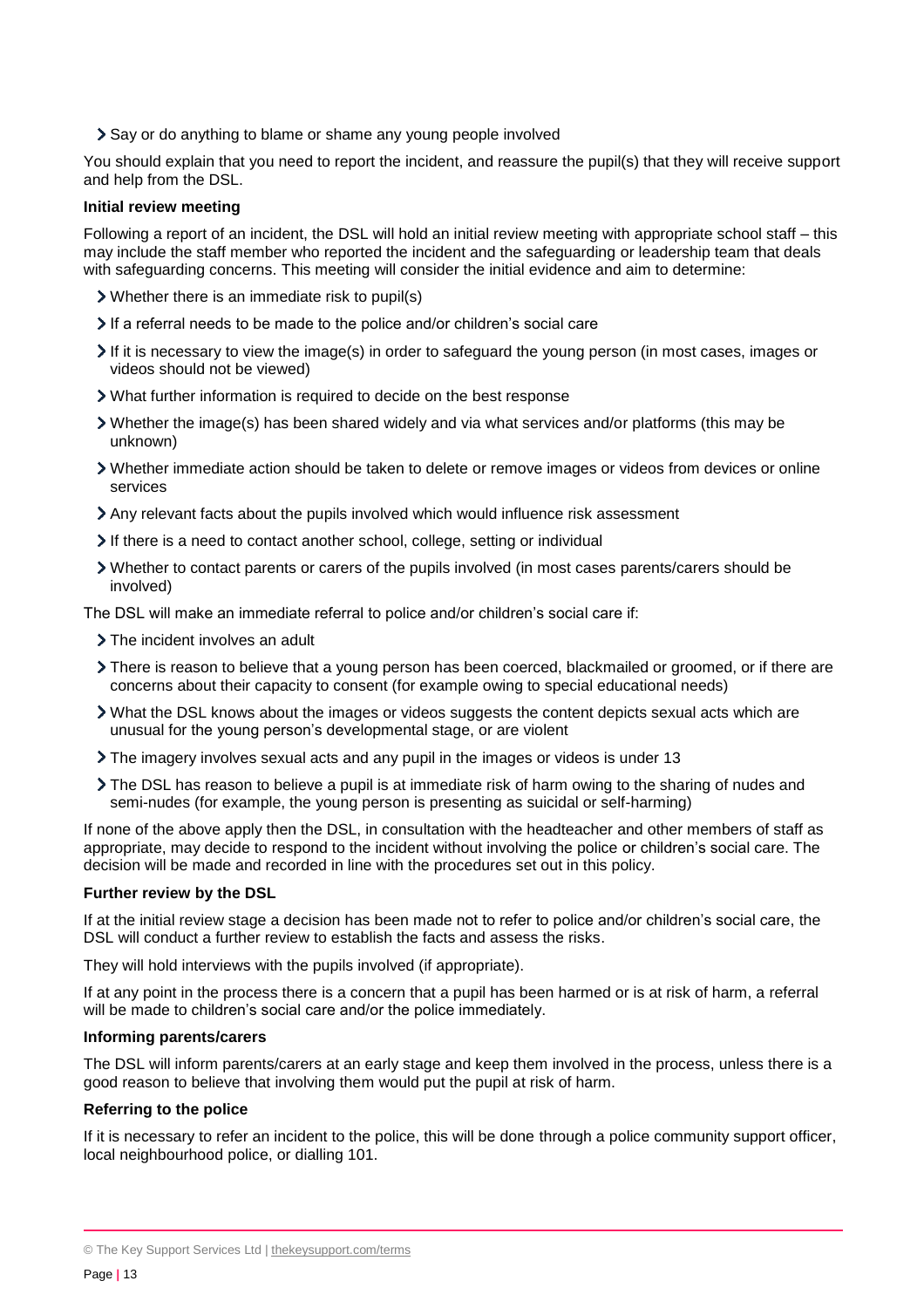#### **Recording incidents**

All incidents of sharing of nudes and semi-nudes, and the decisions made in responding to them, will be recorded. The record-keeping arrangements set out in section 14 of this policy also apply to recording these incidents.

#### **Curriculum coverage**

Pupils are taught about the issues surrounding the sharing of nudes and semi-nudes as part of our relationships and sex education and computing programmes. Teaching covers the following in relation to the sharing of nudes and semi-nudes:

- What it is
- > How it is most likely to be encountered
- The consequences of requesting, forwarding or providing such images, including when it is and is not abusive and when it may be deemed as online sexual harassment
- Issues of legality
- The risk of damage to people's feelings and reputation

Pupils also learn the strategies and skills needed to manage:

- Specific requests or pressure to provide (or forward) such images
- > The receipt of such images

This policy on the sharing of nudes and semi-nudes is also shared with pupils so they are aware of the processes the school will follow in the event of an incident.

## **7.10 Reporting systems for our pupils**

Where there is a safeguarding concern, we will take the child's wishes and feelings into account when determining what action to take and what services to provide.

We recognise the importance of ensuring pupils feel safe and comfortable to come forward and report any concerns and/or allegations.

To achieve this, we will:

- > Put systems in place for pupils to confidently report abuse
- Ensure our reporting systems are well promoted, easily understood and easily accessible for pupils
- Make it clear to pupils that their concerns will be taken seriously, and that they can safely express their views and give feedback
- Pupils will report to any staff member they feel comfortable with. The staff member will take note and report to the DSL accordingly.
- Pupils are made aware of this through discussion in our relationship/sex education curriculum
- Pupils will be reassured that information will be taken in confidence, but will be shared with the appropriate people as required, in order to keep them safe.

## <span id="page-13-0"></span>**8. Online safety and the use of mobile technology**

We recognise the importance of safeguarding children from potentially harmful and inappropriate online material, and we understand that technology is a significant component in many safeguarding and wellbeing issues.

To address this, our school aims to:

- Have robust processes in place to ensure the online safety of pupils, staff, volunteers and governors
- Protect and educate the whole school community in its safe and responsible use of technology, including mobile and smart technology (which we refer to as 'mobile phones')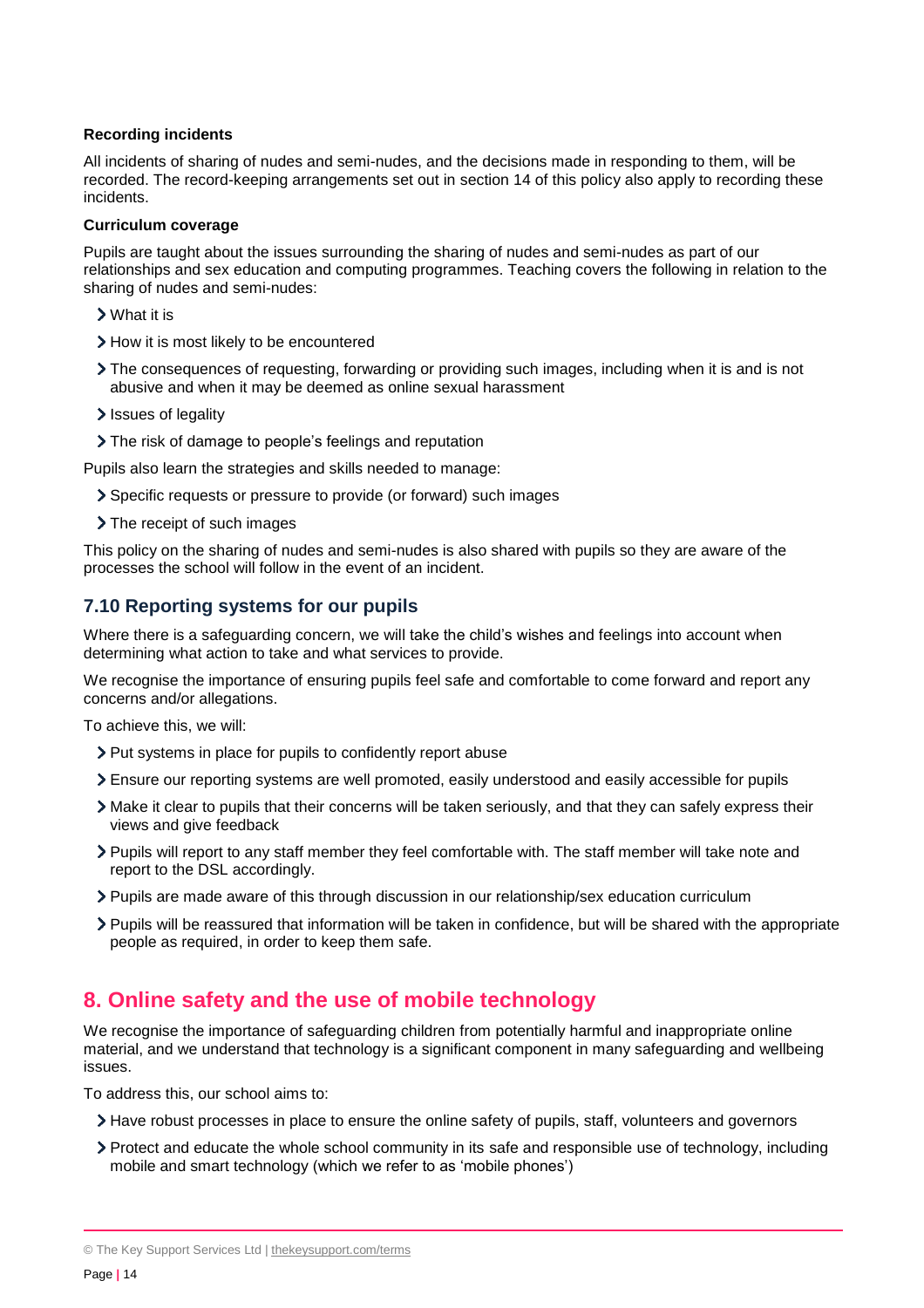- $\geq$  Set clear guidelines for the use of mobile phones for the whole school community
- Establish clear mechanisms to identify, intervene in and escalate any incidents or concerns, where appropriate

#### **The 4 key categories of risk**

Our approach to online safety is based on addressing the following categories of risk:

- **Content** being exposed to illegal, inappropriate or harmful content, such as pornography, fake news, racism, misogyny, self-harm, suicide, anti-Semitism, radicalisation and extremism
- **Contact** being subjected to harmful online interaction with other users, such as peer-to-peer pressure, commercial advertising and adults posing as children or young adults with the intention to groom or exploit them for sexual, criminal, financial or other purposes
- **Conduct** personal online behaviour that increases the likelihood of, or causes, harm, such as making, sending and receiving explicit images (e.g. consensual and non-consensual sharing of nudes and seminudes and/or pornography), sharing other explicit images and online bullying; and
- **Commerce** risks such as online gambling, inappropriate advertising, phishing and/or financial scams

#### **To meet our aims and address the risks above we will:**

Educate pupils about online safety as part of our curriculum. For example:

- o The safe use of social media, the internet and technology
- o Keeping personal information private
- o How to recognise unacceptable behaviour online
- o How to report any incidents of cyber-bullying, ensuring pupils are encouraged to do so, including where they are a witness rather than a victim
- Train staff, as part of their induction, on safe internet use and online safeguarding issues including cyberbullying and the risks of online radicalisation. All staff members will receive refresher training at least once each academic year
- Educate parents/carers about online safety via our website, and communications sent directly to them. We will also share clear procedures with them so they know how to raise concerns about online safety
- Make sure staff are aware of any restrictions placed on them with regards to the use of their mobile phone and cameras, for example that:
	- $\circ$  Staff are allowed to bring their personal phones to school for their own use, but will limit such use to non-contact time when pupils are not present
	- $\circ$  Staff will not take pictures or recordings of pupils on their personal phones or cameras
- Make all pupils, parents/carers, staff, volunteers and governors aware that they are expected to sign an agreement regarding the acceptable use of the internet in school, use of the school's ICT systems and use of their mobile and smart technology
- Explain the sanctions we will use if a pupil is in breach of our policies on the acceptable use of the internet and mobile phones
- Make sure all staff, pupils and parents/carers are aware that staff have the power to search pupils' phones, as set out in the [DfE's guidance on searching, screening and confiscation](https://www.gov.uk/government/publications/searching-screening-and-confiscation)
- Put in place robust filtering and monitoring systems to limit children's exposure to the 4 key categories of risk (described above) from the school's IT systems
- Carry out an annual review of our approach to online safety, supported by an annual risk assessment that considers and reflects the risks faced by our school community

This section summarises our approach to online safety and mobile phone use. For comprehensive details about our school's policy on online safety and the use of mobile phones, please refer to our online safety policy and mobile phone policy.

<sup>©</sup> The Key Support Services Ltd | [thekeysupport.com/terms](https://thekeysupport.com/terms-of-use)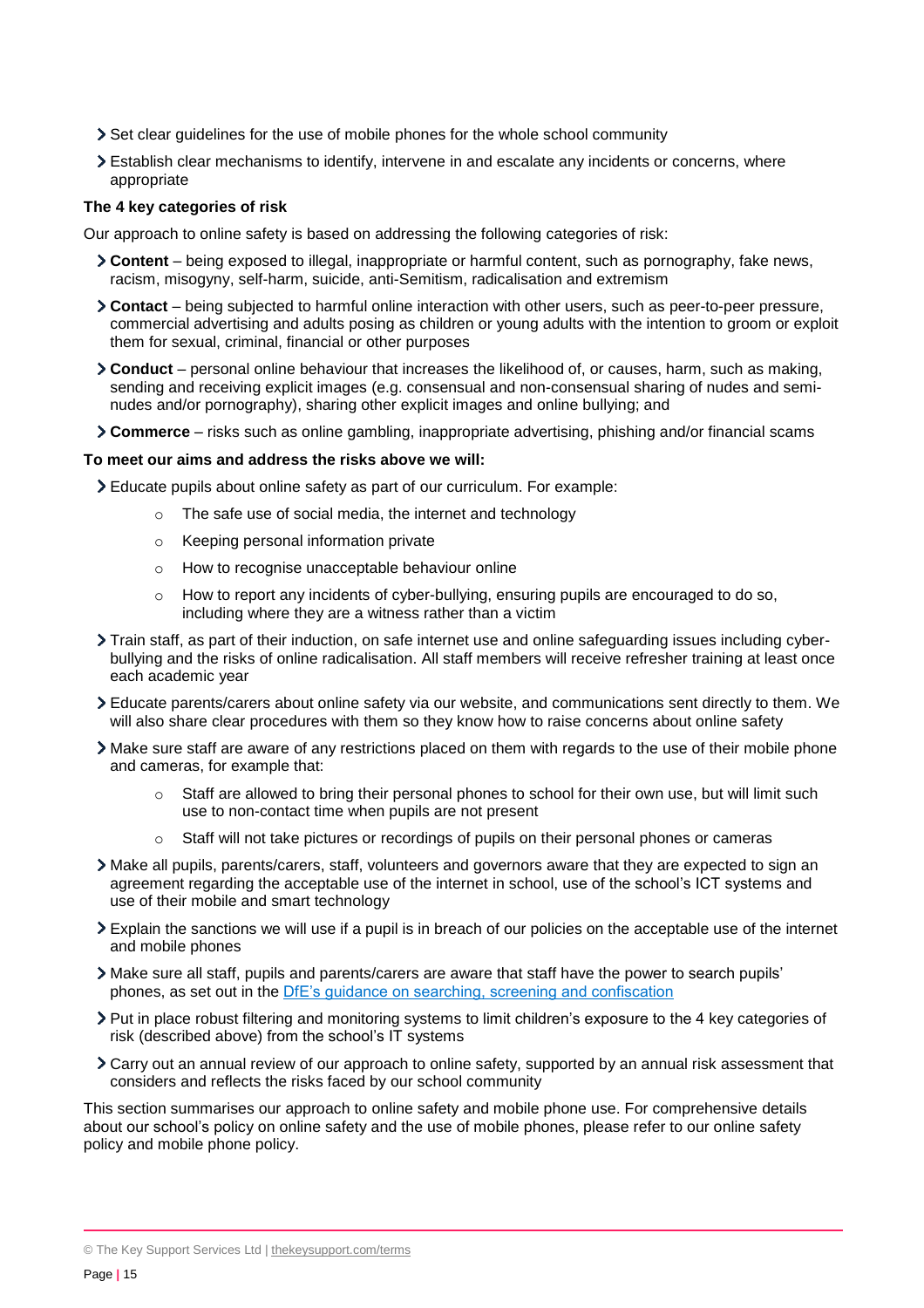## <span id="page-15-0"></span>**9. Notifying parents or carers**

Where appropriate, we will discuss any concerns about a child with the child's parents or carers. The DSL will normally do this in the event of a suspicion or disclosure.

Other staff will only talk to parents or carers about any such concerns following consultation with the DSL.

If we believe that notifying the parents or carers would increase the risk to the child, we will discuss this with the local authority children's social care team before doing so.

In the case of allegations of abuse made against other children, we will normally notify the parents or carers of all the children involved.

## <span id="page-15-1"></span>**10. Pupils with special educational needs, disabilities or health issues**

We recognise that pupils with special educational needs (SEN) or disabilities or certain health conditions can face additional safeguarding challenges. Additional barriers can exist when recognising abuse and neglect in this group, including:

- Assumptions that indicators of possible abuse such as behaviour, mood and injury relate to the child's condition without further exploration
- Pupils being more prone to peer group isolation or bullying (including prejudice-based bullying) than other pupils
- The potential for pupils with SEN, disabilities or certain health conditions being disproportionally impacted by behaviours such as bullying, without outwardly showing any signs
- Communication barriers and difficulties in managing or reporting these challenges

## <span id="page-15-2"></span>**11. Pupils with a social worker**

Pupils may need a social worker due to safeguarding or welfare needs. We recognise that a child's experiences of adversity and trauma can leave them vulnerable to further harm as well as potentially creating barriers to attendance, learning, behaviour and mental health.

The DSL and all members of staff will work with and support social workers to help protect vulnerable children.

Where we are aware that a pupil has a social worker, the DSL will always consider this fact to ensure any decisions are made in the best interests of the pupil's safety, welfare and educational outcomes. For example, it will inform decisions about:

- Responding to unauthorised absence or missing education where there are known safeguarding risks
- The provision of pastoral and/or academic support

## <span id="page-15-3"></span>**12. Looked-after and previously looked-after children**

We will ensure that staff have the skills, knowledge and understanding to keep looked-after children and previously looked-after children safe. In particular, we will ensure that:

- Appropriate staff have relevant information about children's looked after legal status, contact arrangements with birth parents or those with parental responsibility, and care arrangements
- The DSL has details of children's social workers and relevant virtual school heads

We have appointed a designated teacher, Sarah Gunn, who is responsible for promoting the educational achievement of looked-after children and previously looked-after children in line with [statutory guidance.](https://www.gov.uk/government/publications/designated-teacher-for-looked-after-children)

The designated teacher is appropriately trained and has the relevant qualifications and experience to perform the role.

<sup>©</sup> The Key Support Services Ltd | [thekeysupport.com/terms](https://thekeysupport.com/terms-of-use)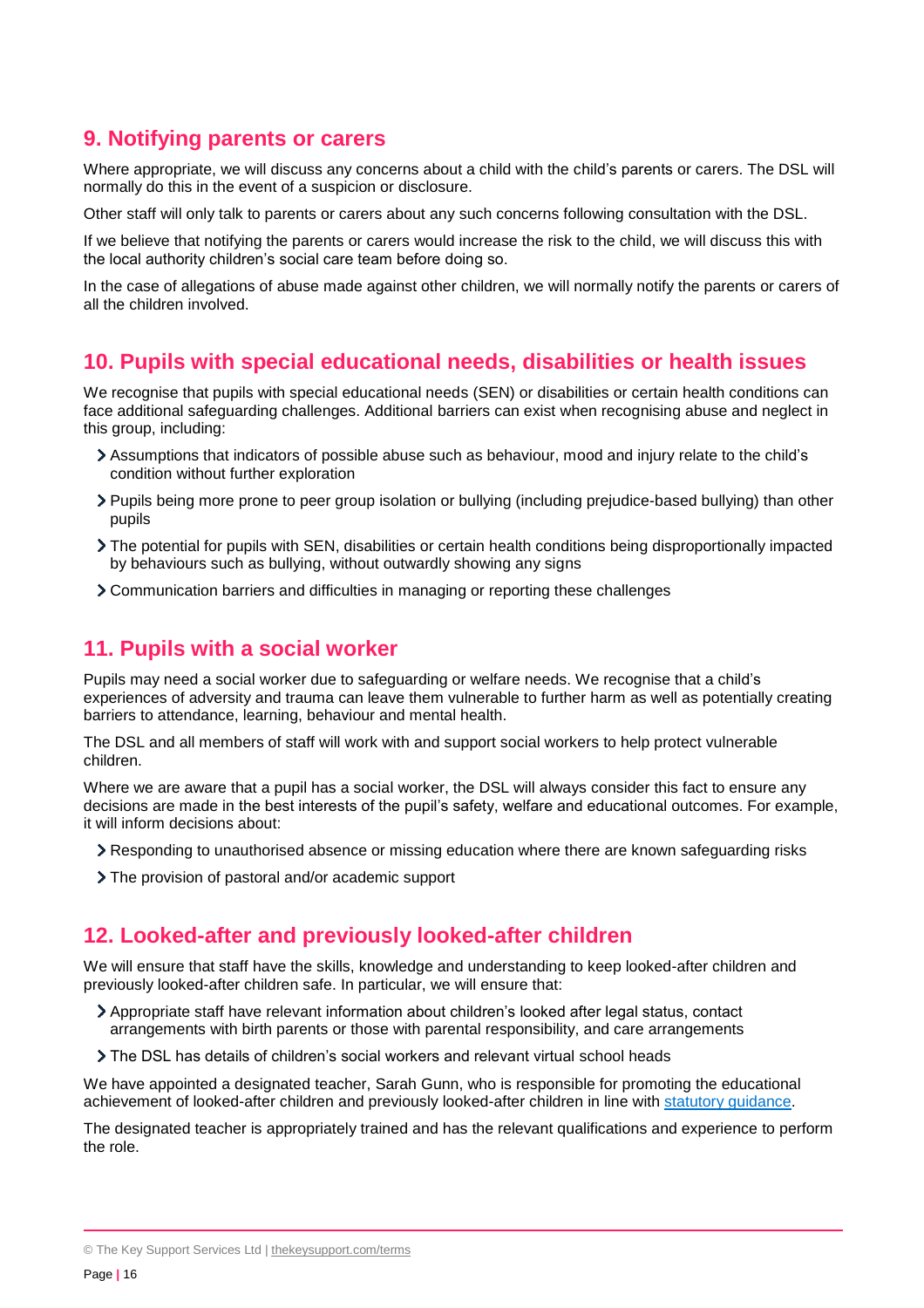As part of their role, the designated teacher will:

- Work closely with the DSL to ensure that any safeguarding concerns regarding looked-after and previously looked-after children are quickly and effectively responded to
- Work with virtual school heads to promote the educational achievement of looked-after and previously looked-after children, including discussing how pupil premium plus funding can be best used to support looked-after children and meet the needs identified in their personal education plans

## <span id="page-16-0"></span>**13. Complaints and concerns about school safeguarding policies**

#### **13.1 Complaints against staff**

Complaints against staff that are likely to require a child protection investigation will be handled in accordance with our procedures for dealing with allegations of abuse made against staff (see appendix 3).

#### **13.2 Other complaints**

Other complaints can be made through our complaints policy and the completion of a complaint form. These can be accessed through the school website, or requested from the office.

#### **13.3 Whistle-blowing**

Please see the school whistle-blowing policy that covers concerns regarding the way the school safeguards pupils – including poor or unsafe practice, or potential failures.

## <span id="page-16-1"></span>**14. Record-keeping**

We will hold records in line with our records retention schedule.

All safeguarding concerns, discussions, decisions made and the reasons for those decisions, must be recorded in writing. If you are in any doubt about whether to record something, discuss it with the DSL.

Records will include:

- A clear and comprehensive summary of the concern
- Details of how the concern was followed up and resolved
- A note of any action taken, decisions reached and the outcome

Concerns and referrals will be kept in a separate child protection file for each child.

Any non-confidential records will be readily accessible and available. Confidential information and records will be held securely and only available to those who have a right or professional need to see them.

Safeguarding records relating to individual children will be retained for a reasonable period of time after they have left the school.

Safeguarding records which contain information about allegations of sexual abuse will be retained for the Independent Inquiry into Child Sexual Abuse (IICSA), for the term of the inquiry.

If a child for whom the school has, or has had, safeguarding concerns moves to another school, the DSL will ensure that their child protection file is forwarded promptly and securely, and separately from the main pupil file. In addition, if the concerns are significant or complex, and/or social services are involved, the DSL will speak to the DSL of the receiving school and provide information to enable them to have time to make any necessary preparations to ensure the safety of the child.

Safeguarding record-keeping arrangements –

- records are paper-based and transferred electronically to CPOMS
- paper-based records are held in a locked cabinet in the head teacher's office.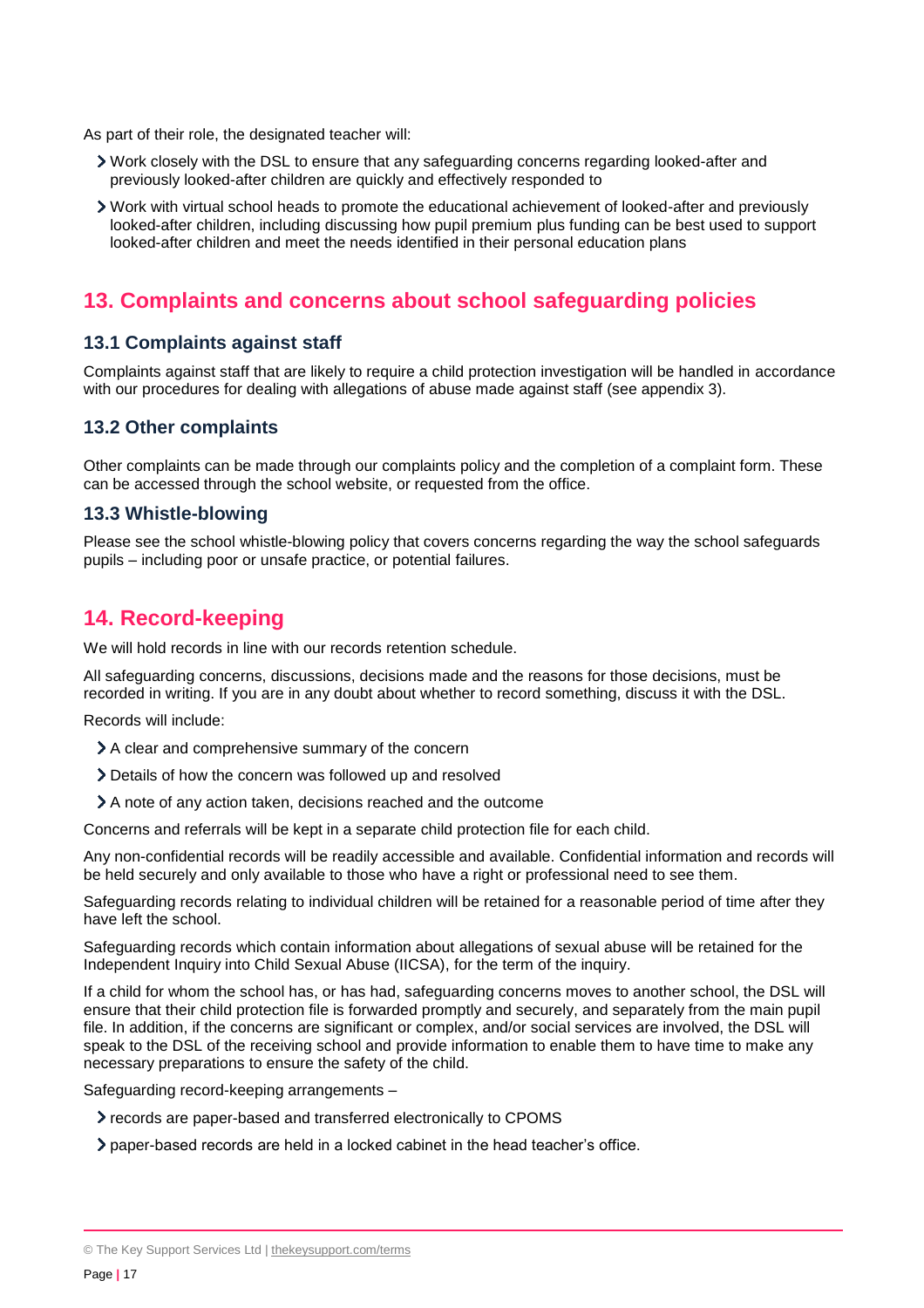Records will be retained for a period covering the child's time at school, plus 7 years.

School shares information with other agencies through secure email and personal deliver of paper copies, in line with your local safeguarding procedures.

In addition:

- Appendix 2 sets out our policy on record-keeping specifically with respect to recruitment and preappointment checks
- Appendix 3 sets out our policy on record-keeping with respect to allegations of abuse made against staff

## <span id="page-17-0"></span>**15. Training**

## **15.1 All staff**

All staff members will undertake safeguarding and child protection training at induction, including on whistleblowing procedures and online safety, to ensure they understand the school's safeguarding systems and their responsibilities, and can identify signs of possible abuse or neglect.

This training will be regularly updated and will:

- Be integrated, aligned and considered as part of the whole-school safeguarding approach and wider staff training, and curriculum planning
- ▶ Be in line with advice from the 3 safeguarding partners

Have regard to the Teachers' Standards to support the expectation that all teachers:

- o Manage behaviour effectively to ensure a good and safe environment
- o Have a clear understanding of the needs of all pupils

All staff will have training on the government's anti-radicalisation strategy, Prevent, to enable them to identify children at risk of being drawn into terrorism and to challenge extremist ideas.

Staff will also receive regular safeguarding and child protection updates, including on online safety, as required but at least annually (for example, through emails, e-bulletins and staff meetings).

Contractors who are provided through a private finance initiative (PFI) or similar contract will also receive safeguarding training.

Volunteers will receive appropriate training, if applicable.

## **15.2 The DSL and deputy**

The DSL and deputy will undertake child protection and safeguarding training at least every 2 years.

In addition, they will update their knowledge and skills at regular intervals and at least annually (for example, through e-bulletins, meeting other DSLs, or taking time to read and digest safeguarding developments).

They will also undertake Prevent awareness training.

#### **15.3 Governors**

All governors receive training about safeguarding, to make sure they have the knowledge and information needed to perform their functions and understand their responsibilities.

As the chair of governors may be required to act as the 'case manager' in the event that an allegation of abuse is made against the headteacher, they receive training in managing allegations for this purpose.

#### **15.4 Recruitment – interview panels**

At least one person conducting any interview for any post at the school will have undertaken safer recruitment training. This will cover, as a minimum, the contents of Keeping Children Safe in Education, and will be in line with local safeguarding procedures.

<sup>©</sup> The Key Support Services Ltd | [thekeysupport.com/terms](https://thekeysupport.com/terms-of-use)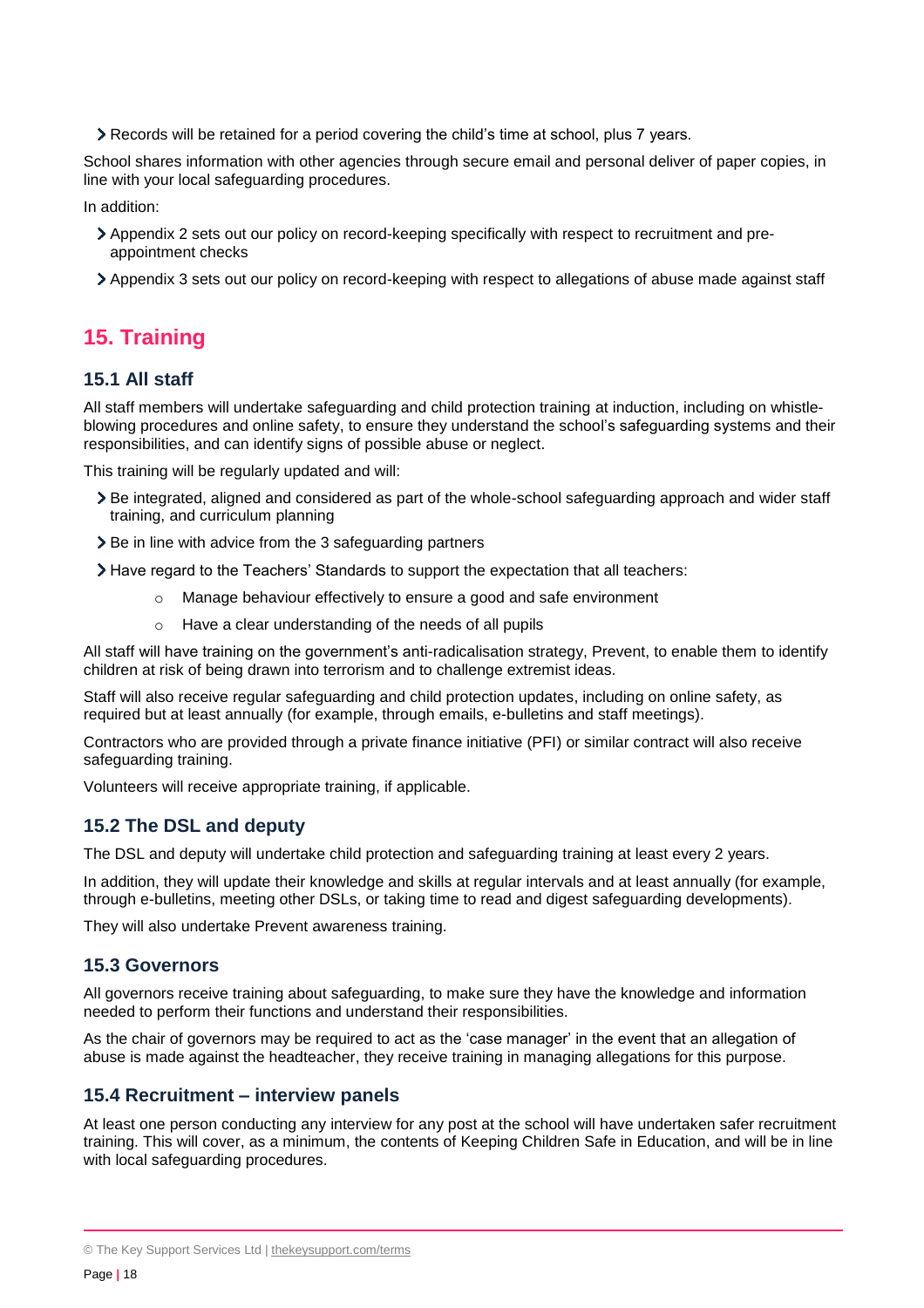See appendix 2 of this policy for more information about our safer recruitment procedures.

## <span id="page-18-0"></span>**16. Monitoring arrangements**

This policy will be reviewed **annually** by Brian Richardson – head and DSL. At every review, it will be approved by the full governing board.

## <span id="page-18-1"></span>**17. Links with other policies**

This policy links to the following policies and procedures:

- > Behaviour
- > Staff code of conduct
- > Complaints
- > Health and safety
- > Attendance
- > Online safety
- > Mobile phone use
- Equality
- > Relationships and sex education
- First aid
- Curriculum
- Designated teacher for looked-after and previously looked-after children
- > Privacy notices
- Whistle-blowing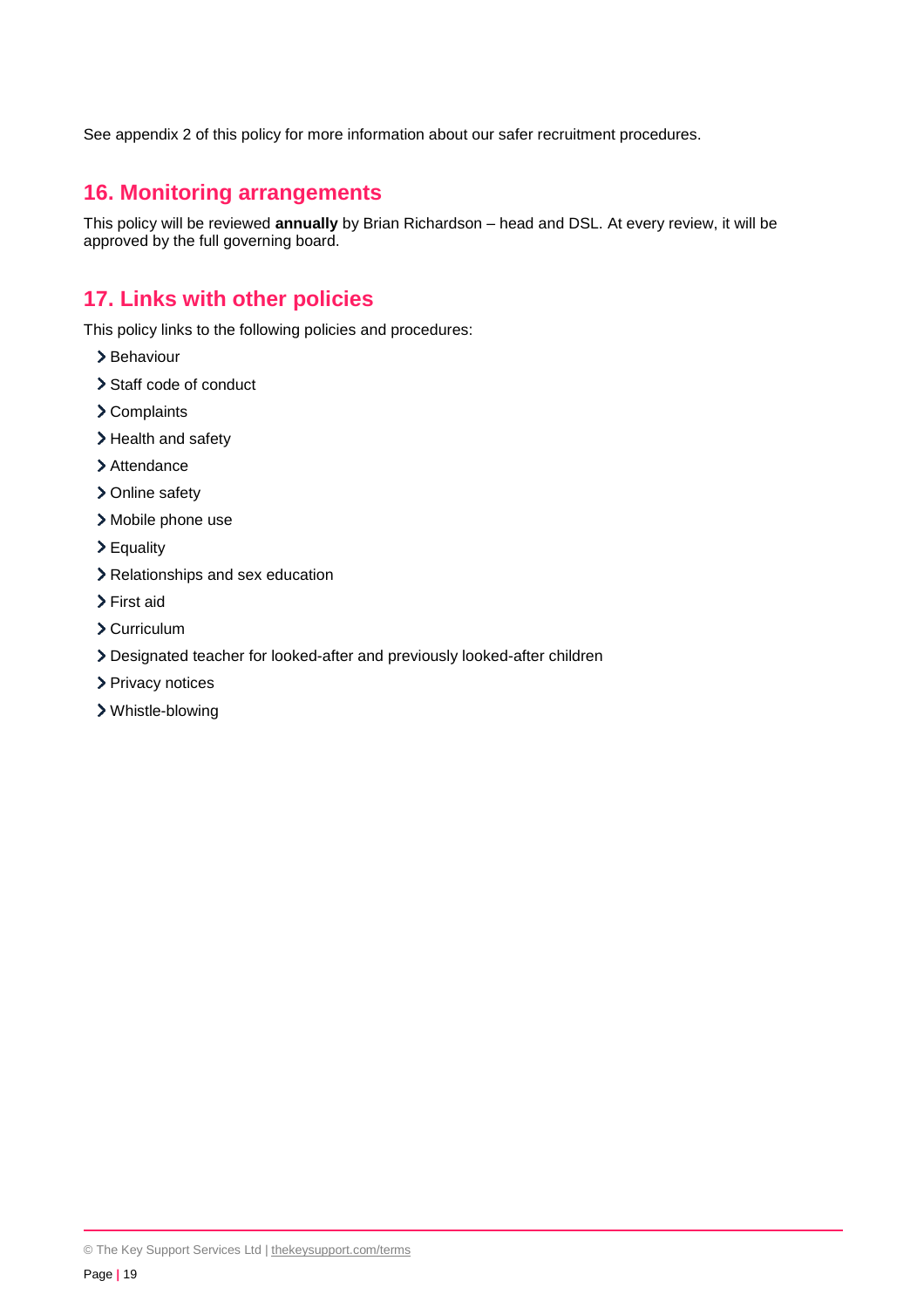#### **These appendices are based on the Department for Education's statutory guidance, Keeping Children Safe in Education.**

#### <span id="page-19-0"></span>**Appendix 1: types of abuse**

**Abuse**, including neglect, and safeguarding issues are rarely standalone events that can be covered by one definition or label. In most cases, multiple issues will overlap.

**Physical abuse** may involve hitting, shaking, throwing, poisoning, burning or scalding, drowning, suffocating or otherwise causing physical harm to a child. Physical harm may also be caused when a parent or carer fabricates the symptoms of, or deliberately induces, illness in a child.

**Emotional abuse** is the persistent emotional maltreatment of a child such as to cause severe and adverse effects on the child's emotional development. Some level of emotional abuse is involved in all types of maltreatment of a child, although it may occur alone.

Emotional abuse may involve:

- Conveying to a child that they are worthless or unloved, inadequate, or valued only insofar as they meet the needs of another person
- Not giving the child opportunities to express their views, deliberately silencing them or 'making fun' of what they say or how they communicate
- Age or developmentally inappropriate expectations being imposed on children. These may include interactions that are beyond a child's developmental capability, as well as overprotection and limitation of exploration and learning, or preventing the child participating in normal social interaction
- Seeing or hearing the ill-treatment of another
- Serious bullying (including cyber-bullying), causing children frequently to feel frightened or in danger, or the exploitation or corruption of children

**Sexual abuse** involves forcing or enticing a child or young person to take part in sexual activities, not necessarily involving a high level of violence, whether or not the child is aware of what is happening. The activities may involve:

- Physical contact, including assault by penetration (for example rape or oral sex) or non-penetrative acts such as masturbation, kissing, rubbing and touching outside of clothing
- Non-contact activities, such as involving children in looking at, or in the production of, sexual images, watching sexual activities, encouraging children to behave in sexually inappropriate ways, or grooming a child in preparation for abuse (including via the internet)

Sexual abuse is not solely perpetrated by adult males. Women can also commit acts of sexual abuse, as can other children.

**Neglect** is the persistent failure to meet a child's basic physical and/or psychological needs, likely to result in the serious impairment of the child's health or development. Neglect may occur during pregnancy as a result of maternal substance abuse.

Once a child is born, neglect may involve a parent or carer failing to:

- Provide adequate food, clothing and shelter (including exclusion from home or abandonment)
- Protect a child from physical and emotional harm or danger
- Ensure adequate supervision (including the use of inadequate care-givers)
- Ensure access to appropriate medical care or treatment

It may also include neglect of, or unresponsiveness to, a child's basic emotional needs.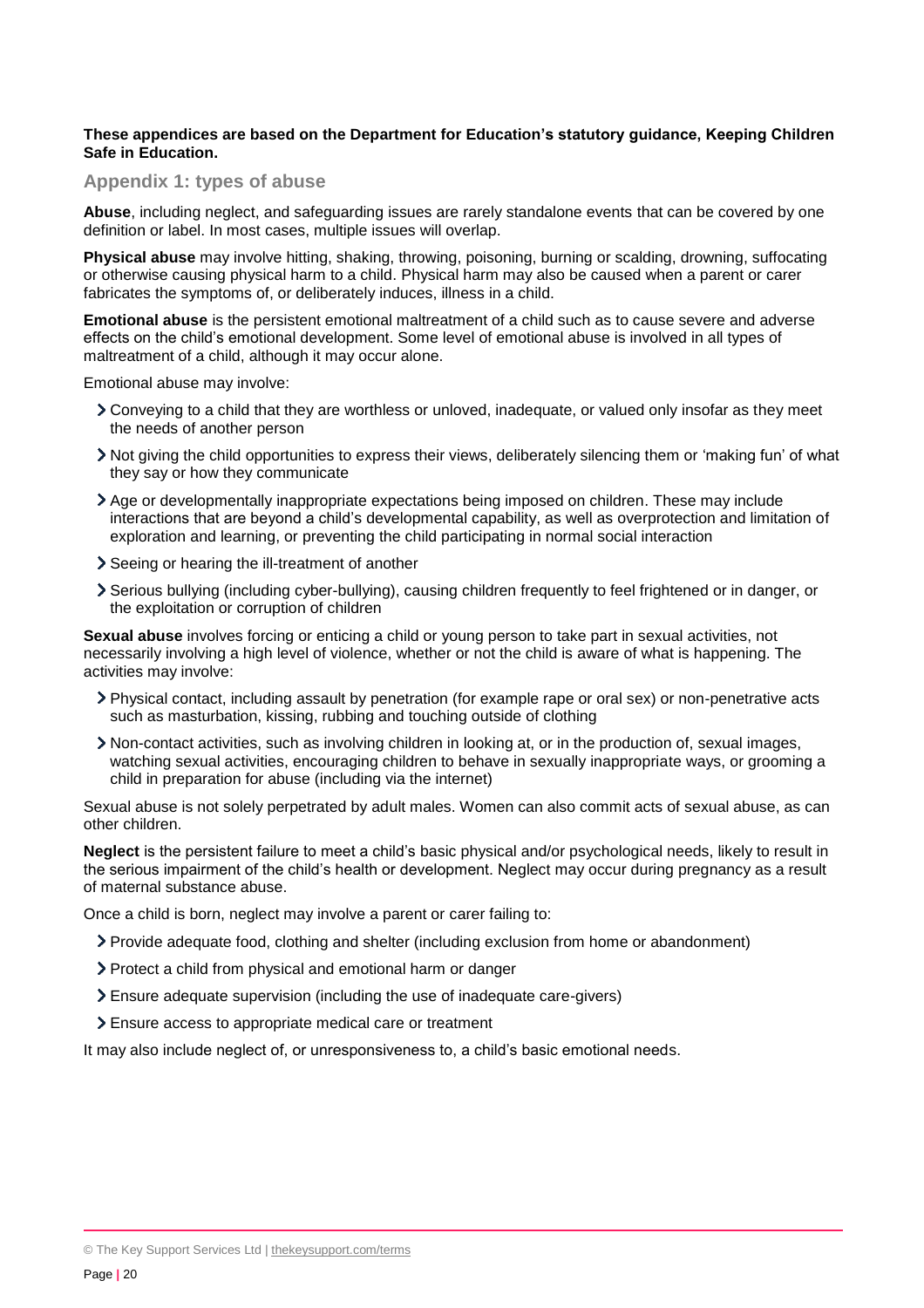#### <span id="page-20-0"></span>**Appendix 2: safer recruitment and DBS checks – policy and procedures**

#### **Recruitment and selection process**

To make sure we recruit suitable people, we will ensure that those involved in the recruitment and employment of staff to work with children have received appropriate safer recruitment training.

We have put the following steps in place during our recruitment and selection process to ensure we are committed to safeguarding and promoting the welfare of children.

#### **Advertising**

When advertising roles, we will make clear:

- Our school's commitment to safeguarding and promoting the welfare of children
- > That safeguarding checks will be undertaken
- The safeguarding requirements and responsibilities of the role, such as the extent to which the role will involve contact with children
- Whether or not the role is exempt from the Rehabilitation of Offenders Act 1974 and the amendments to the Exceptions Order 1975, 2013 and 2020. If the role is exempt, certain spent convictions and cautions are 'protected', so they do not need to be disclosed, and if they are disclosed, we cannot take them into account

#### **Application forms**

Our application forms will:

- Include a statement saying that it is an offence to apply for the role if an applicant is barred from engaging in regulated activity relevant to children (where the role involves this type of regulated activity)
- Include a copy of, or link to, our child protection and safeguarding policy and our policy on the employment of ex-offenders

#### **Shortlisting**

Our shortlisting process will involve at least 2 people and will:

- Consider any inconsistencies and look for gaps in employment and reasons given for them
- Explore all potential concerns

Once we have shortlisted candidates, we will ask shortlisted candidates to:

- Complete a self-declaration of their criminal record or any information that would make them unsuitable to work with children, so that they have the opportunity to share relevant information and discuss it at interview stage. The information we will ask for includes:
	- o If they have a criminal history
	- o Whether they are included on the barred list
	- o Whether they are prohibited from teaching
	- $\circ$  Information about any criminal offences committed in any country in line with the law as applicable in England and Wales
	- o Any relevant overseas information

Sign a declaration confirming the information they have provided is true

#### **Seeking references and checking employment history**

We will obtain references before interview. Any concerns raised will be explored further with referees and taken up with the candidate at interview.

When seeking references we will:

> Not accept open references

<sup>©</sup> The Key Support Services Ltd | [thekeysupport.com/terms](https://thekeysupport.com/terms-of-use)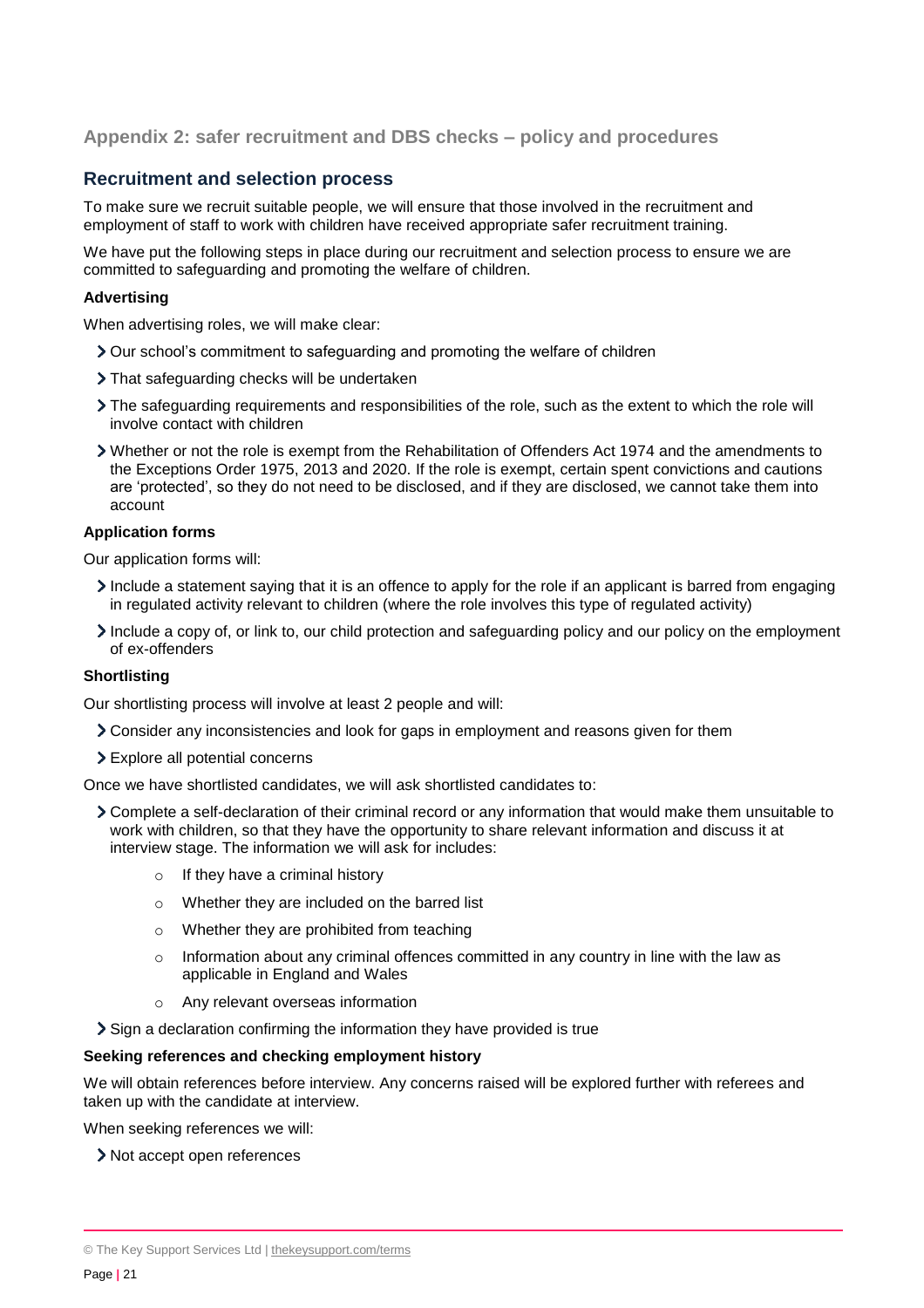- Liaise directly with referees and verify any information contained within references with the referees
- Ensure any references are from the candidate's current employer and completed by a senior person. Where the referee is school based, we will ask for the reference to be confirmed by the headteacher/principal as accurate in respect to disciplinary investigations
- Obtain verification of the candidate's most recent relevant period of employment if they are not currently employed
- Secure a reference from the relevant employer from the last time the candidate worked with children if they are not currently working with children
- Compare the information on the application form with that in the reference and take up any inconsistencies with the candidate
- Resolve any concerns before any appointment is confirmed

#### **Interview and selection**

When interviewing candidates, we will:

- Probe any gaps in employment, or where the candidate has changed employment or location frequently, and ask candidates to explain this
- Explore any potential areas of concern to determine the candidate's suitability to work with children
- Record all information considered and decisions made

#### **Pre-appointment vetting checks**

We will record all information on the checks carried out in the school's single central record (SCR). Copies of these checks, where appropriate, will be held in individuals' personnel files. We follow requirements and best practice in retaining copies of these checks, as set out below.

#### **New staff**

All offers of appointment will be conditional until satisfactory completion of the necessary pre-employment checks. When appointing new staff, we will:

- Verify their identity
- Obtain (via the applicant) an enhanced DBS certificate, including barred list information for those who will be engaging in regulated activity (see definition below). We will obtain the certificate before, or as soon as practicable after, appointment, including when using the DBS update service. We will not keep a copy of the certificate for longer than 6 months, but when the copy is destroyed we may still keep a record of the fact that vetting took place, the result of the check and recruitment decision taken
- Obtain a separate barred list check if they will start work in regulated activity before the DBS certificate is available
- Verify their mental and physical fitness to carry out their work responsibilities
- Verify their right to work in the UK. We will keep a copy of this verification for the duration of the member of staff's employment and for 2 years afterwards
- Verify their professional qualifications, as appropriate
- Ensure they are not subject to a prohibition order if they are employed to be a teacher
- Carry out further additional checks, as appropriate, on candidates who have lived or worked outside of the UK. Where available, these will include:
	- o For all staff, including teaching positions: [criminal records checks for overseas applicants](https://www.gov.uk/government/publications/criminal-records-checks-for-overseas-applicants)
	- $\circ$  For teaching positions: obtaining a letter of professional standing from the professional regulating authority in the country where the applicant has worked
- Check that candidates taking up a management position\* are not subject to a prohibition from management (section 128) direction made by the secretary of state

© The Key Support Services Ltd | [thekeysupport.com/terms](https://thekeysupport.com/terms-of-use)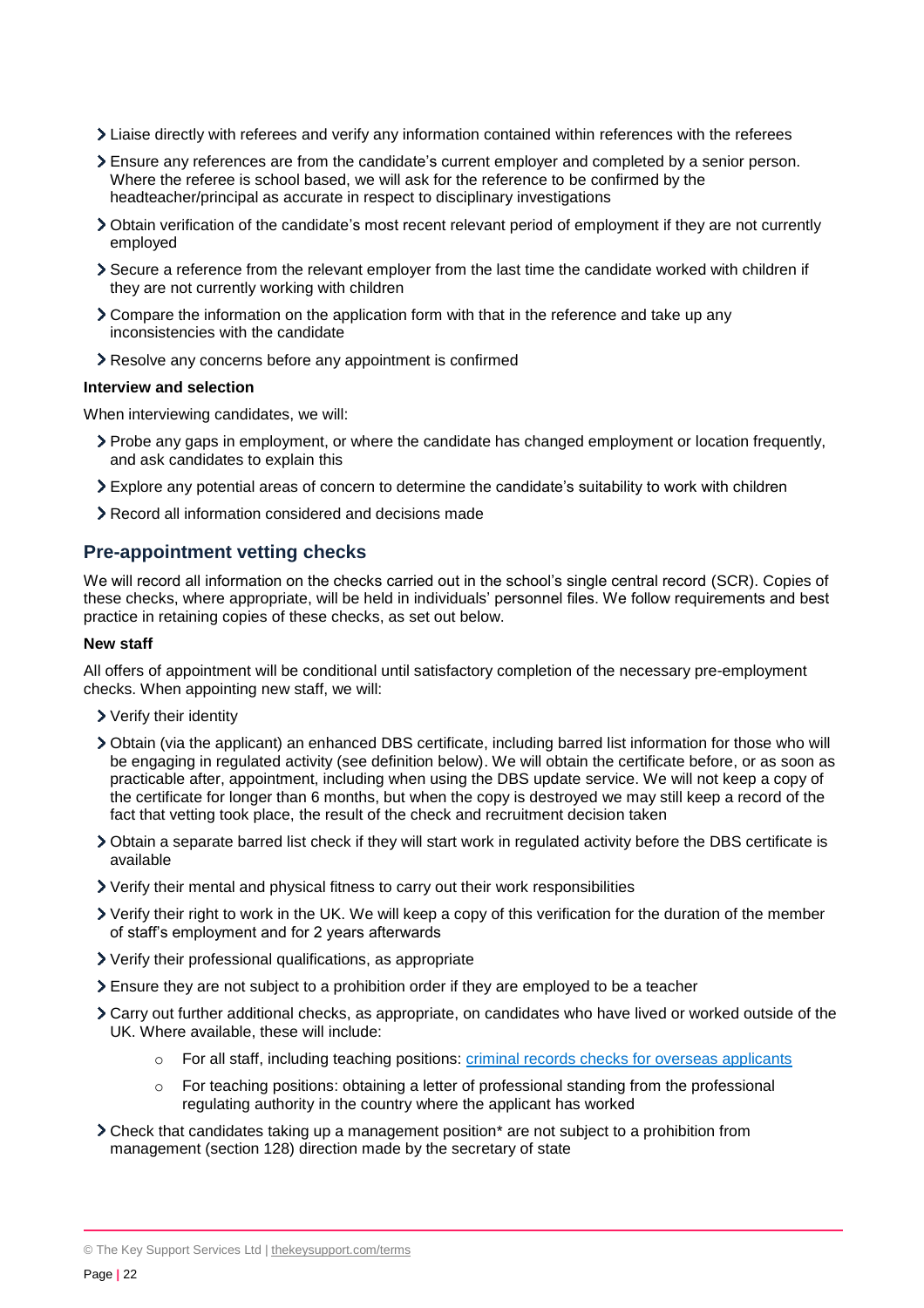\* Management positions are most likely to include, but are not limited to, headteachers, principals and deputy/assistant headteachers.

We will ensure that appropriate checks are carried out to ensure that individuals are not disqualified under the 2018 Childcare Disqualification Regulations and Childcare Act 2006. Where we take a decision that an individual falls outside of the scope of these regulations and we do not carry out such checks, we will retain a record of our assessment on the individual's personnel file. This will include our evaluation of any risks and control measures put in place, and any advice sought.

**Regulated activity** means a person who will be:

- Responsible, on a regular basis in a school or college, for teaching, training, instructing, caring for or supervising children; or
- Carrying out paid, or unsupervised unpaid, work regularly in a school or college where that work provides an opportunity for contact with children; or
- Engaging in intimate or personal care or overnight activity, even if this happens only once and regardless of whether they are supervised or not

#### **Existing staff**

In certain circumstances we will carry out all the relevant checks on existing staff as if the individual was a new member of staff. These circumstances are when:

- There are concerns about an existing member of staff's suitability to work with children; or
- An individual moves from a post that is not regulated activity to one that is; or
- > There has been a break in service of 12 weeks or more

We will refer to the DBS anyone who has harmed, or poses a risk of harm, to a child or vulnerable adult where:

- We believe the individual has engaged in [relevant conduct;](https://www.gov.uk/guidance/making-barring-referrals-to-the-dbs#relevant-conduct-in-relation-to-children) or
- We believe the individual has received a caution or conviction for a relevant (automatic barring either with or without the right to make representations) offence, under the [Safeguarding Vulnerable](http://www.legislation.gov.uk/uksi/2009/37/contents/made) Groups Act 2006 [\(Prescribed Criteria and Miscellaneous Provisions\) Regulations 2009;](http://www.legislation.gov.uk/uksi/2009/37/contents/made) or
- We believe the 'harm test' is satisfied in respect of the individual (i.e. they may harm a child or vulnerable adult or put them at risk of harm); and
- The individual has been removed from working in regulated activity (paid or unpaid) or would have been removed if they had not left

#### **Agency and third-party staff**

We will obtain written notification from any agency or third-party organisation that it has carried out the necessary safer recruitment checks that we would otherwise perform. We will also check that the person presenting themselves for work is the same person on whom the checks have been made.

#### **Contractors**

We will ensure that any contractor, or any employee of the contractor, who is to work at the school has had the appropriate level of DBS check (this includes contractors who are provided through a PFI or similar contract). This will be:

- An enhanced DBS check with barred list information for contractors engaging in regulated activity
- An enhanced DBS check, not including barred list information, for all other contractors who are not in regulated activity but whose work provides them with an opportunity for regular contact with children

We will obtain the DBS check for self-employed contractors.

We will not keep copies of such checks for longer than 6 months.

Contractors who have not had any checks will not be allowed to work unsupervised or engage in regulated activity under any circumstances.

<sup>©</sup> The Key Support Services Ltd | [thekeysupport.com/terms](https://thekeysupport.com/terms-of-use)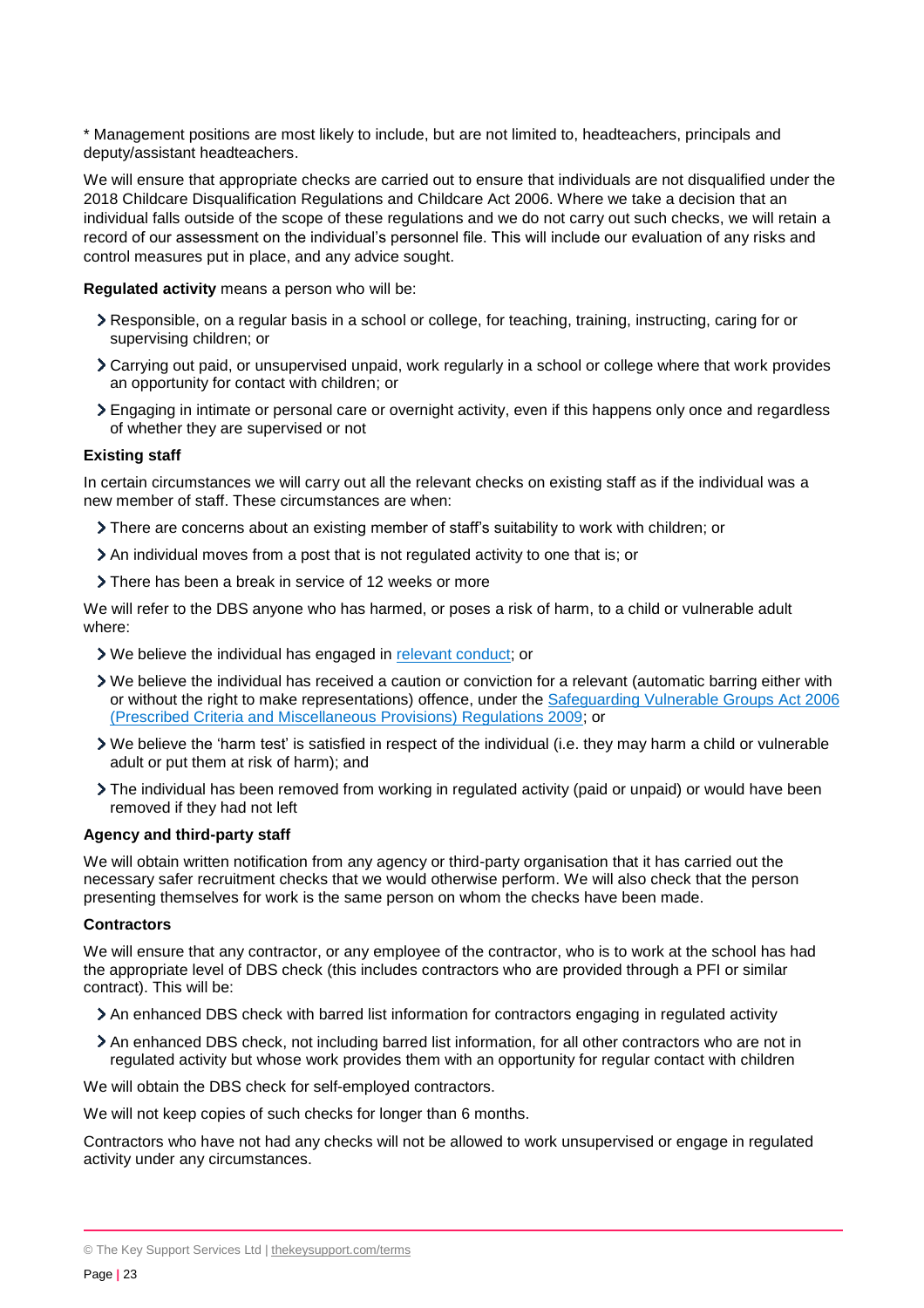We will check the identity of all contractors and their staff on arrival at the school.

For self-employed contractors such as music teachers or sports coaches, we will ensure that appropriate checks are carried out to ensure that individuals are not disqualified under the 2018 Childcare Disqualification Regulations and Childcare Act 2006. Where we decide that an individual falls outside of the scope of these regulations and we do not carry out such checks, we will retain a record of our assessment. This will include our evaluation of any risks and control measures put in place, and any advice sought.

#### **Trainee/student teachers**

Where applicants for initial teacher training are salaried by us, we will ensure that all necessary checks are carried out.

Where trainee teachers are fee-funded, we will obtain written confirmation from the training provider that necessary checks have been carried out and that the trainee has been judged by the provider to be suitable to work with children.

In both cases, this includes checks to ensure that individuals are not disqualified under the 2018 Childcare Disqualification Regulations and Childcare Act 2006.

#### **Volunteers**

We will:

- Never leave an unchecked volunteer unsupervised or allow them to work in regulated activity
- Obtain an enhanced DBS check with barred list information for all volunteers who are new to working in regulated activity
- Carry out a risk assessment when deciding whether to seek an enhanced DBS check without barred list information for any volunteers not engaging in regulated activity. We will retain a record of this risk assessment
- Ensure that appropriate checks are carried out to ensure that individuals are not disqualified under the 2018 Childcare Disqualification Regulations and Childcare Act 2006. Where we decide that an individual falls outside of the scope of these regulations and we do not carry out such checks, we will retain a record of our assessment. This will include our evaluation of any risks and control measures put in place, and any advice sought

#### **Governors and members**

All trustees, local governors and members will have an enhanced DBS check without barred list information.

They will have an enhanced DBS check with barred list information if working in regulated activity.

All governors will also have a section 128 check (as a section 128 direction disqualifies an individual from being a maintained school governor).

The chair of the board will have their DBS check countersigned by the secretary of state.

All proprietors, trustees, local governors and members will also have the following checks:

- A section 128 check (to check prohibition on participation in management under [section 128 of the](https://www.legislation.gov.uk/ukpga/2008/25/section/128)  [Education and Skills Act 2008\)](https://www.legislation.gov.uk/ukpga/2008/25/section/128).
- > Identity
- $\triangleright$  Right to work in the UK
- Other checks deemed necessary if they have lived or worked outside the UK

#### **Staff working in alternative provision settings**

Where we place a pupil with an alternative provision provider, we obtain written confirmation from the provider that they have carried out the appropriate safeguarding checks on individuals working there that we would otherwise perform.

<sup>©</sup> The Key Support Services Ltd | [thekeysupport.com/terms](https://thekeysupport.com/terms-of-use)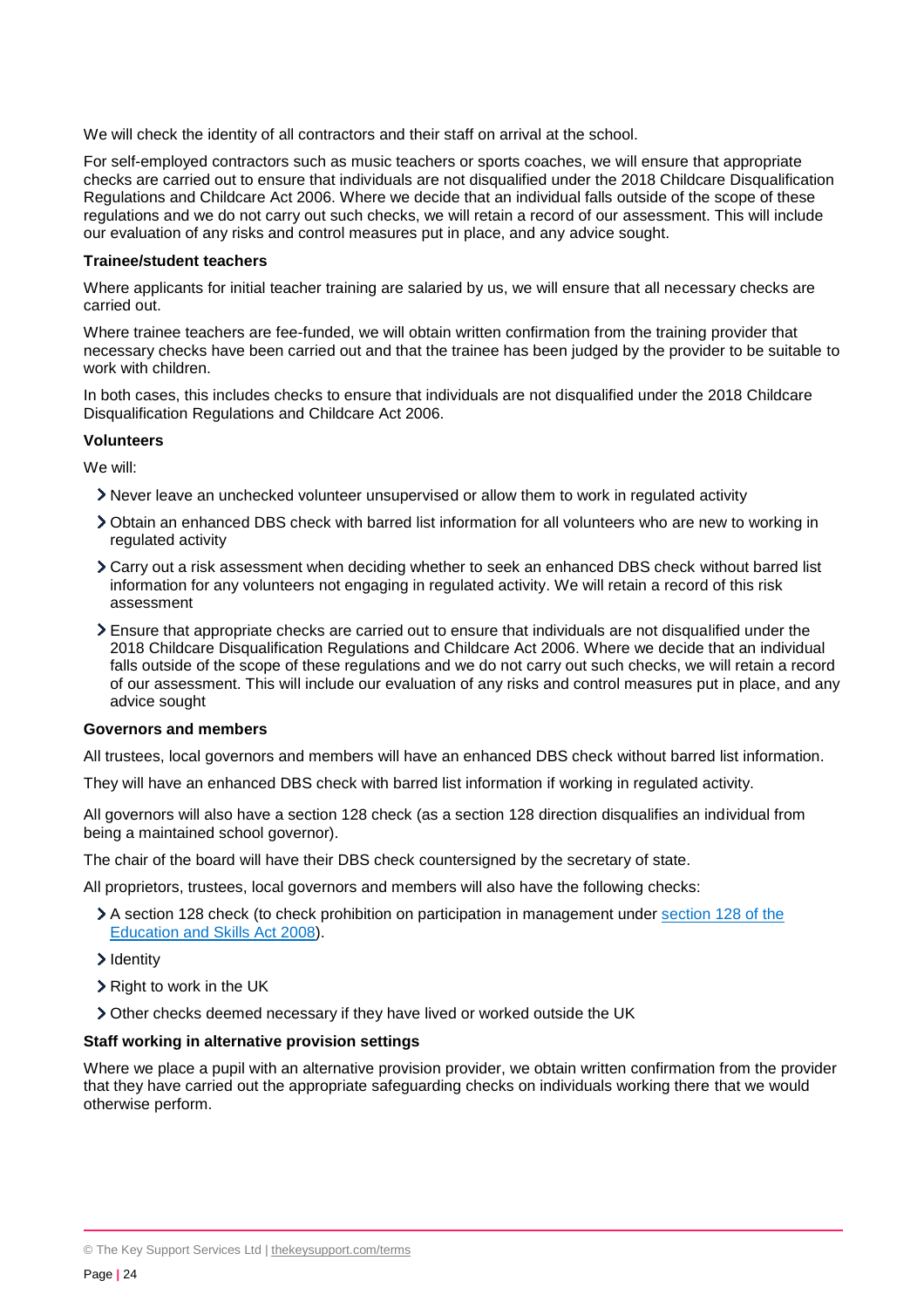#### **Adults who supervise pupils on work experience**

When organising work experience, we will ensure that policies and procedures are in place to protect children from harm.

We will also consider whether it is necessary for barred list checks to be carried out on the individuals who supervise a pupil under 16 on work experience. This will depend on the specific circumstances of the work experience, including the nature of the supervision, the frequency of the activity being supervised, and whether the work is regulated activity.

<sup>©</sup> The Key Support Services Ltd | [thekeysupport.com/terms](https://thekeysupport.com/terms-of-use)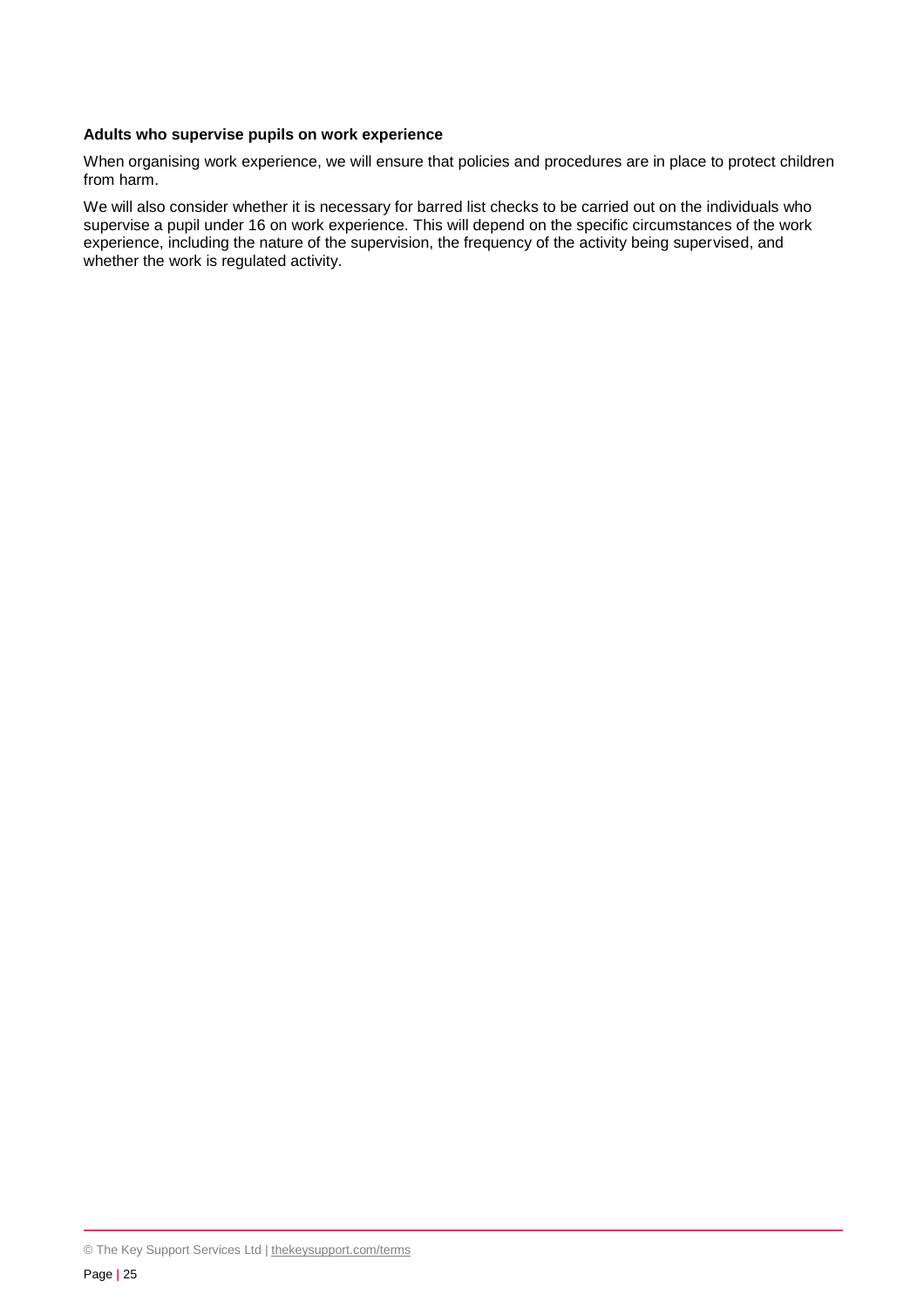#### <span id="page-25-0"></span>**Appendix 3: allegations of abuse made against staff**

## **Section 1: allegations that may meet the harms threshold**

This section applies to all cases in which it is alleged that a current member of staff, including a supply teacher, volunteer or contractor, has:

- Behaved in a way that has harmed a child, or may have harmed a child, and/or
- Possibly committed a criminal offence against or related to a child, and/or
- Behaved towards a child or children in a way that indicates he or she may pose a risk of harm to children, and/or
- $\geq$  Behaved or may have behaved in a way that indicates they may not be suitable to work with children this includes behaviour taking place both inside and outside of school

We will deal with any allegation of abuse quickly, in a fair and consistent way that provides effective child protection while also supporting the individual who is the subject of the allegation.

A 'case manager' will lead any investigation. This will be the headteacher, or the chair of governors where the headteacher is the subject of the allegation. The case manager will be identified at the earliest opportunity.

Our procedures for dealing with allegations will be applied with common sense and judgement.

#### **Suspension of the accused until the case is resolved**

Suspension of the accused will not be the default position, and will only be considered in cases where there is reason to suspect that a child or other children is/are at risk of harm, or the case is so serious that there might be grounds for dismissal. In such cases, we will only suspend an individual if we have considered all other options available and there is no reasonable alternative.

Based on an assessment of risk, we will consider alternatives such as:

- Redeployment within the school so that the individual does not have direct contact with the child or children concerned
- Providing an assistant to be present when the individual has contact with children
- Redeploying the individual to alternative work in the school so that they do not have unsupervised access to children
- Moving the child or children to classes where they will not come into contact with the individual, making it clear that this is not a punishment and parents/carers have been consulted

If in doubt, the case manager will seek views from the school's personnel adviser and the designated officer at the local authority, as well as the police and children's social care where they have been involved.

#### **Definitions for outcomes of allegation investigations**

- **Substantiated:** there is sufficient evidence to prove the allegation
- **Malicious:** there is sufficient evidence to disprove the allegation and there has been a deliberate act to deceive, or to cause harm to the subject of the allegation
- **False:** there is sufficient evidence to disprove the allegation
- **Unsubstantiated:** there is insufficient evidence to either prove or disprove the allegation (this does not imply guilt or innocence)
- **Unfounded**: to reflect cases where there is no evidence or proper basis which supports the allegation being made

#### **Procedure for dealing with allegations**

In the event of an allegation that meets the criteria above, the case manager will take the following steps:

<sup>©</sup> The Key Support Services Ltd | [thekeysupport.com/terms](https://thekeysupport.com/terms-of-use)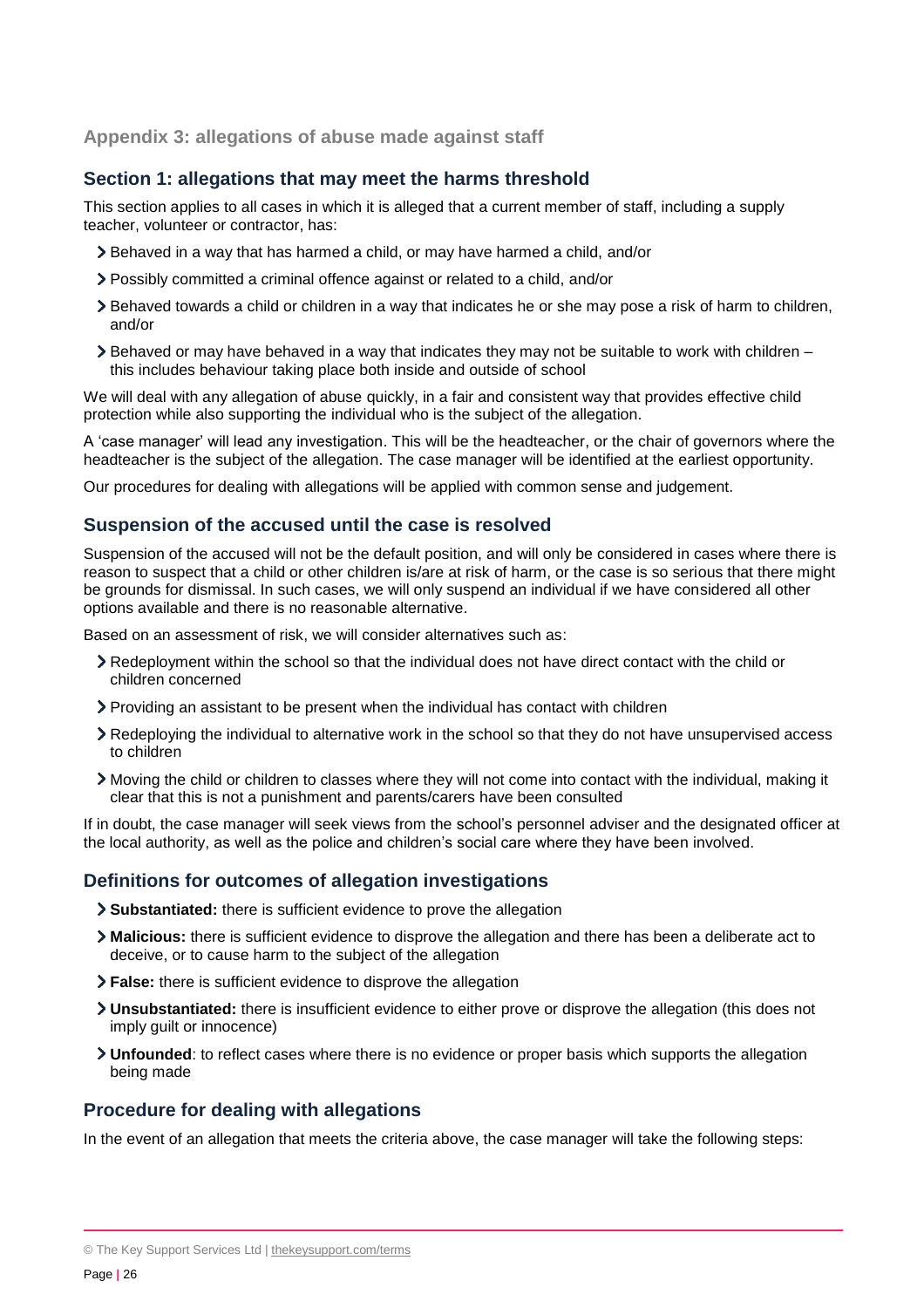- Conduct basic enquiries in line with local procedures to establish the facts to help determine whether there is any foundation to the allegation before carrying on with the steps below
- Discuss the allegation with the designated officer at the local authority. This is to consider the nature, content and context of the allegation and agree a course of action, including whether further enquiries are necessary to enable a decision on how to proceed, and whether it is necessary to involve the police and/or children's social care services. (The case manager may, on occasion, consider it necessary to involve the police *before* consulting the designated officer – for example, if the accused individual is deemed to be an immediate risk to children or there is evidence of a possible criminal offence. In such cases, the case manager will notify the designated officer as soon as practicably possible after contacting the police)
- Inform the accused individual of the concerns or allegations and likely course of action as soon as possible after speaking to the designated officer (and the police or children's social care services, where necessary). Where the police and/or children's social care services are involved, the case manager will only share such information with the individual as has been agreed with those agencies
- Where appropriate (in the circumstances described above), carefully consider whether suspension of the individual from contact with children at the school is justified or whether alternative arrangements such as those outlined above can be put in place. Advice will be sought from the designated officer, police and/or children's social care services, as appropriate
- Where the case manager is concerned about the welfare of other children in the community or the individual's family, they will discuss these concerns with the DSL and make a risk assessment of the situation. If necessary, the DSL may make a referral to children's social care
- **If immediate suspension is considered necessary**, agree and record the rationale for this with the designated officer. The record will include information about the alternatives to suspension that have been considered, and why they were rejected. Written confirmation of the suspension will be provided to the individual facing the allegation or concern within 1 working day, and the individual will be given a named contact at the school and their contact details
- **If it is decided that no further action is to be taken** in regard to the subject of the allegation or concern, record this decision and the justification for it and agree with the designated officer what information should be put in writing to the individual and by whom, as well as what action should follow both in respect of the individual and those who made the initial allegation
- **If it is decided that further action is needed**, take steps as agreed with the designated officer to initiate the appropriate action in school and/or liaise with the police and/or children's social care services as appropriate
- Provide effective support for the individual facing the allegation or concern, including appointing a named representative to keep them informed of the progress of the case and considering what other support is appropriate.
- Inform the parents or carers of the child/children involved about the allegation as soon as possible if they do not already know (following agreement with children's social care services and/or the police, if applicable). The case manager will also inform the parents or carers of the requirement to maintain confidentiality about any allegations made against teachers (where this applies) while investigations are ongoing. Any parent or carer who wishes to have the confidentiality restrictions removed in respect of a teacher will be advised to seek legal advice
- Keep the parents or carers of the child/children involved informed of the progress of the case (only in relation to their child – no information will be shared regarding the staff member)
- Make a referral to the DBS where it is thought that the individual facing the allegation or concern has engaged in conduct that harmed or is likely to harm a child, or if the individual otherwise poses a risk of harm to a child

If the school is made aware that the secretary of state has made an interim prohibition order in respect of an individual, we will immediately suspend that individual from teaching, pending the findings of the investigation by the Teaching Regulation Agency.

<sup>©</sup> The Key Support Services Ltd | [thekeysupport.com/terms](https://thekeysupport.com/terms-of-use)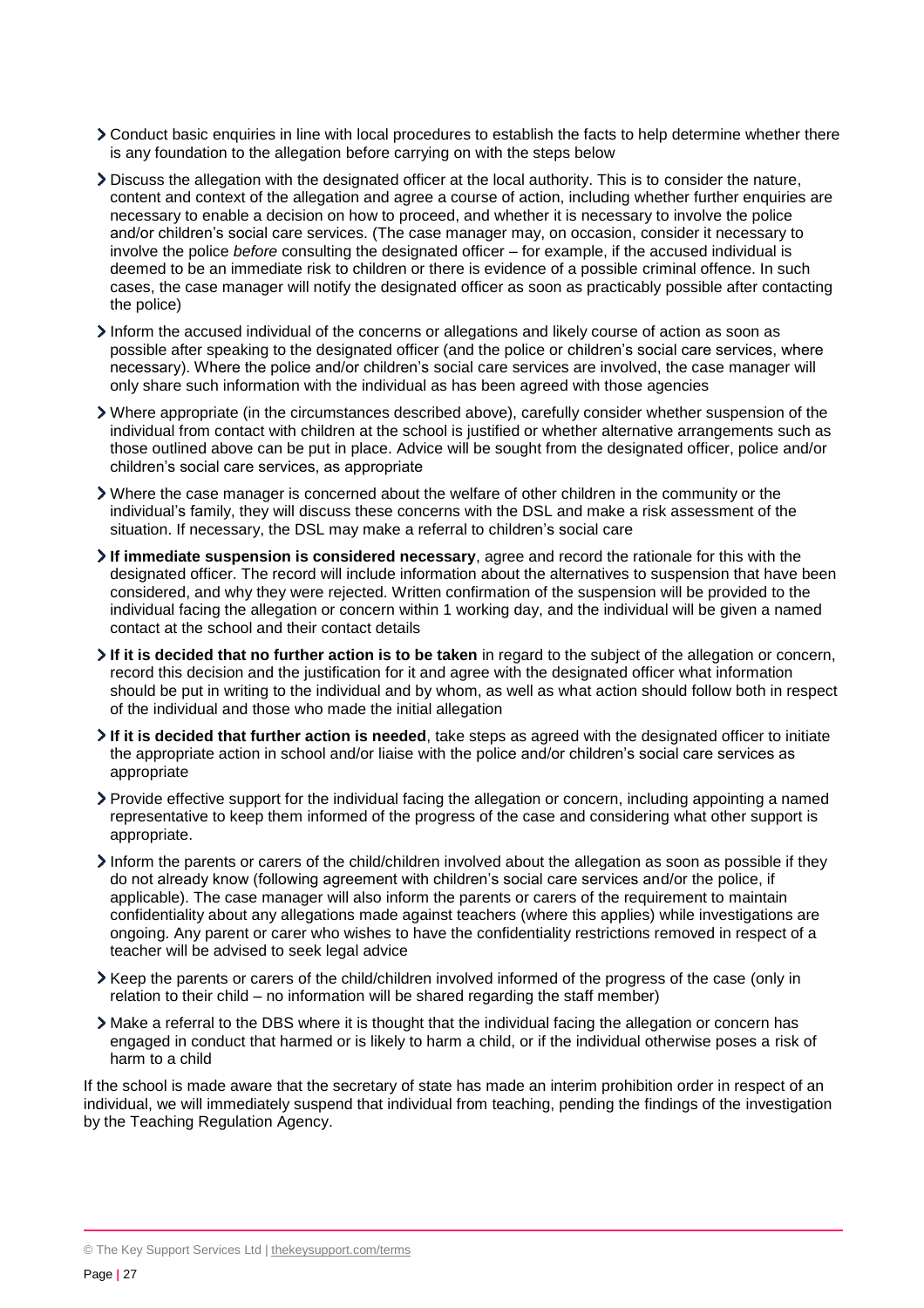Where the police are involved, wherever possible the school will ask the police at the start of the investigation to obtain consent from the individuals involved to share their statements and evidence for use in the school's disciplinary process, should this be required at a later point.

#### **Additional considerations for supply teachers and all contracted staff**

If there are concerns or an allegation is made against someone not directly employed by the school, such as a supply teacher or contracted staff member provided by an agency, we will take the actions below in addition to our standard procedures.

- We will not decide to stop using an individual due to safeguarding concerns without finding out the facts and liaising with our LADO to determine a suitable outcome
- The governing board will discuss with the agency whether it is appropriate to suspend the individual, or redeploy them to another part of the school, while the school carries out the investigation
- We will involve the agency fully, but the school will take the lead in collecting the necessary information and providing it to the LADO as required
- We will address issues such as information sharing, to ensure any previous concerns or allegations known to the agency are taken into account (we will do this, for example, as part of the allegations management meeting or by liaising directly with the agency where necessary)

When using an agency, we will inform them of our process for managing allegations, and keep them updated about our policies as necessary, and will invite the agency's HR manager or equivalent to meetings as appropriate.

#### **Timescales**

We will deal with all allegations as quickly and effectively as possible and will endeavour to comply with the following timescales, where reasonably practicable:

- Any cases where it is clear immediately that the allegation is unsubstantiated or malicious should be resolved within 1 week
- If the nature of an allegation does not require formal disciplinary action, appropriate action should be taken within 3 working days
- If a disciplinary hearing is required and can be held without further investigation, this should be held within 15 working days

However, these are objectives only and where they are not met, we will endeavour to take the required action as soon as possible thereafter.

## **Specific actions**

#### **Action following a criminal investigation or prosecution**

The case manager will discuss with the local authority's designated officer whether any further action, including disciplinary action, is appropriate and, if so, how to proceed, taking into account information provided by the police and/or children's social care services.

#### **Conclusion of a case where the allegation is substantiated**

If the allegation is substantiated and the individual is dismissed or the school ceases to use their services, or the individual resigns or otherwise ceases to provide their services, the school will make a referral to the DBS for consideration of whether inclusion on the barred lists is required.

If the individual concerned is a member of teaching staff, the school will consider whether to refer the matter to the Teaching Regulation Agency to consider prohibiting the individual from teaching.

#### **Individuals returning to work after suspension**

If it is decided on the conclusion of a case that an individual who has been suspended can return to work, the case manager will consider how best to facilitate this.

<sup>©</sup> The Key Support Services Ltd | [thekeysupport.com/terms](https://thekeysupport.com/terms-of-use)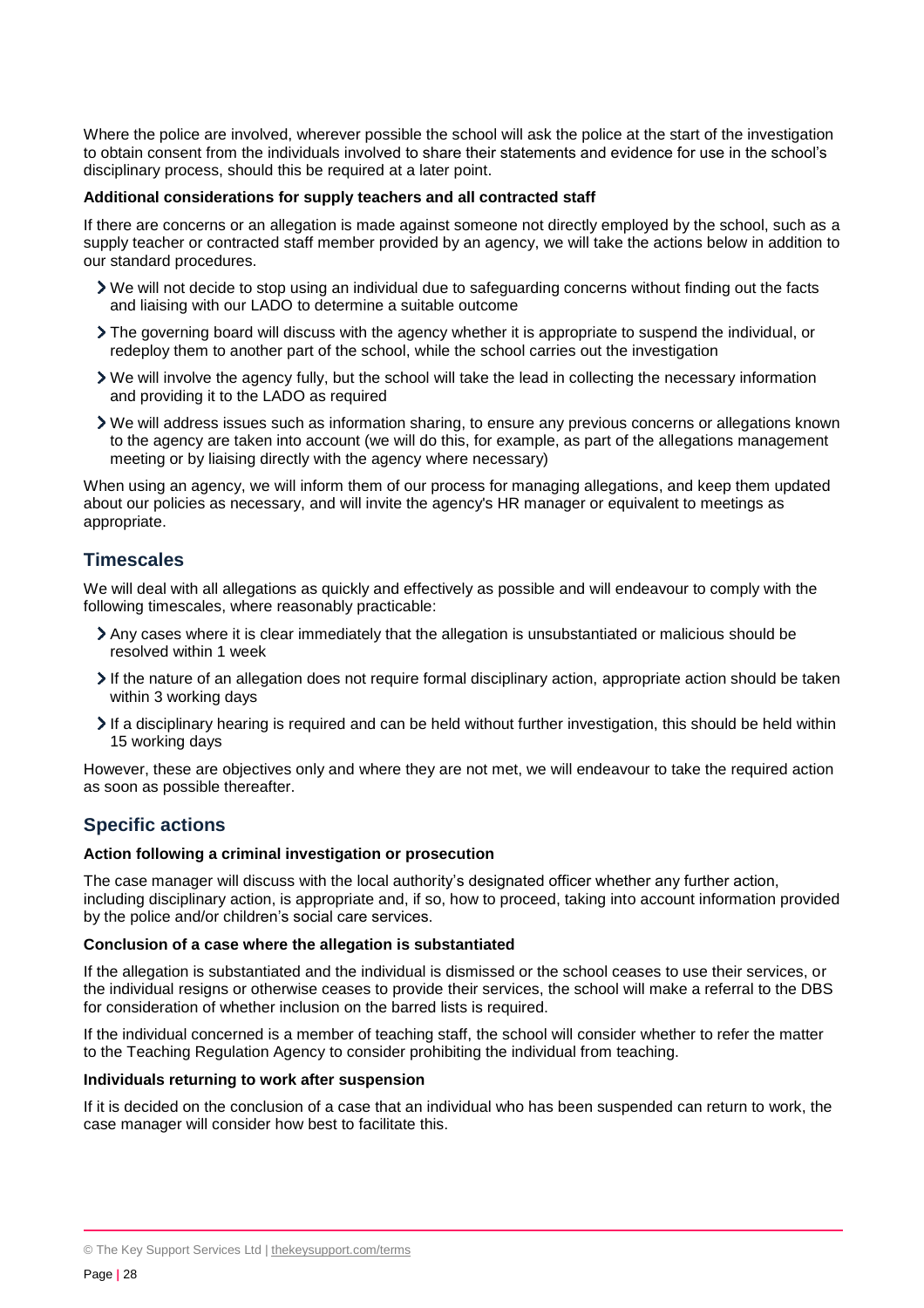The case manager will also consider how best to manage the individual's contact with the child or children who made the allegation, if they are still attending the school.

#### **Unsubstantiated, unfounded, false or malicious reports**

If a report is:

- Determined to be unsubstantiated, unfounded, false or malicious, the DSL will consider the appropriate next steps. If they consider that the child and/or person who made the allegation is in need of help, or the allegation may have been a cry for help, a referral to children's social care may be appropriate
- Shown to be deliberately invented, or malicious, the school will consider whether any disciplinary action is appropriate against the individual(s) who made it

#### **Unsubstantiated, unfounded, false or malicious allegations**

If an allegation is:

- Determined to be unsubstantiated, unfounded, false or malicious, the LADO and case manager will consider the appropriate next steps. If they consider that the child and/or person who made the allegation is in need of help, or the allegation may have been a cry for help, a referral to children's social care may be appropriate
- Shown to be deliberately invented, or malicious, the school will consider whether any disciplinary action is appropriate against the individual(s) who made it

#### **Confidentiality and information sharing**

The school will make every effort to maintain confidentiality and guard against unwanted publicity while an allegation is being investigated or considered.

The case manager will take advice from the LADO, police and children's social care services, as appropriate, to agree:

- Who needs to know about the allegation and what information can be shared
- How to manage speculation, leaks and gossip, including how to make parents or carers of a child/children involved aware of their obligations with respect to confidentiality
- What, if any, information can be reasonably given to the wider community to reduce speculation
- How to manage press interest if, and when, it arises

#### **Record-keeping**

The case manager will maintain clear records about any case where the allegation or concern meets the criteria above and store them on the individual's confidential personnel file for the duration of the case.

The records of any allegation that, following an investigation, is found to be malicious or false will be deleted from the individual's personnel file (unless the individual consents for the records to be retained on the file).

For all other allegations (which are not found to be malicious or false), the following information will be kept on the file of the individual concerned:

- A clear and comprehensive summary of the allegation
- Details of how the allegation was followed up and resolved
- Notes of any action taken, decisions reached and the outcome
- A declaration on whether the information will be referred to in any future reference

In these cases, the school will provide a copy to the individual, in agreement with children's social care or the police as appropriate.

Where records contain information about allegations of sexual abuse, we will preserve these for the Independent Inquiry into Child Sexual Abuse (IICSA), for the term of the inquiry. We will retain all other

<sup>©</sup> The Key Support Services Ltd | [thekeysupport.com/terms](https://thekeysupport.com/terms-of-use)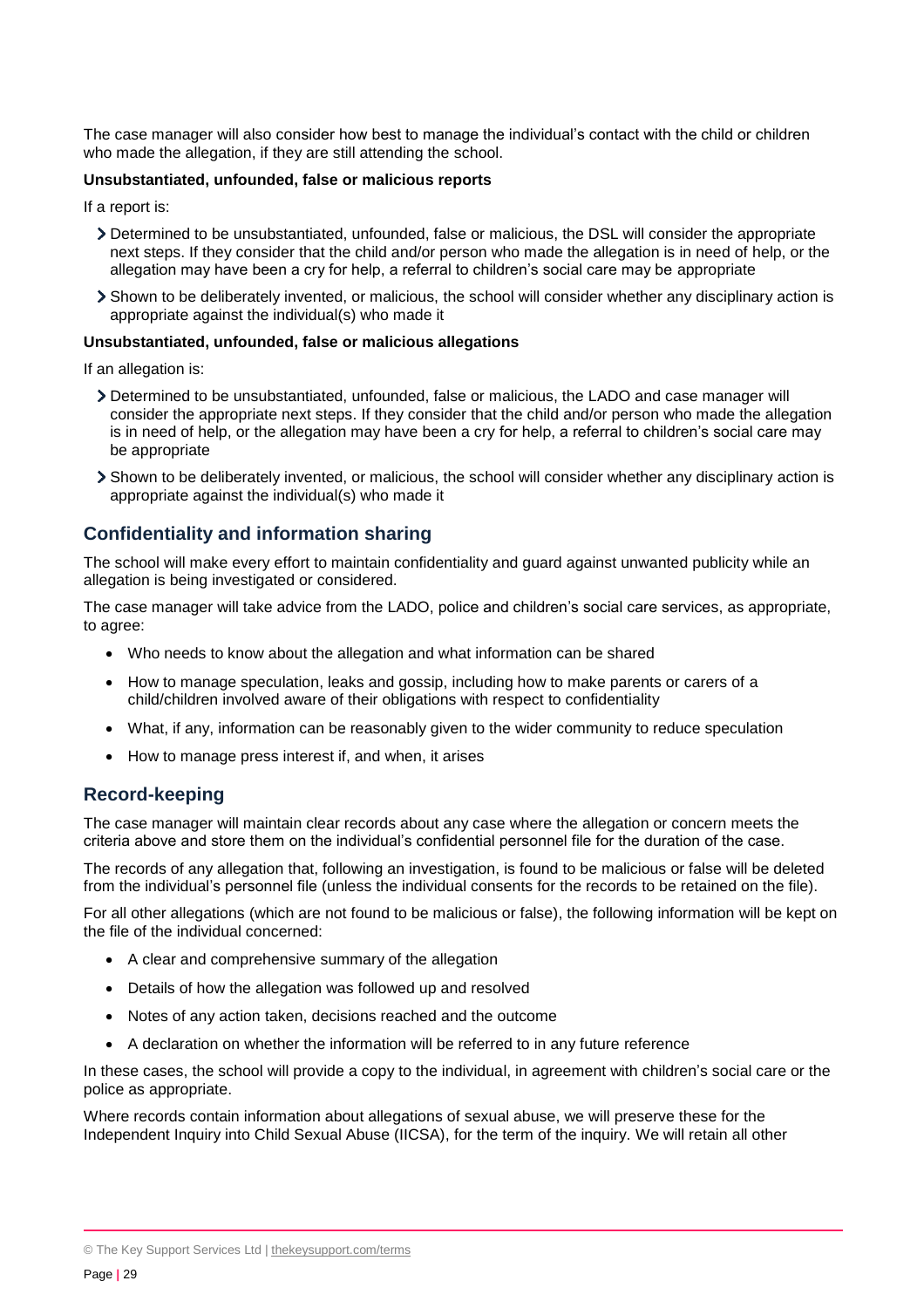records at least until the individual has reached normal pension age, or for 10 years from the date of the allegation if that is longer.

#### **References**

When providing employer references, we will:

- Not refer to any allegation that has been found to be false, unfounded, unsubstantiated or malicious, or any repeated allegations which have all been found to be false, unfounded, unsubstantiated or malicious
- Include substantiated allegations, provided that the information is factual and does not include opinions

#### **Learning lessons**

After any cases where the allegations are *substantiated*, the case manager will review the circumstances of the case with the local authority's designated officer to determine whether there are any improvements that we can make to the school's procedures or practice to help prevent similar events in the future.

This will include consideration of (as applicable):

- Issues arising from the decision to suspend the member of staff
- The duration of the suspension
- Whether or not the suspension was justified
- The use of suspension when the individual is subsequently reinstated. We will consider how future investigations of a similar nature could be carried out without suspending the individual

For all other cases, the case manager will consider the facts and determine whether any improvements can be made.

#### **Non-recent allegations**

Abuse can be reported, no matter how long ago it happened.

We will report any non-recent allegations made by a child to the LADO in line with our local authority's procedures for dealing with non-recent allegations.

Where an adult makes an allegation to the school that they were abused as a child, we will advise the individual to report the allegation to the police.

#### **Section 2: concerns that do not meet the harm threshold**

This section applies to all concerns (including allegations) about members of staff, including supply teachers, volunteers and contractors, which do not meet the harm threshold set out in section 1 above.

Concerns may arise through, for example:

- > Suspicion
- Complaint
- Disclosure made by a child, parent or other adult within or outside the school
- > Pre-employment vetting checks

We recognise the importance of responding to and dealing with any concerns in a timely manner to safeguard the welfare of children.

#### **Definition of low-level concerns**

The term 'low-level' concern is any concern – no matter how small – that an adult working in or on behalf of the school may have acted in a way that:

Is inconsistent with the staff code of conduct, including inappropriate conduct outside of work, and

<sup>©</sup> The Key Support Services Ltd | [thekeysupport.com/terms](https://thekeysupport.com/terms-of-use)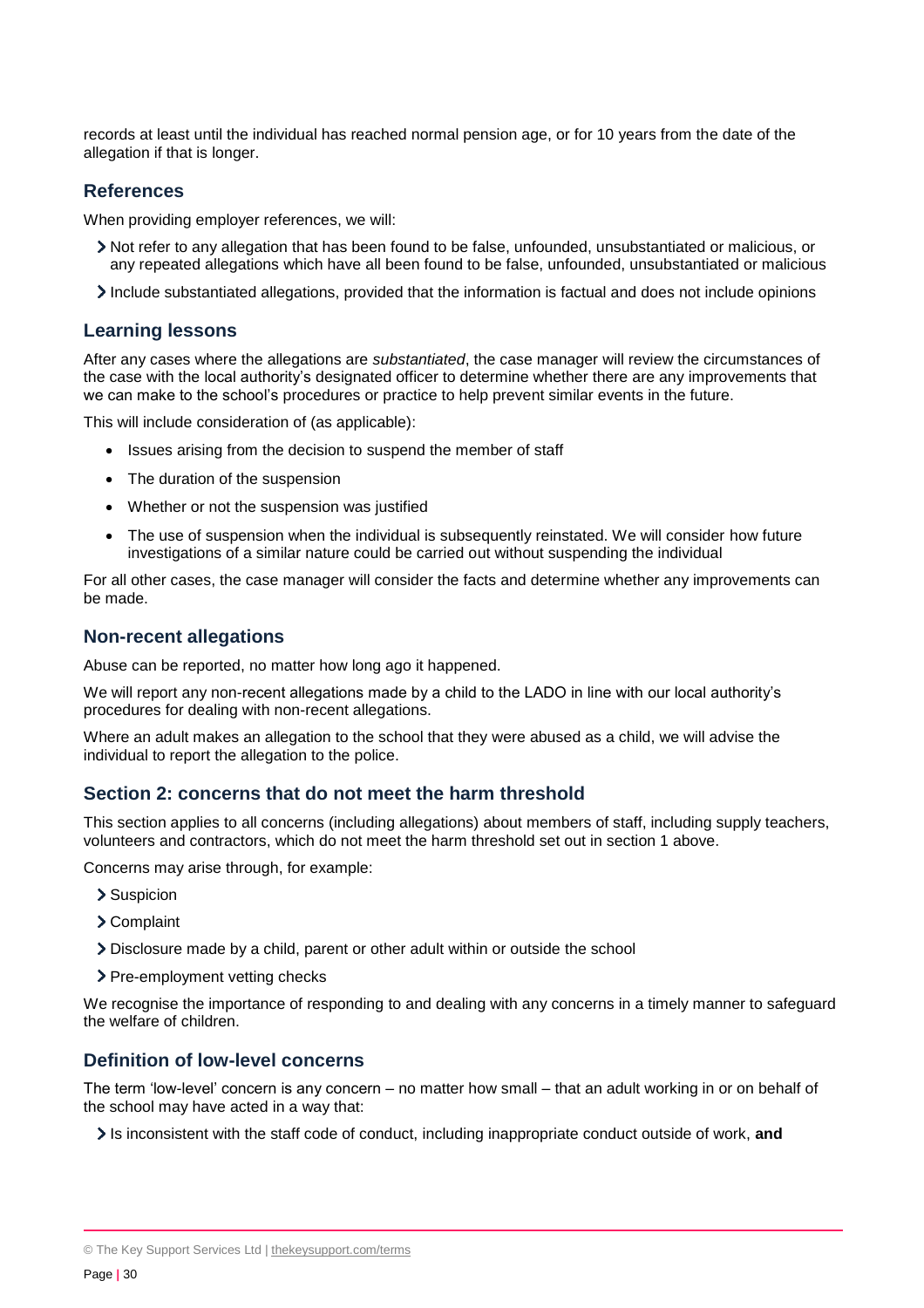Does not meet the allegations threshold or is otherwise not considered serious enough to consider a referral to the designated officer at the local authority

Examples of such behaviour could include, but are not limited to:

- > Being overly friendly with children
- > Having favourites
- Taking photographs of children on their mobile phone
- Engaging with a child on a one-to-one basis in a secluded area or behind a closed door
- Using inappropriate sexualised, intimidating or offensive language

#### **Sharing low-level concerns**

We recognise the importance of creating a culture of openness, trust and transparency to encourage all staff to share low-level concerns so that they can be addressed appropriately.

We will create this culture by:

- Ensuring staff are clear about what appropriate behaviour is, and are confident in distinguishing expected and appropriate behaviour from concerning, problematic or inappropriate behaviour, in themselves and others
- Empowering staff to share any low-level concerns as per section 7.7 of this policy
- Empowering staff to self-refer
- Addressing unprofessional behaviour and supporting the individual to correct it at an early stage
- Providing a responsive, sensitive and proportionate handling of such concerns when they are raised
- > Helping to identify any weakness in the school's safeguarding system

#### **Responding to low-level concerns**

If the concern is raised via a third party, the headteacher will collect evidence where necessary by speaking:

- Directly to the person who raised the concern, unless it has been raised anonymously
- $\sum$  To the individual involved and any witnesses

The headteacher will use the information collected to categorise the type of behaviour and determine any further action, in line with the school's code of conduct.

#### **Record keeping**

All low-level concerns will be recorded in writing. In addition to details of the concern raised, records will include the context in which the concern arose, any action taken and the rationale for decisions and action taken.

Records will be:

- Xept confidential, held securely and comply with the DPA 2018 and UK GDPR
- Reviewed so that potential patterns of concerning, problematic or inappropriate behaviour can be identified. Where a pattern of such behaviour is identified, we will decide on a course of action, either through our disciplinary procedures or, where a pattern of behaviour moves from a concern to meeting the harms threshold as described in section 1 of this appendix, we will refer it to the designated officer at the local authority
- Retained at least until the individual leaves employment at the school

Where a low-level concern relates to a supply teacher or contractor, we will notify the individual's employer, so any potential patterns of inappropriate behaviour can be identified.

<sup>©</sup> The Key Support Services Ltd | [thekeysupport.com/terms](https://thekeysupport.com/terms-of-use)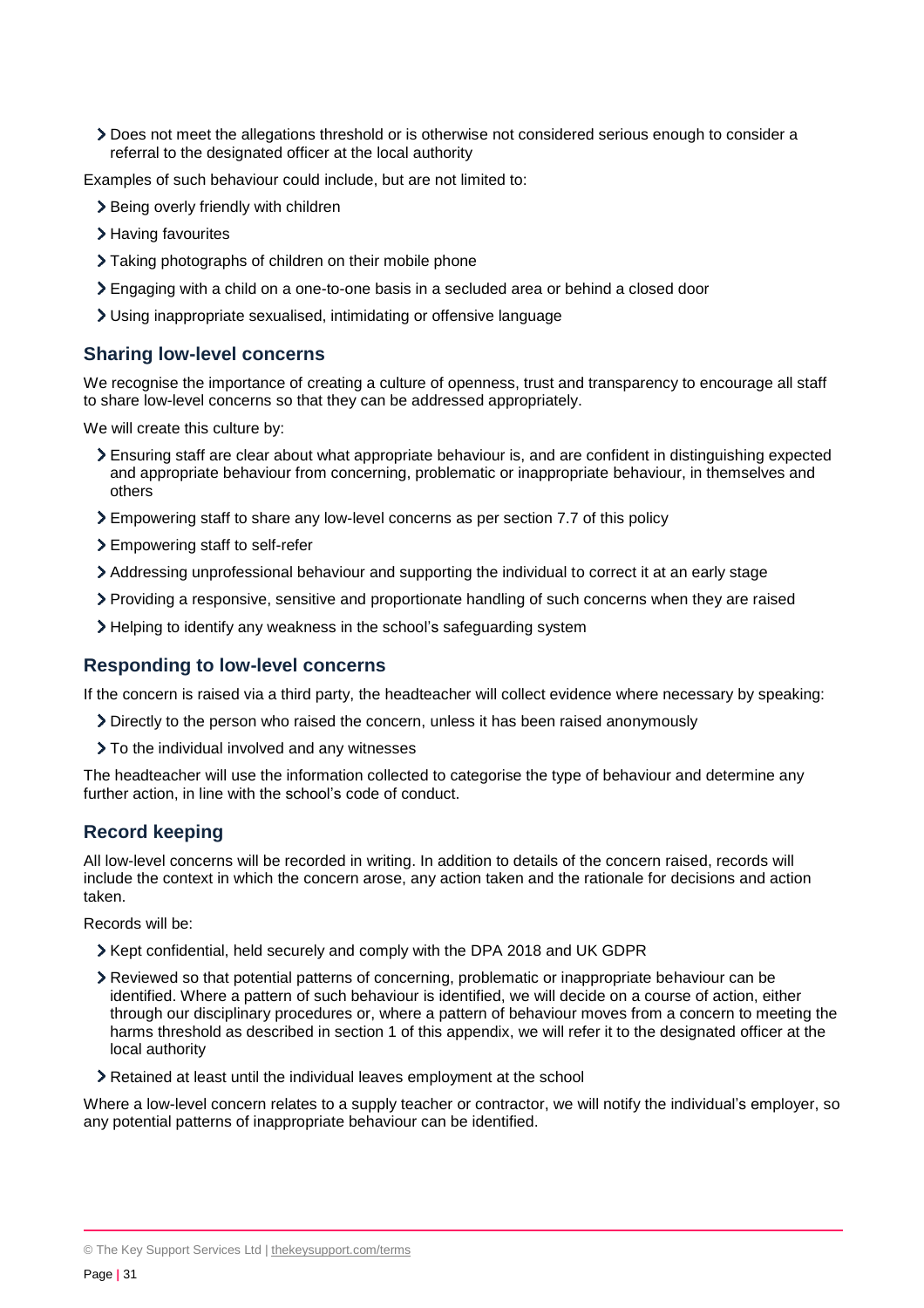#### **References**

We will not include low-level concerns in references unless:

- The concern (or group of concerns) has met the threshold for referral to the designated officer at the local authority and is found to be substantiated; and/or
- The concern (or group of concerns) relates to issues which would ordinarily be included in a reference, such as misconduct or poor performance

<sup>©</sup> The Key Support Services Ltd | [thekeysupport.com/terms](https://thekeysupport.com/terms-of-use)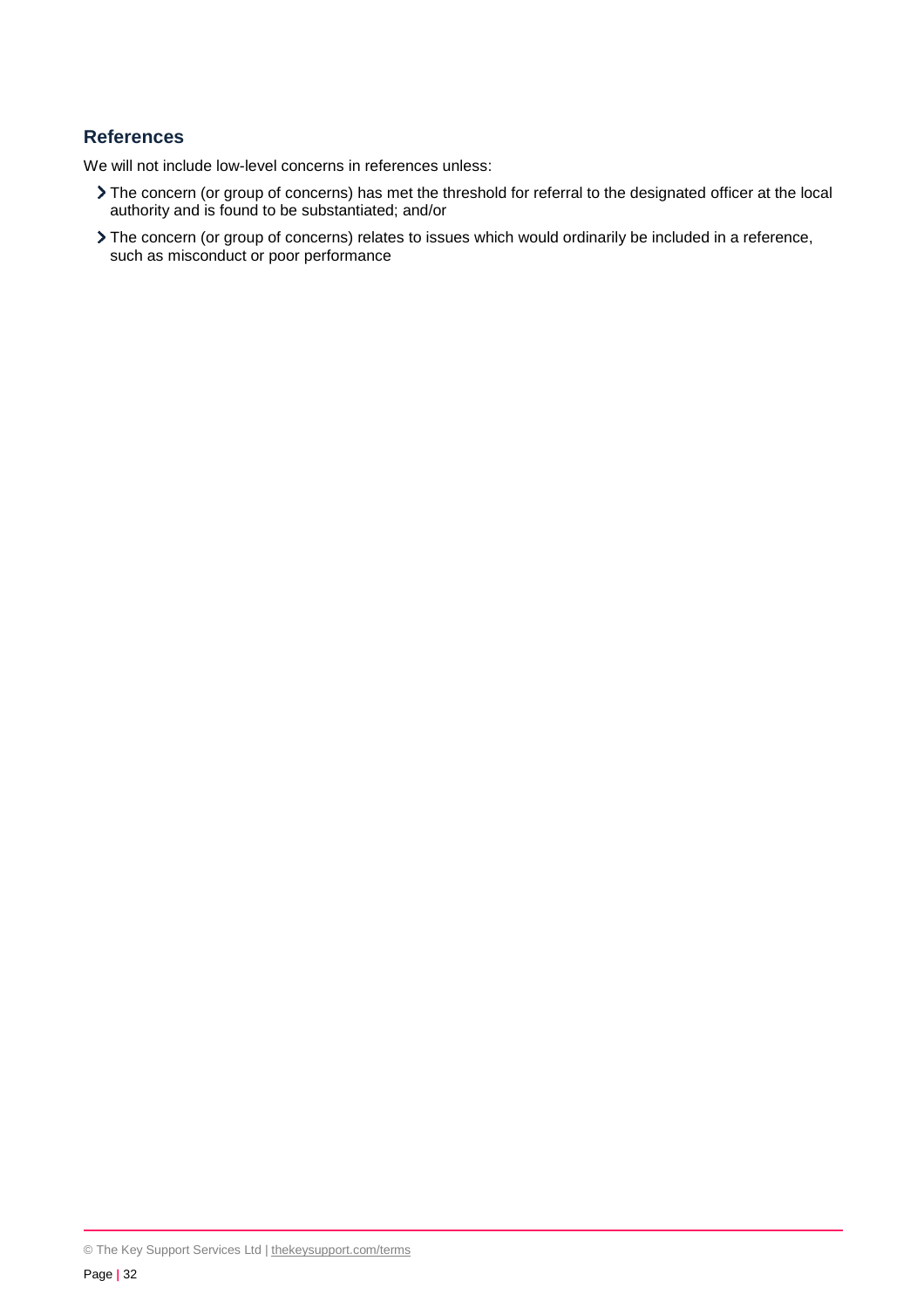#### <span id="page-32-0"></span>**Appendix 4: specific safeguarding issues**

## **Children missing from education**

A child going missing from education, particularly repeatedly, can be a warning sign of a range of safeguarding issues. This might include abuse or neglect, such as sexual abuse or exploitation or child criminal exploitation, or issues such as mental health problems, substance abuse, radicalisation, FGM or forced marriage.

There are many circumstances where a child may become missing from education, but some children are particularly at risk. These include children who:

- > Are at risk of harm or neglect
- $\geq$  Are at risk of forced marriage or FGM
- Come from Gypsy, Roma, or Traveller families
- Come from the families of service personnel
- Go missing or run away from home or care
- > Are supervised by the youth justice system
- Cease to attend a school
- Come from new migrant families

We will follow our procedures for unauthorised absence and for dealing with children who go missing from education, particularly on repeat occasions, to help identify the risk of abuse and neglect, including sexual exploitation, and to help prevent the risks of going missing in future. This includes informing the local authority if a child leaves the school without a new school being named, and adhering to requirements with respect to sharing information with the local authority, when applicable, when removing a child's name from the admission register at non-standard transition points.

Staff will be trained in signs to look out for and the individual triggers to be aware of when considering the risks of potential safeguarding concerns which may be related to being missing, such as travelling to conflict zones, FGM and forced marriage.

If a staff member suspects that a child is suffering from harm or neglect, we will follow local child protection procedures, including with respect to making reasonable enquiries. We will make an immediate referral to the local authority children's social care team, and the police, if the child is suffering or likely to suffer from harm, or in immediate danger.

## **Child criminal exploitation**

Child criminal exploitation (CCE) is a form of abuse where an individual or group takes advantage of an imbalance of power to coerce, control, manipulate or deceive a child into criminal activity, in exchange for something the victim needs or wants, and/or for the financial or other advantage of the perpetrator or facilitator, and/or through violence or the threat of violence.

The abuse can be perpetrated by males or females, and children or adults. It can be a one-off occurrence or a series of incidents over time, and range from opportunistic to complex organised abuse.

The victim can be exploited even when the activity appears to be consensual. It does not always involve physical contact and can happen online. For example, young people may be forced to work in cannabis factories, coerced into moving drugs or money across the country (county lines), forced to shoplift or pickpocket, or to threaten other young people.

Indicators of CCE can include a child:

- Appearing with unexplained gifts or new possessions
- Associating with other young people involved in exploitation
- > Suffering from changes in emotional wellbeing
- Misusing drugs and alcohol

<sup>©</sup> The Key Support Services Ltd | [thekeysupport.com/terms](https://thekeysupport.com/terms-of-use)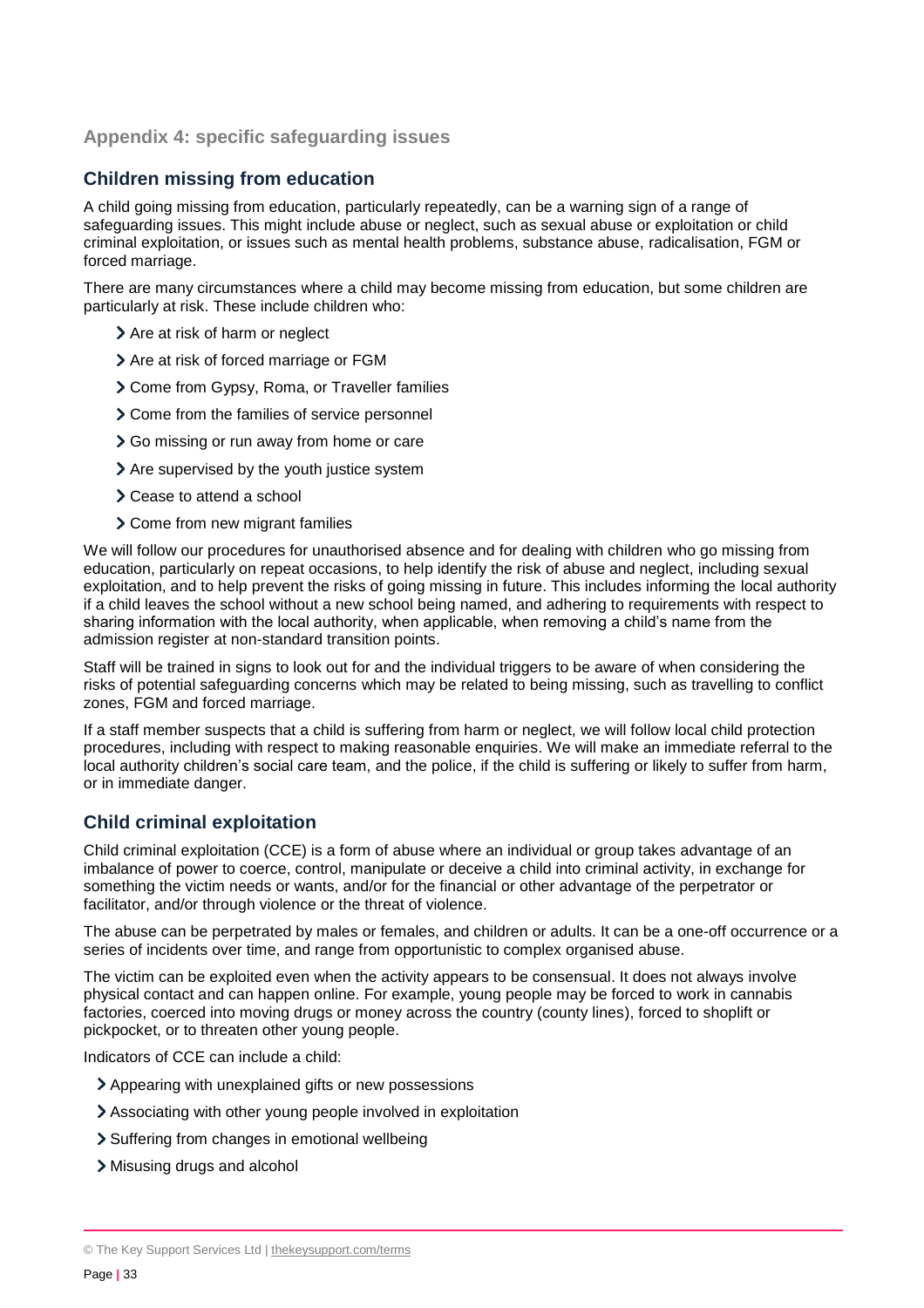- Going missing for periods of time or regularly coming home late
- Regularly missing school or education
- Not taking part in education

If a member of staff suspects CCE, they will discuss this with the DSL. The DSL will trigger the local safeguarding procedures, including a referral to the local authority's children's social care team and the police, if appropriate.

## **Child sexual exploitation**

Child sexual exploitation (CSE) is a form of child sexual abuse where an individual or group takes advantage of an imbalance of power to coerce, manipulate or deceive a child into sexual activity, in exchange for something the victim needs or wants and/or for the financial advantage or increased status of the perpetrator or facilitator. It may, or may not, be accompanied by violence or threats of violence.

The abuse can be perpetrated by males or females, and children or adults. It can be a one-off occurrence or a series of incidents over time, and range from opportunistic to complex organised abuse.

The victim can be exploited even when the activity appears to be consensual. Children or young people who are being sexually exploited may not understand that they are being abused. They often trust their abuser and may be tricked into believing they are in a loving, consensual relationship.

CSE can include both physical contact (penetrative and non-penetrative acts) and non-contact sexual activity. It can also happen online. For example, young people may be persuaded or forced to share sexually explicit images of themselves, have sexual conversations by text, or take part in sexual activities using a webcam. CSE may also occur without the victim's immediate knowledge, for example through others copying videos or images.

In addition to the CCE indicators above, indicators of CSE can include a child:

- > Having an older boyfriend or girlfriend
- Suffering from sexually transmitted infections or becoming pregnant

If a member of staff suspects CSE, they will discuss this with the DSL. The DSL will trigger the local safeguarding procedures, including a referral to the local authority's children's social care team and the police, if appropriate.

#### **Domestic abuse**

Children can witness and be adversely affected by domestic abuse and/or violence at home where it occurs between family members. In some cases, a child may blame themselves for the abuse or may have had to leave the family home as a result.

Types of domestic abuse include intimate partner violence, abuse by family members, teenage relationship abuse and child/adolescent to parent violence and abuse. Anyone can be a victim of domestic abuse, regardless of gender, age, ethnicity, socioeconomic status, sexuality or background, and domestic abuse can take place inside or outside of the home.

Older children may also experience domestic abuse and/or violence in their own personal relationships.

Exposure to domestic abuse and/or violence can have a serious, long-lasting emotional and psychological impact on children.

If police are called to an incident of domestic abuse and any children in the household have experienced the incident, the police will inform the key adult in school (usually the designated safeguarding lead) before the child or children arrive at school the following day. This is the procedure where police forces are part of Operation [Encompass.](https://www.operationencompass.org/)

The DSL will provide support according to the child's needs and update records about their circumstances.

#### **Homelessness**

Being homeless or being at risk of becoming homeless presents a real risk to a child's welfare.

<sup>©</sup> The Key Support Services Ltd | [thekeysupport.com/terms](https://thekeysupport.com/terms-of-use)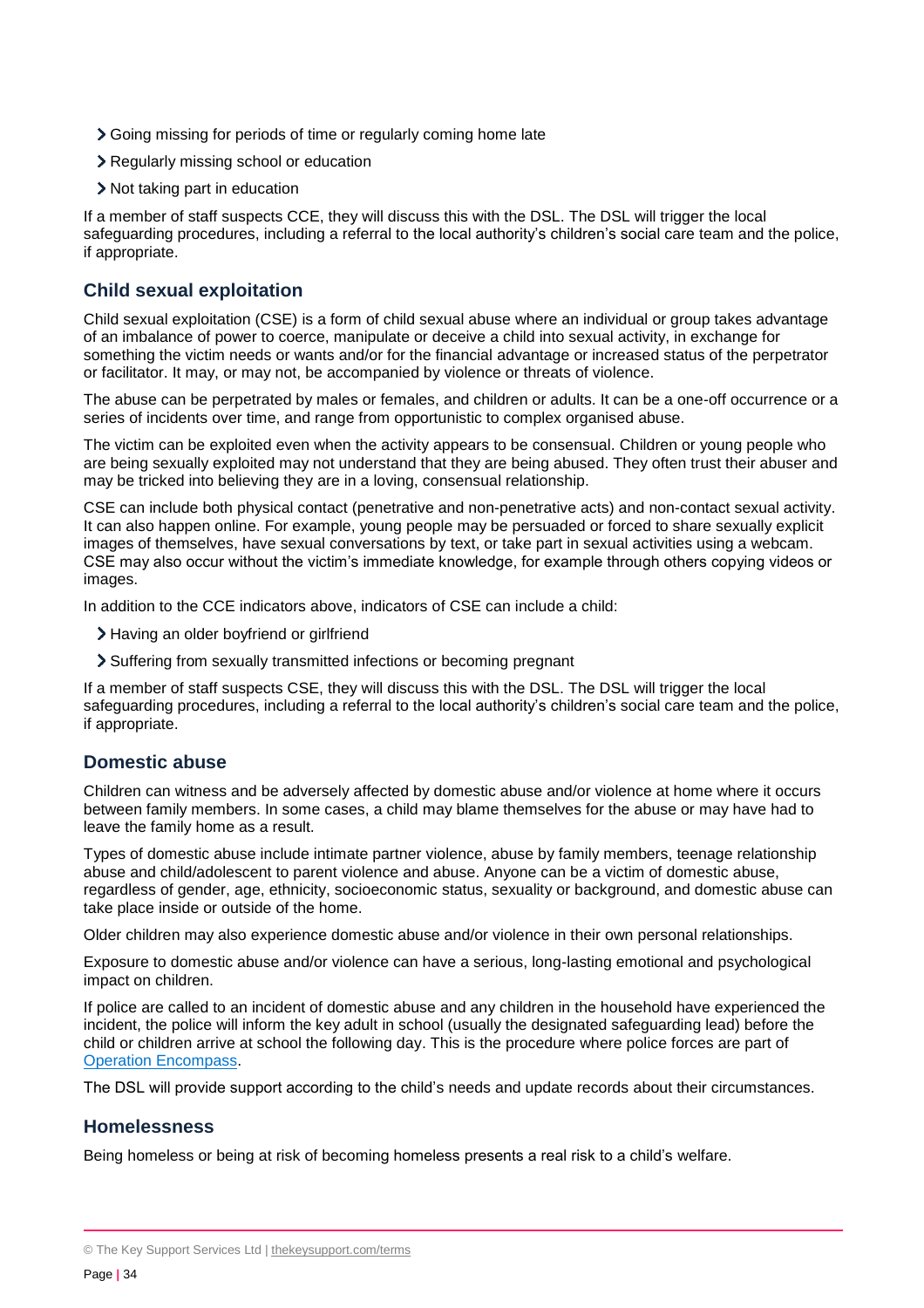The DSL and deputy will be aware of contact details and referral routes in to the local housing authority so they can raise/progress concerns at the earliest opportunity (where appropriate and in accordance with local procedures).

Where a child has been harmed or is at risk of harm, the DSL will also make a referral to children's social care.

#### **So-called 'honour-based' abuse (including FGM and forced marriage)**

So-called 'honour-based' abuse (HBA) encompasses incidents or crimes committed to protect or defend the honour of the family and/or community, including FGM, forced marriage, and practices such as breast ironing.

Abuse committed in this context often involves a wider network of family or community pressure and can include multiple perpetrators.

All forms of HBA are abuse and will be handled and escalated as such. All staff will be alert to the possibility of a child being at risk of HBA or already having suffered it. If staff have a concern, they will speak to the DSL, who will activate local safeguarding procedures.

#### **FGM**

The DSL will make sure that staff have access to appropriate training to equip them to be alert to children affected by FGM or at risk of FGM.

Section 7.3 of this policy sets out the procedures to be followed if a staff member discovers that an act of FGM appears to have been carried out or suspects that a pupil is at risk of FGM.

Indicators that FGM has already occurred include:

- A pupil confiding in a professional that FGM has taken place
- A mother/family member disclosing that FGM has been carried out
- A family/pupil already being known to social services in relation to other safeguarding issues

A girl:

- Having difficulty walking, sitting or standing, or looking uncomfortable
- Finding it hard to sit still for long periods of time (where this was not a problem previously)
- Spending longer than normal in the bathroom or toilet due to difficulties urinating
- Having frequent urinary, menstrual or stomach problems
- Avoiding physical exercise or missing PE
- Being repeatedly absent from school, or absent for a prolonged period
- Demonstrating increased emotional and psychological needs for example, withdrawal or depression, or significant change in behaviour
- Being reluctant to undergo any medical examinations
- Asking for help, but not being explicit about the problem
- Talking about pain or discomfort between her legs

Potential signs that a pupil may be at risk of FGM include:

The girl's family having a history of practising FGM (this is the biggest risk factor to consider)

- FGM being known to be practised in the girl's community or country of origin
- A parent or family member expressing concern that FGM may be carried out
- A family not engaging with professionals (health, education or other) or already being known to social care in relation to other safeguarding issues

A girl:

© The Key Support Services Ltd | [thekeysupport.com/terms](https://thekeysupport.com/terms-of-use)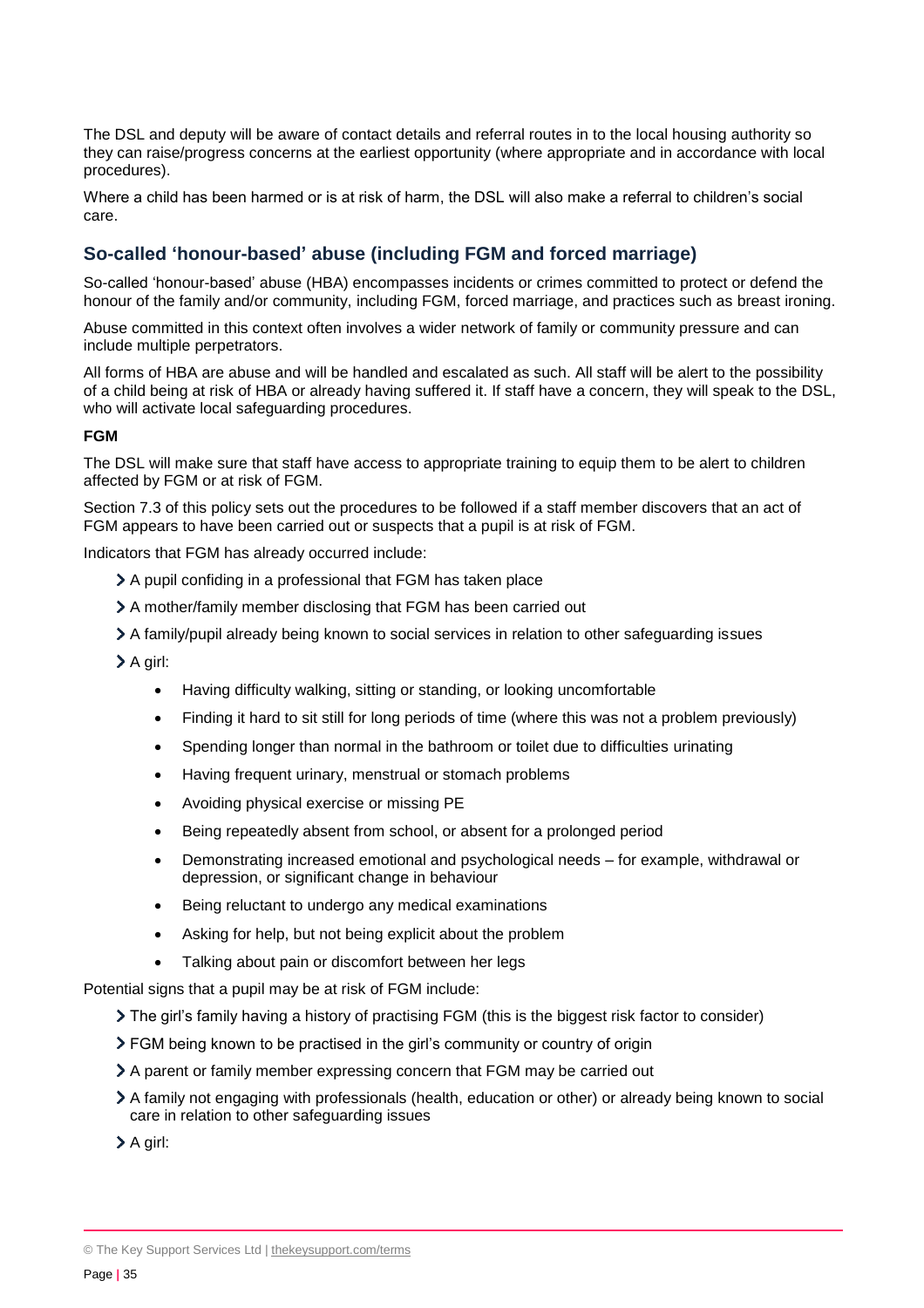- Having a mother, older sibling or cousin who has undergone FGM
- Having limited level of integration within UK society
- Confiding to a professional that she is to have a "special procedure" or to attend a special occasion to "become a woman"
- Talking about a long holiday to her country of origin or another country where the practice is prevalent, or parents/carers stating that they or a relative will take the girl out of the country for a prolonged period
- Requesting help from a teacher or another adult because she is aware or suspects that she is at immediate risk of FGM
- Talking about FGM in conversation for example, a girl may tell other children about it (although it is important to take into account the context of the discussion)
- Being unexpectedly absent from school
- Having sections missing from her 'red book' (child health record) and/or attending a travel clinic or equivalent for vaccinations/anti-malarial medication

The above indicators and risk factors are not intended to be exhaustive.

#### **Forced marriage**

Forcing a person into marriage is a crime. A forced marriage is one entered into without the full and free consent of one or both parties and where violence, threats, or any other form of coercion is used to cause a person to enter into a marriage. Threats can be physical or emotional and psychological.

Staff will receive training around forced marriage and the presenting symptoms. We are aware of the 'one chance' rule, i.e. we may only have one chance to speak to the potential victim and only one chance to save them.

If a member of staff suspects that a pupil is being forced into marriage, they will speak to the pupil about their concerns in a secure and private place. They will then report this to the DSL.

The DSL will:

- Speak to the pupil about the concerns in a secure and private place
- Activate the local safeguarding procedures and refer the case to the local authority's designated officer
- Seek advice from the Forced Marriage Unit on 020 7008 0151 or [fmu@fco.gov.uk](mailto:fmu@fco.gov.uk)
- Refer the pupil to an education welfare officer, pastoral tutor, learning mentor, or school counsellor, as appropriate

#### **Preventing radicalisation**

- **Radicalisation** refers to the process by which a person comes to support terrorism and extremist ideologies associated with terrorist groups
- **Extremism** is vocal or active opposition to fundamental British values, such as democracy, the rule of law, individual liberty, and mutual respect and tolerance of different faiths and beliefs. This also includes calling for the death of members of the armed forces

**Terrorism** is an action that:

- Endangers or causes serious violence to a person/people;
- Causes serious damage to property; or
- Seriously interferes or disrupts an electronic system

The use or threat of terrorism must be designed to influence the government or to intimidate the public and is made for the purpose of advancing a political, religious or ideological cause.

<sup>©</sup> The Key Support Services Ltd | [thekeysupport.com/terms](https://thekeysupport.com/terms-of-use)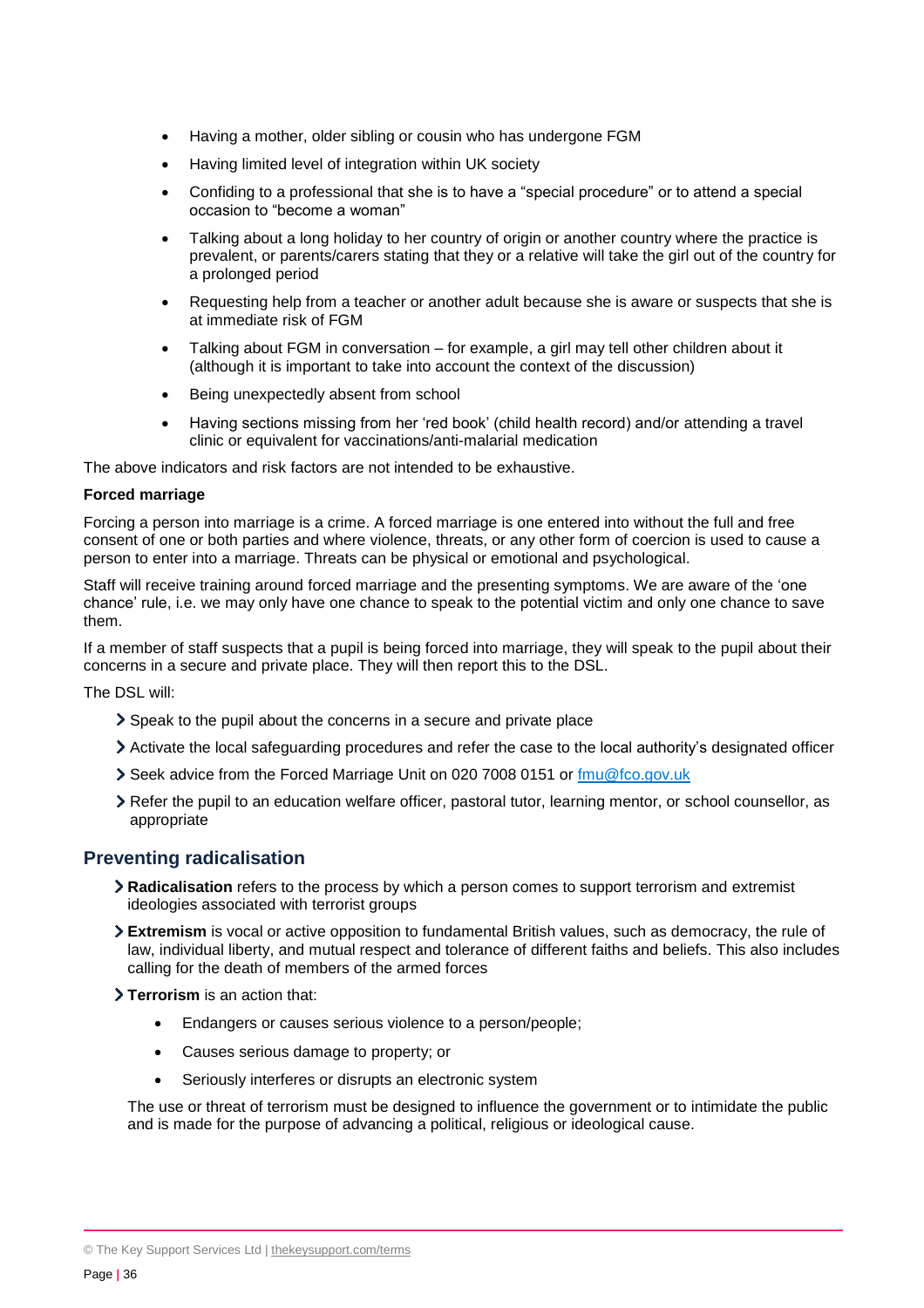Schools have a duty to prevent children from being drawn into terrorism. The DSL will undertake Prevent awareness training and make sure that staff have access to appropriate training to equip them to identify children at risk.

We will assess the risk of children in our school being drawn into terrorism. This assessment will be based on an understanding of the potential risk in our local area, in collaboration with our local safeguarding partners and local police force.

We will ensure that suitable internet filtering is in place, and equip our pupils to stay safe online at school and at home.

There is no single way of identifying an individual who is likely to be susceptible to an extremist ideology. Radicalisation can occur quickly or over a long period.

Staff will be alert to changes in pupils' behaviour.

The government website [Educate Against](http://educateagainsthate.com/parents/what-are-the-warning-signs/) Hate and charity [NSPCC](https://www.nspcc.org.uk/what-you-can-do/report-abuse/dedicated-helplines/protecting-children-from-radicalisation/) say that signs that a pupil is being radicalised can include:

- Refusal to engage with, or becoming abusive to, peers who are different from themselves
- Becoming susceptible to conspiracy theories and feelings of persecution
- > Changes in friendship groups and appearance
- Rejecting activities they used to enjoy
- Converting to a new religion
- Isolating themselves from family and friends
- > Talking as if from a scripted speech
- An unwillingness or inability to discuss their views
- A sudden disrespectful attitude towards others
- Increased levels of anger
- Increased secretiveness, especially around internet use
- Expressions of sympathy for extremist ideologies and groups, or justification of their actions
- Accessing extremist material online, including on Facebook or Twitter
- > Possessing extremist literature
- Being in contact with extremist recruiters and joining, or seeking to join, extremist organisations

Children who are at risk of radicalisation may have low self-esteem, or be victims of bullying or discrimination. It is important to note that these signs can also be part of normal teenage behaviour – staff should have confidence in their instincts and seek advice if something feels wrong.

If staff are concerned about a pupil, they will follow our procedures set out in section 7.5 of this policy, including discussing their concerns with the DSL.

Staff should **always** take action if they are worried.

#### **Peer-on-peer abuse**

Peer-on-peer abuse is when children abuse other children. This type of abuse can take place inside and outside of school and online.

Peer-on-peer abuse is most likely to include, but may not be limited to:

- Bullying (including cyber-bullying, prejudice-based and discriminatory bullying)
- Abuse in intimate personal relationships between peers
- Physical abuse such as hitting, kicking, shaking, biting, hair pulling, or otherwise causing physical harm (this may include an online element which facilitates, threatens and/or encourages physical abuse)

<sup>©</sup> The Key Support Services Ltd | [thekeysupport.com/terms](https://thekeysupport.com/terms-of-use)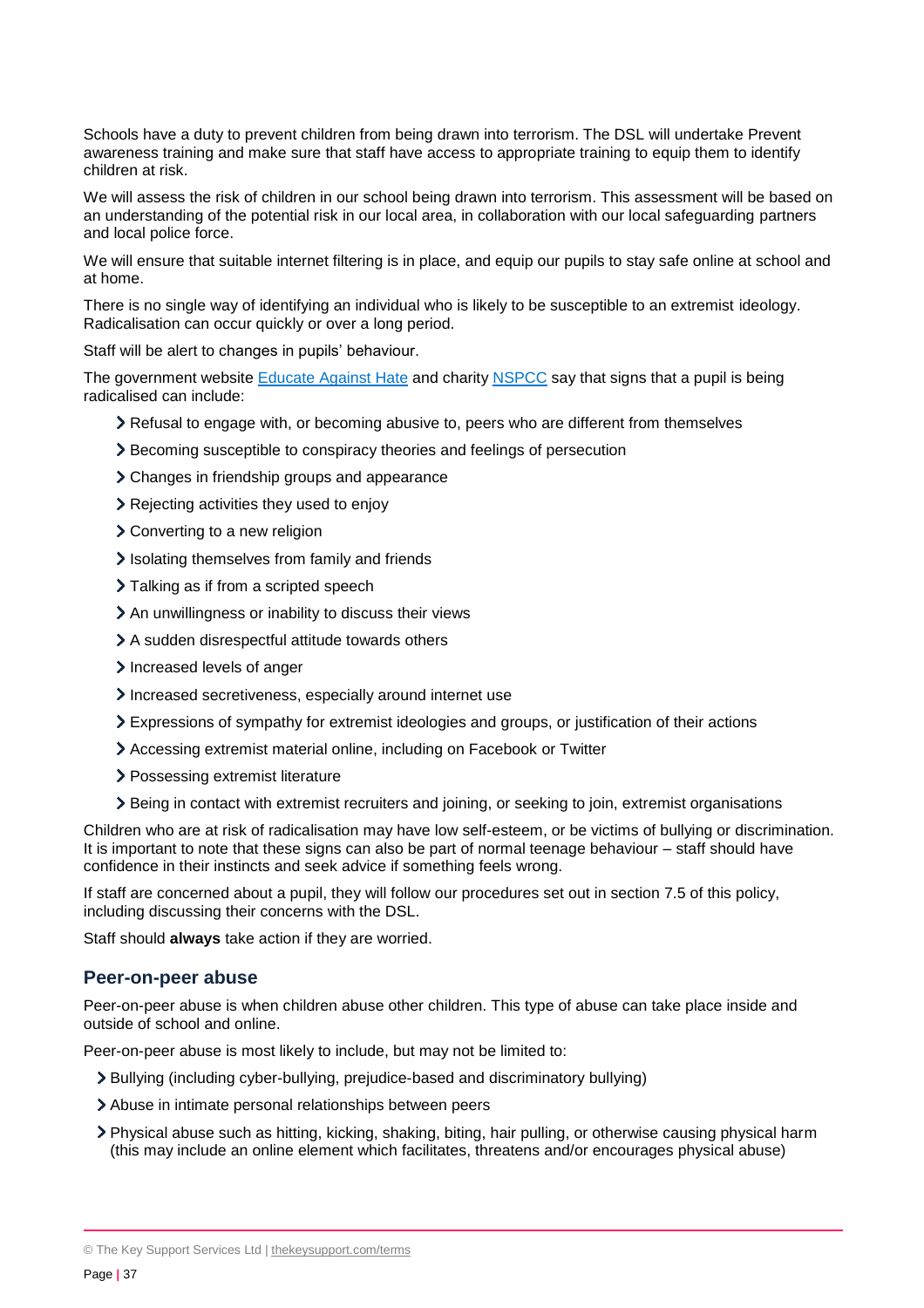- Sexual violence, such as rape, assault by penetration and sexual assault (this may include an online element which facilitates, threatens and/or encourages sexual violence)
- Sexual harassment, such as sexual comments, remarks, jokes and online sexual harassment, which may be standalone or part of a broader pattern of abuse
- Causing someone to engage in sexual activity without consent, such as forcing someone to strip, touch themselves sexually, or to engage in sexual activity with a third party
- Consensual and non-consensual sharing of nudes and semi nudes images and/or videos (also known as sexting or youth produced sexual imagery)
- Upskirting, which typically involves taking a picture under a person's clothing without their permission, with the intention of viewing their genitals or buttocks to obtain sexual gratification, or cause the victim humiliation, distress or alarm
- Initiation/hazing type violence and rituals (this could include activities involving harassment, abuse or humiliation used as a way of initiating a person into a group and may also include an online element)

Where children abuse their peers online, this can take the form of, for example, abusive, harassing, and misogynistic messages; the non-consensual sharing of indecent images, especially around chat groups; and the sharing of abusive images and pornography, to those who don't want to receive such content.

If staff have any concerns about peer-on-peer abuse, or a child makes a report to them, they will follow the procedures set out in section 7 of this policy, as appropriate. In particular, section 7.8 and 7.9 set out more detail about our school's approach to this type of abuse.

#### **Sexual violence and sexual harassment between children in schools**

Sexual violence and sexual harassment can occur:

- Subsequent 2 children of any age and sex
- Through a group of children sexually assaulting or sexually harassing a single child or group of children
- Online and face to face (both physically and verbally)

Sexual violence and sexual harassment exist on a continuum and may overlap.

Children who are victims of sexual violence and sexual harassment will likely find the experience stressful and distressing. This will, in all likelihood, adversely affect their educational attainment and will be exacerbated if the alleged perpetrator(s) attends the same school.

If a victim reports an incident, it is essential that staff make sure they are reassured that they are being taken seriously and that they will be supported and kept safe. A victim should never be given the impression that they are creating a problem by reporting sexual violence or sexual harassment. Nor should a victim ever be made to feel ashamed for making a report.

Some groups are potentially more at risk. Evidence shows that girls, children with SEN and/or disabilities, and lesbian, gay, bisexual and transgender (LGBT) children are at greater risk.

Staff should be aware of the importance of:

- Challenging inappropriate behaviours
- Making clear that sexual violence and sexual harassment is not acceptable, will never be tolerated and is not an inevitable part of growing up
- Challenging physical behaviours (potentially criminal in nature), such as grabbing bottoms, breasts and genitalia, pulling down trousers, flicking bras and lifting up skirts. Dismissing or tolerating such behaviours risks normalising them

If staff have any concerns about sexual violence or sexual harassment, or a child makes a report to them, they will follow the procedures set out in section 7 of this policy, as appropriate. In particular, section 7.8 and 7.9 set out more detail about our school's approach to this type of abuse.

<sup>©</sup> The Key Support Services Ltd | [thekeysupport.com/terms](https://thekeysupport.com/terms-of-use)